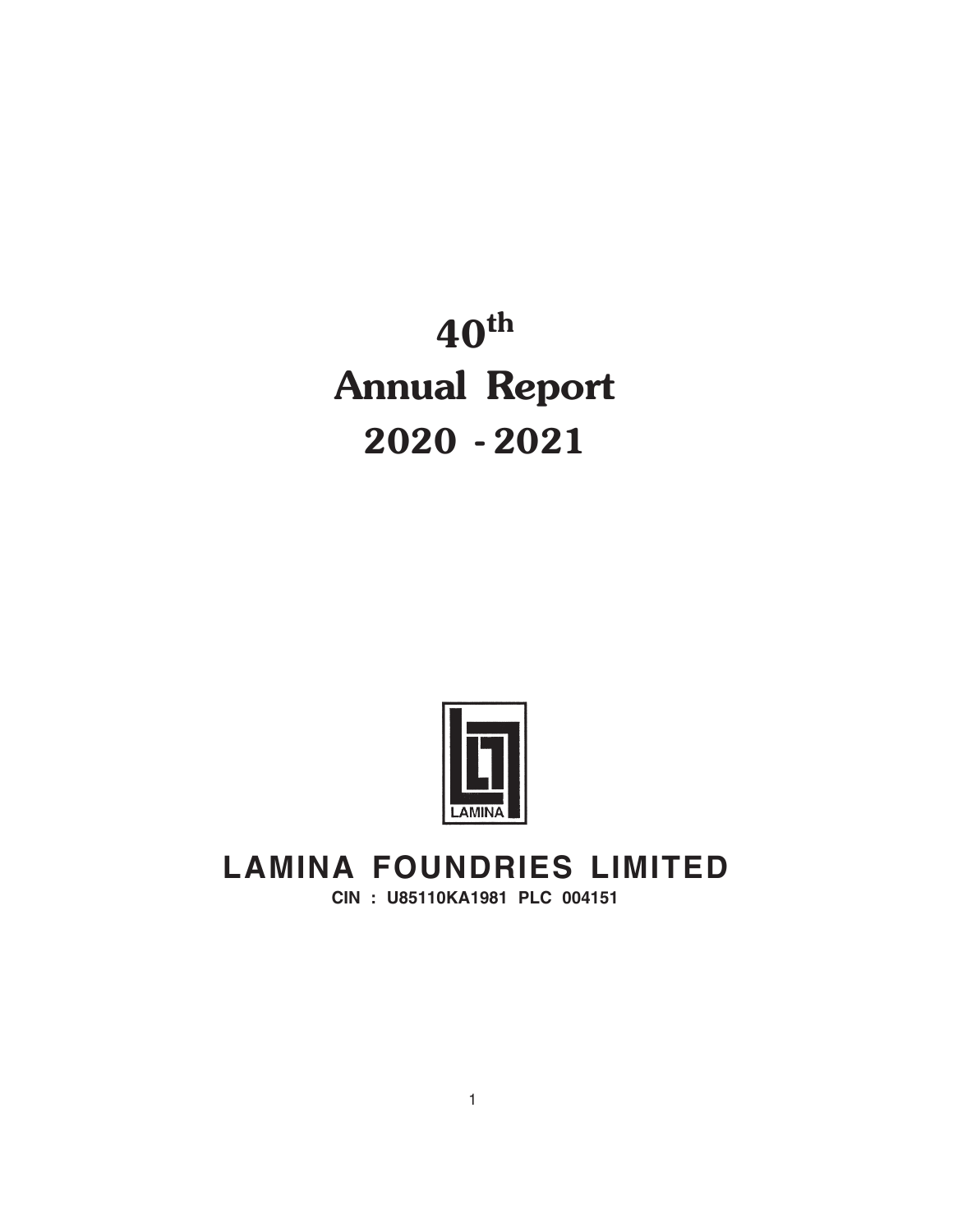**Regd Office : Nitte - 574110, Karkala Taluk, Udupi District, Karnataka State, India**

### **BOARD OF DIRECTORS**

| Chairman                    | <b>Sri Nitte Vinaya Hegde</b>                                                                                                                                                             |
|-----------------------------|-------------------------------------------------------------------------------------------------------------------------------------------------------------------------------------------|
| <b>Managing Directors</b>   | Sri Gopalkrishna Shenoy<br><b>Sri Vishal Hegde</b>                                                                                                                                        |
| <b>Directors</b>            | Sri T. R. Shenoy<br><b>Sri Guruprasad Adyanthaya</b><br>Sri B. S. Baliga<br>Sri M. Rajendra<br><b>Sri Avinash Shenoy</b><br>Sri J. Surendra Reddy<br>Sri J. M. Nagaraj<br>Sri. M. Raghava |
| <b>Company Secretary</b>    | Smt. Shantheri Baliga                                                                                                                                                                     |
| Auditor                     | P. Venugopal<br><b>Chartered Accountant</b><br>Nalapad Buildings, Il Floor, Kadri<br>Mallikatta, Mangalore - 575 003.                                                                     |
| <b>Bankers</b>              | <b>Canara Bank</b><br><b>Union Bank of India</b>                                                                                                                                          |
| Registered Office & Factory | Nitte Village - 574 110<br><b>Karkala Taluk</b><br><b>Udupi District</b><br>Karnataka.                                                                                                    |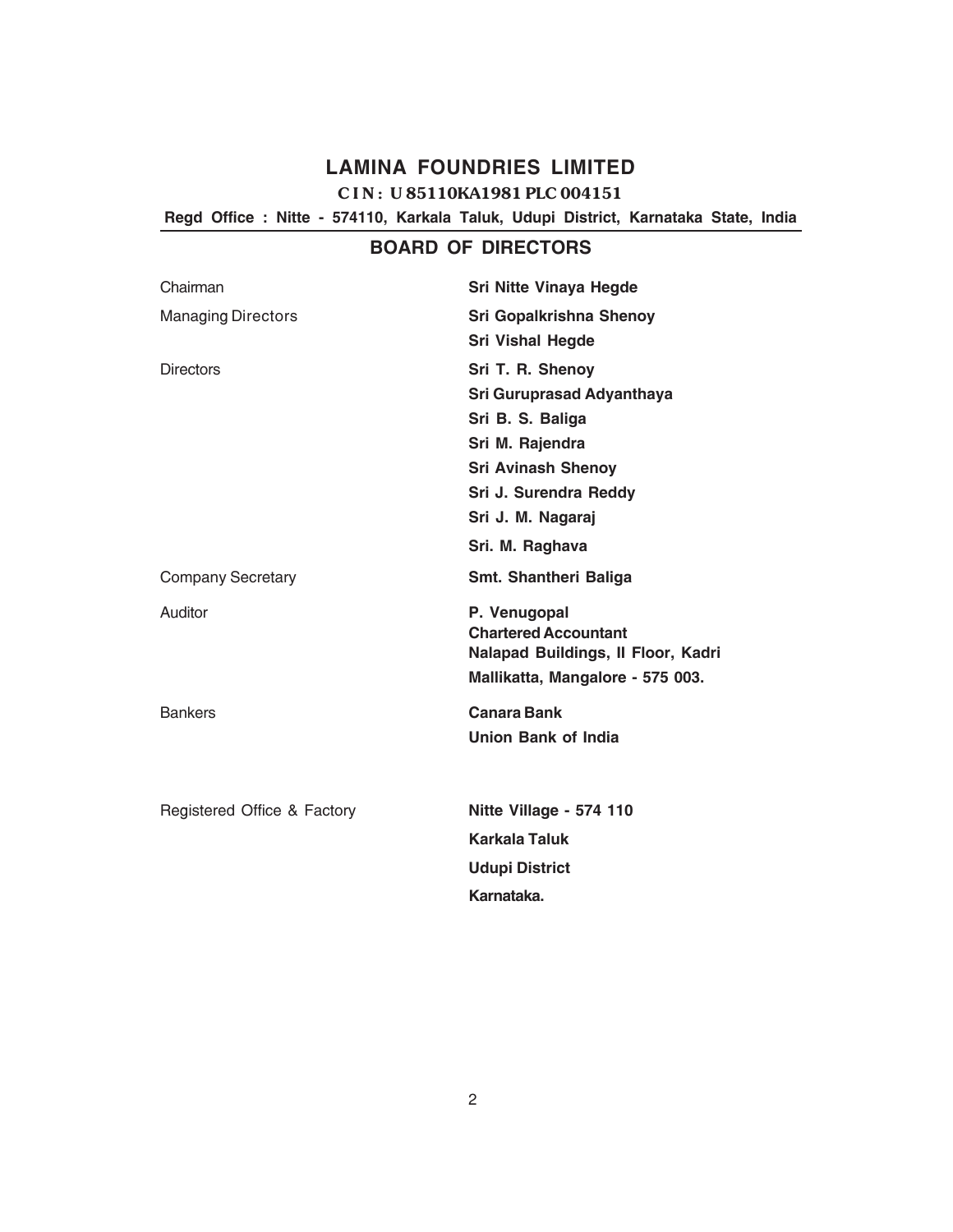**CIN : U85110KA1981 PLC 004151**

**Regd Office : Nitte - 574110, Karkala Taluk, Udupi District, Karnataka State, India**

### **NOTICE**

**Notice** is hereby given that the **Fortieth Annual General Meeting (AGM)** of the members of Lamina Foundries Limited will be held through Video Conferencing (VC) / Other Audio Visual Means (OAVM) as under :

**Date : 29th September 2021 Day : Wednesday Time : 11.00 A. M.**

To Transact the following business :

#### **ORDINARY BUSINESS:**

- 1. To receive, consider and adopt the Audited Financial Statements for the year ended 31-03-2021 and the report of the Directors and the Auditors thereon.
- 2. To appoint a Director in place of Mr.Nitte Vinaya Hegde (DIN 00043080), who retires by rotation and being eligible, offers himself for re-appointment.
- 3. To appoint a Director in place of Mr. Tonse Ramesh Shenoy (DIN 00053932), who retires by rotation and being eligible, offers himself for re-appointment.
- 4. To appoint a Director in place of Mr. Mangalore Raghava (DIN 02596882), who retires by rotation and being eligible, offers himself for re-appointment.

 By order of the Board of Directors of Lamina Foundries Limited

Mangalore **Shantheri Baliga** 18.08.2021 Company Secretary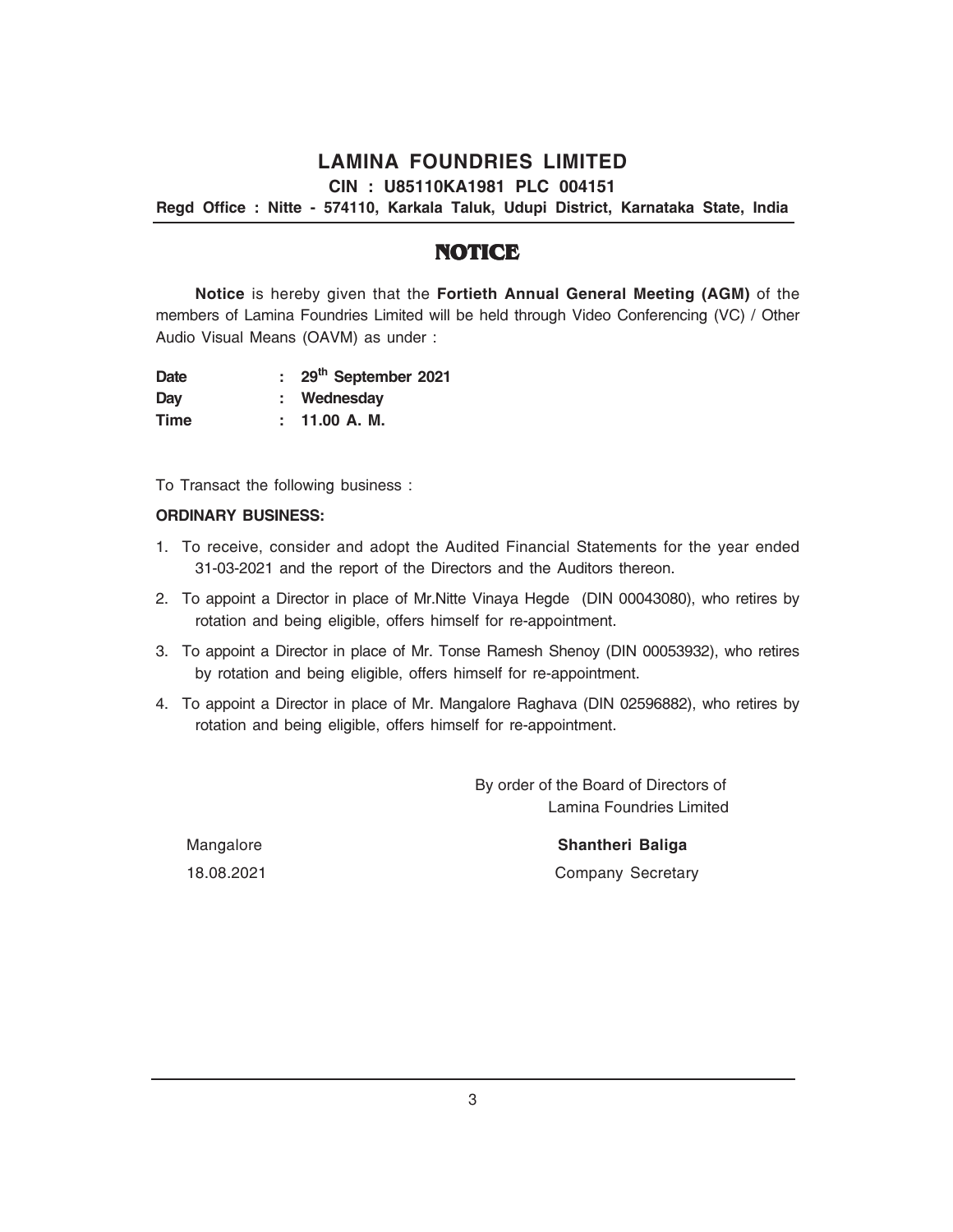**Regd Office : Nitte - 574110, Karkala Taluk, Udupi District, Karnataka State, India**

- 1. In view of the massive outbreak of the COVID-19 pandemic, social distancing is a norm to be followed and pursuant to the Circular No. 14/2020 dated April 08, 2020, Circular No.17/2020 dated April 13, 2020 issued by the Ministry of Corporate Affairs followed by Circular No. 20/2020 dated May 05, 2020, and CircularNo. 02/2021 dated January 13, 2021 and all other relevant circulars issued from time to time, physical attendance of the Members to the AGM venue is not required and general meeting be held through video conferencing (VC) or other audio visual means (OAVM). Hence, Members can attend and participate in the ensuing AGM through VC/OAVM.
- 2. Pursuant to the Circular No. 14/2020 dated April 08, 2020, issued by the Ministry of Corporate Affairs, the facility to appoint proxy to attend and cast vote for the members is not available for this AGM. However, the Body Corporates are entitled to appoint authorised representatives to attend the AGM through VC/OAVM and participate there at and cast their votes through e-voting.
- 3. The Members can join the AGM in the VC/OAVM mode 15 minutes before and after the scheduled time of the commencement of the Meeting by following the procedure mentioned in the Notice. The facility of participation at the AGM through VC/OAVM will be made available for 1000 members on first come first served basis. This will not include large Shareholders (Shareholders holding 2% or more shareholding), Promoters, Institutional Investors, Directors, Key Managerial Personnel, the Chairpersons of the Audit Committee, Nomination and Remuneration Committee and Stakeholders Relationship Committee, Auditors etc. who are allowed to attend the AGM without restriction on account of first come first served basis.
- 4. The attendance of the Members attending the AGM through VC/OAVM will be counted for the purpose of reckoning the quorum under Section 103 of the Companies Act, 2013.
- 5. Pursuant to the provisions of Section 108 of the Companies Act, 2013 read with Rule 20 of the Companies (Management and Administration) Rules, 2014 (as amended) and Regulation 44 of SEBI (Listing Obligations & Disclosure Requirements) Regulations 2015 (as amended), and the Circulars issued by the Ministry of Corporate Affairs dated April 08, 2020, April 13, 2020 and May 05, 2020 the Company is providing facility of remote e-voting to its Members in respect of the business to be transacted at the AGM. For this purpose, the Company has entered into an agreement with National Securities Depository Limited (NSDL) for facilitating voting through electronic means, as the authorized agency. The facility of casting votes by a member using remote e-voting system as well as venue voting on the date of the AGM will be provided by NSDL.
- 6. In line with the Ministry of Corporate Affairs (MCA) Circular No. 17/2020 dated April 13, 2020, the Notice calling the AGM has been uploaded on the website of the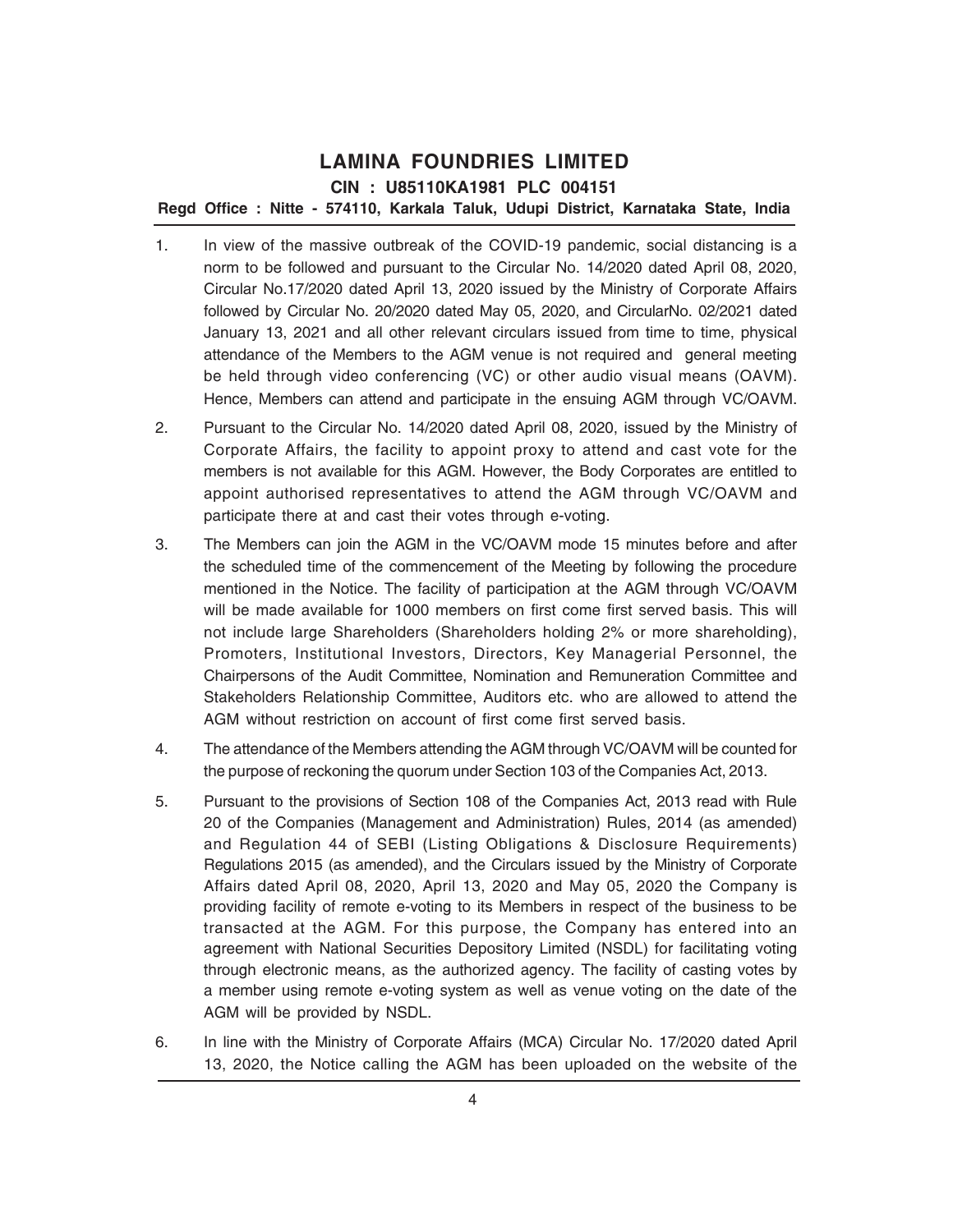Company, www.laminafoundries.com. AGM Notice is also available on the website of NSDL (agency for providing the Remote e-Voting facility) i.e. www.evoting.nsdl.com.

- 7. AGM has been convened through VC/OAVM in compliance with applicable provisions of the Companies Act, 2013 read with MCA Circular No. 14/2020 dated April 08, 2020 and MCA Circular No. 17/2020 dated April 13, 2020 and MCA Circular No. 20/ 2020 dated May 05, 2020 and MCA circular No. 2/2021 dated January 13, 2021.
- 8. SEBI, vide notification dated 8th June, 2018 has mandated that after 4<sup>th</sup> December, 2018, except in case of transposition and transmission of shares, requests for effecting transfer of securities shall not be processed unless the securities are held in the dematerialized form with a depository. Accordingly, Shareholders holding shares in physical form, are advised to dematerialize their shares.
- 9. Since the AGM will be held through VC/OAVM, the route map of the venue of the Meeting is not annexed hereto.
- 10. The Company has appointed Mr. S Anand SS Rao, Practising Company Secretary to act as the Scrutinizer for conducting the voting and remote e-voting process in a fair and transparent manner.
- 11. Further, in compliance with the aforesaid MCA Circulars and SEBI Circular dated May 12, 2020, Notice of the AGM along with the Annual Report 2019-20 is being sent only through electronic mode to those Members whose email addresses are registered with the R&T agents and Depositories.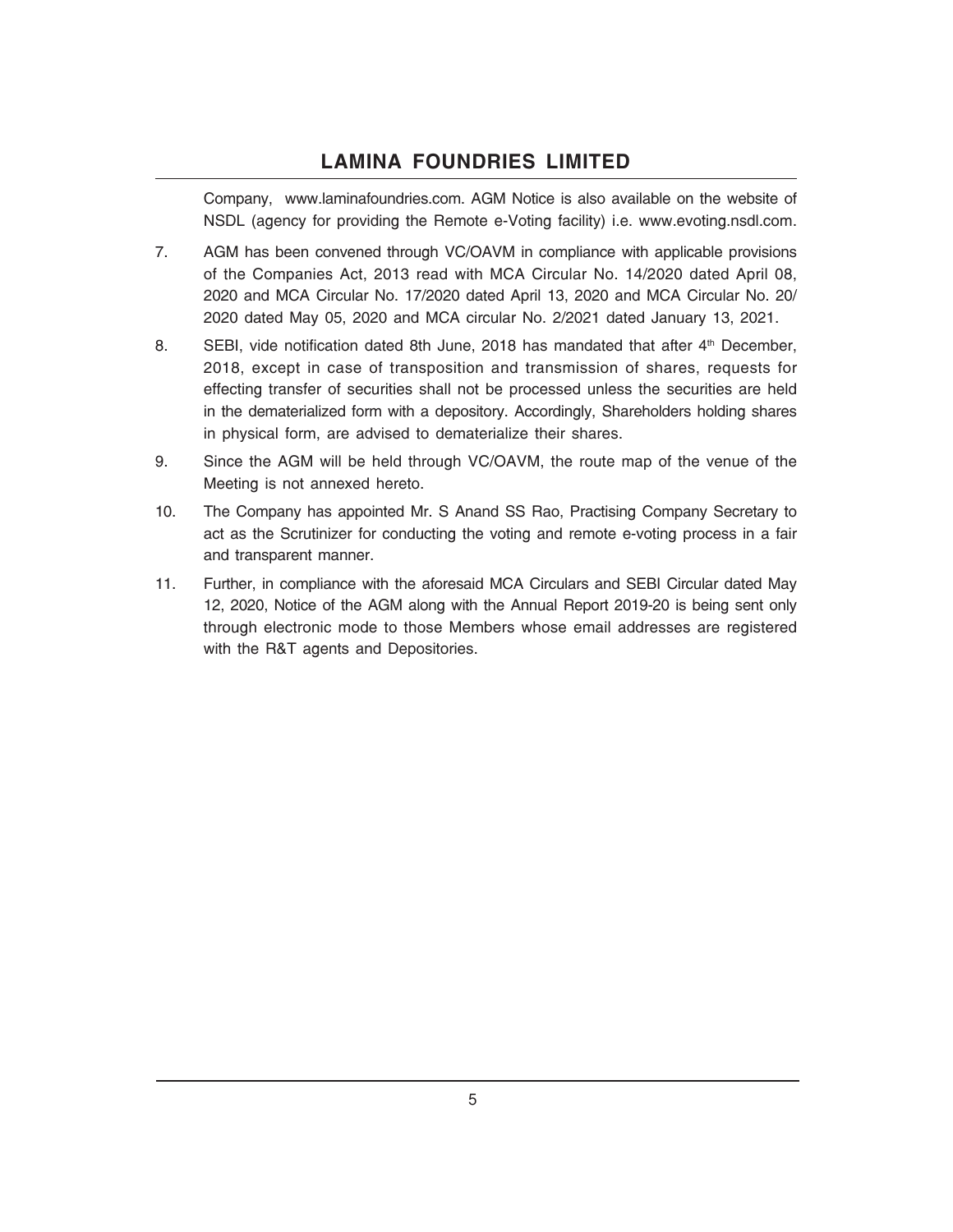**CIN : U85110KA1981 PLC 004151**

**Regd Office : Nitte - 574110, Karkala Taluk, Udupi District, Karnataka State, India**

### **THE INSTRUCTIONS FOR MEMBERS FOR REMOTE E-VOTING ARE AS UNDER:-**

**The remote e-voting period begins on Saturday, 25th September, 2021 at 9:00 A.M. and ends on Monday, 27th September, 2021 at 5:00 P.M. The remote e-voting module shall be disabled by NSDL for voting thereafter. The members, whose names appear in the Register of Members / Beneficial Owners as on the record date (cut-off date) i.e. Wednesday 22nd September 2021, may cast their vote electronically. The voting right of shareholders shall be in proportion to their share in the paid-up equity share capital of the Company as on the cut-off date, being Wednesday 22nd September 2021.**

**How do I vote electronically using NSDL e-Voting system?**

*The way to vote electronically on NSDL e-Voting system consists of "Two Steps" which are mentioned below:*

### **Step 1: Access to NSDL e-Voting system**

**A) Login method for e-Voting and joining virtual meeting for individual shareholders holding securities in demat mode**

**In Terms of SEBI circular dated December 9, 2020 on e-Voting facility provided by Listed Companies, Individual Shareholders holding securities in demat mode are allowed to vote through their demat account maintained with Depositories and Depository Participants. Shareholders are advised to update their mobile number and email Id in their demat accounts in order to access e-voting facility.**

| <b>Type of shareholders</b>                         | <b>Login Method</b>                                                                                                                                                                                                                                                                                                                                                                                                                                                                                                                                                 |
|-----------------------------------------------------|---------------------------------------------------------------------------------------------------------------------------------------------------------------------------------------------------------------------------------------------------------------------------------------------------------------------------------------------------------------------------------------------------------------------------------------------------------------------------------------------------------------------------------------------------------------------|
| Individual<br>Shareholders holding<br>securities in | 1. Existing <b>IDeAS</b> user can visit the e-Services website of<br><b>NSDL</b><br>Viz. https://eservices.nsdl.com either on a Personal                                                                                                                                                                                                                                                                                                                                                                                                                            |
| demat mode<br>with NSDL.                            | Computer or on a mobile. On the e-Services home page click<br>on the "Beneficial Owner" icon under "Login" which is<br>available under 'IDeAS' section, this will prompt you to<br>enter your existing User ID and Password. After successful<br>authentication, you will be able to see e-Voting services<br>under Value added services. Click on "Access to e-Voting"<br>under e-Voting services and you will be able to see e-Voting<br>page. Click on company name or e-Voting service provider<br>i.e. NSDL and you will be re-directed to e-Voting website of |

Login method for Individual Shareholders holding securities in demat mode is given below :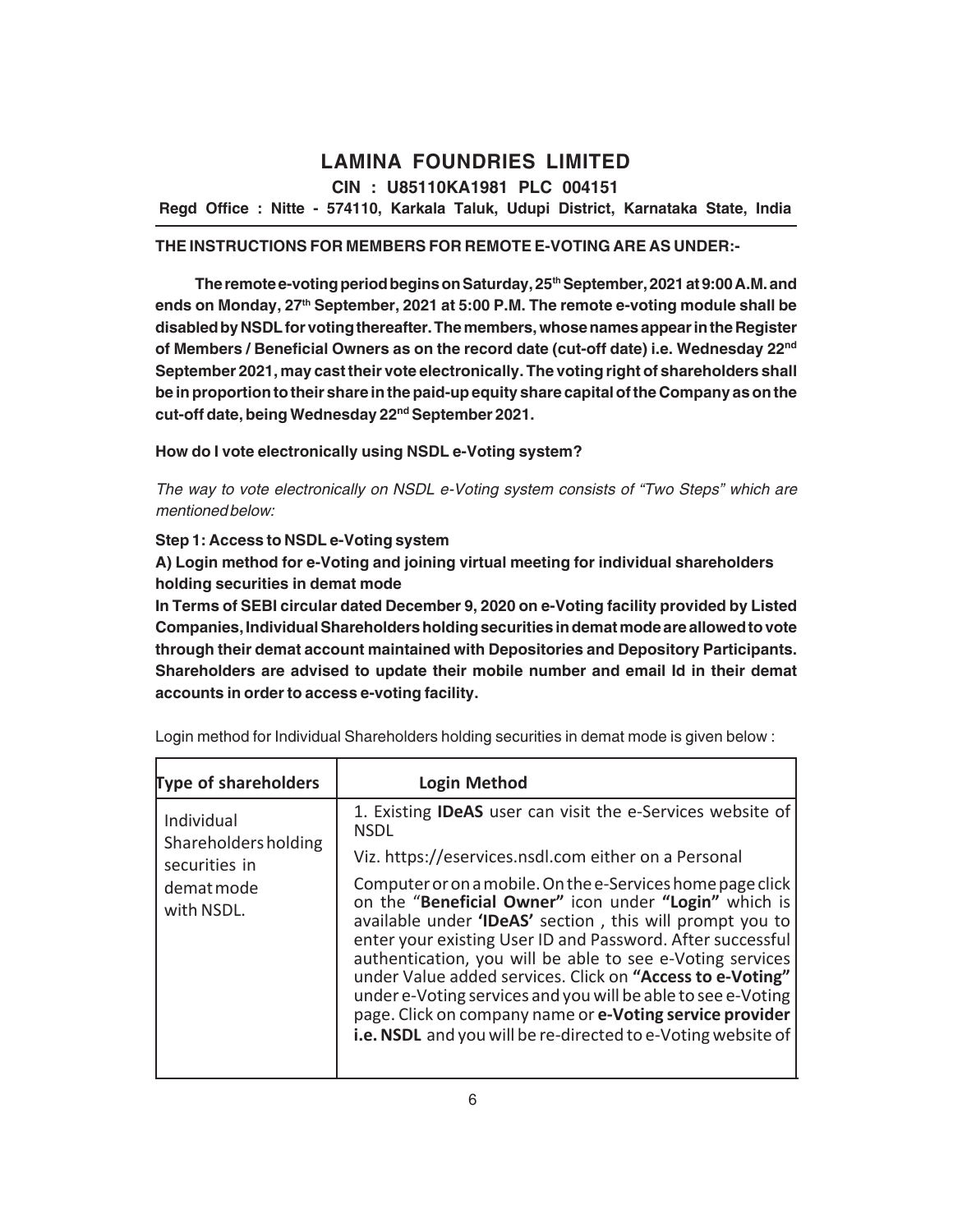**CIN : U85110KA1981 PLC 004151**

**Regd Office : Nitte - 574110, Karkala Taluk, Udupi District, Karnataka State, India**

NSDL for casting your vote during the remote e-Voting period or joining virtual meeting & voting during the meeting.

2. If you are not registered for IDeAS e-Services, option to register is available at https://eservices.nsdl.com. Select **"Register Online for IDeAS Portal"** or click at https://eservices.nsdl.com/SecureWeb/IdeasDirectReg.jsp

3. Visit the e-Voting website of NSDL. Open web browser by typing the following URL: https://www.evoting.nsdl.com/ either on a Personal Computer or on a mobile. Once the home page of e-Voting system is launched, click on the icon "Login" which is available under 'Shareholder/Member' section. A new screen will open. You will have to enter your User ID (i.e. your sixteen digit demat account number hold with NSDL), Password/OTP and a Verification Code as shown on the screen. After successful authentication, you will be redirected to NSDL Depository site wherein you can see e-Voting page. Click on company name or **e-Voting service provider i.e. NSDL** and you will be redirected to e-Voting website of NSDL for casting your vote during the remote e-Voting period or joining virtual meeting & voting during the meeting.

4. Shareholders/Members can also download NSDL Mobile App "**NSDL Speede**" facility by scanning the QR code mentioned below for seamless voting experience.

# **NSDL Mobile App is available on**







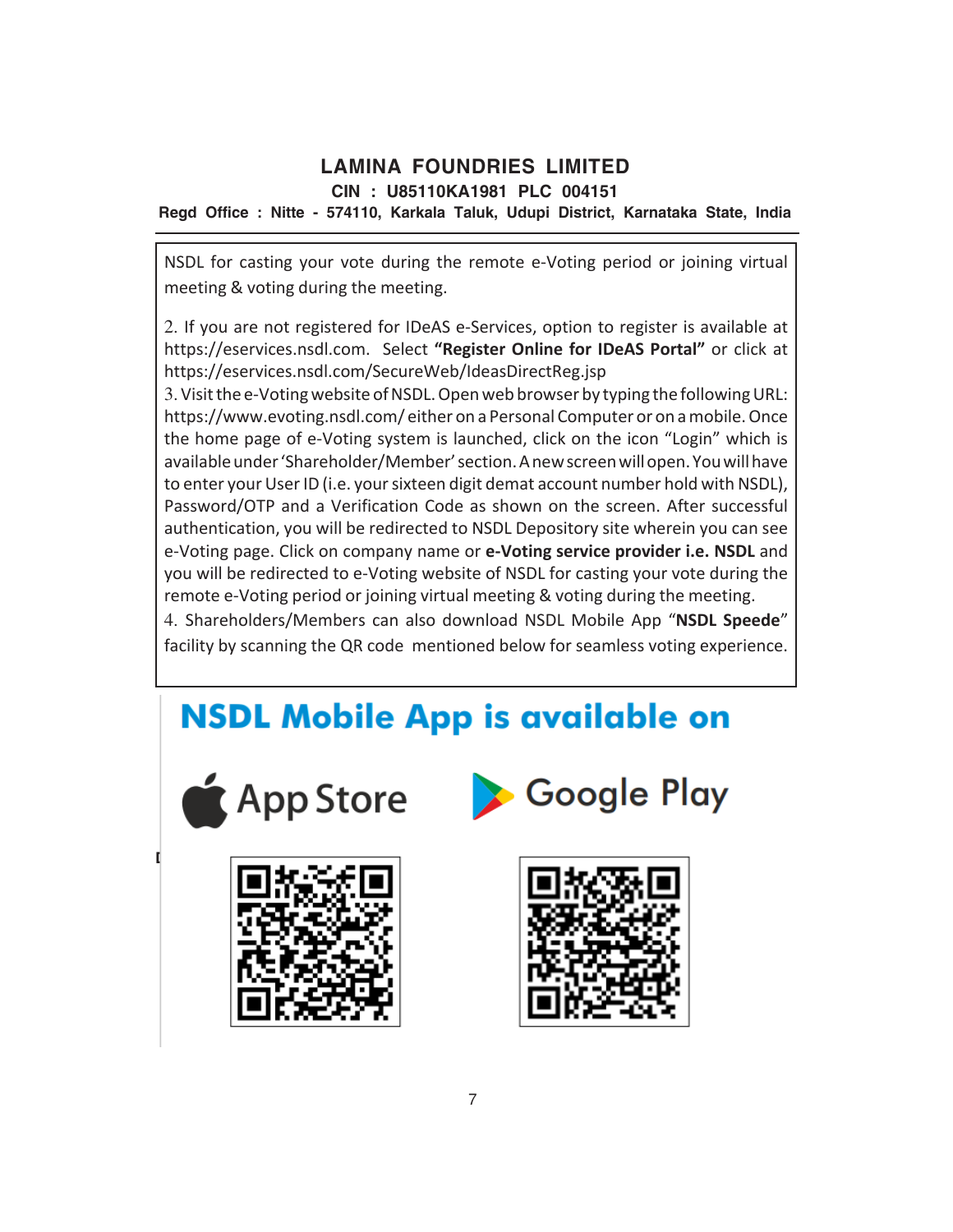### **LAMINA FOUNDRIES LIMITED CIN : U85110KA1981 PLC 004151 Regd Office : Nitte - 574110, Karkala Taluk, Udupi District, Karnataka State, India**

| Individual<br>Shareholders<br>holding<br>securities<br>in demat<br>mode with<br><b>CDSL</b>                              | 1. Existing users who have opted for Easi / Easiest, they can<br>login through their user id and password. Option will be made<br>available to reach e-Voting page without any further<br>authentication. The URL for users to login to Easi / Easiest are<br>https://web.cdslindia.com/myeasi/home/login<br>or<br>www.cdslindia.com and click on New System Myeasi.                                                                                                                                                                                                                                                                    |
|--------------------------------------------------------------------------------------------------------------------------|-----------------------------------------------------------------------------------------------------------------------------------------------------------------------------------------------------------------------------------------------------------------------------------------------------------------------------------------------------------------------------------------------------------------------------------------------------------------------------------------------------------------------------------------------------------------------------------------------------------------------------------------|
|                                                                                                                          | 2.<br>After successful login of Easi/Easiest the user will be<br>also able to see the E Voting Menu. The Menu will have links<br>of e-Voting service provider i.e. NSDL. Click on NSDL to cast<br>your vote.                                                                                                                                                                                                                                                                                                                                                                                                                            |
|                                                                                                                          | 3.<br>If the user is not registered for Easi/Easiest, option<br>to register is available at https://web.cdslindia.com/myeasi/<br>Registration/EasiRegistration                                                                                                                                                                                                                                                                                                                                                                                                                                                                          |
|                                                                                                                          | 4. Alternatively, the user can directly access e-Voting page by<br>providing demat Account Number and PAN No. from a link in<br>www.cdslindia.com home page. The system will authenticate<br>the user by sending OTP on registered Mobile & Email as<br>recorded in the demat Account. After successful authentication,<br>user will be provided links for the respective ESP i.e. NSDL<br>where the e-Voting is in progress.                                                                                                                                                                                                           |
| Individual<br>Shareholders<br>(holding securities<br>in demat mode)<br>login through<br>their depository<br>participants | You can also login using the login credentials of your demat<br>account through your Depository Participant registered with<br>NSDL/CDSL for e-Voting facility. Upon logging in, you will be<br>able to see e-Voting option. Click on e-Voting option, you will<br>be redirected to NSDL/CDSL Depository site after successful<br>authentication, wherein you can see e-Voting feature. Click on<br>company name or e-Voting service provider i.e. NSDL and you<br>will be redirected to e-Voting website of NSDL for casting your<br>vote during the remote e-Voting period or joining virtual<br>meeting & voting during the meeting. |

**Important note:** Members who are unable to retrieve User ID/ Password are advised to use Forget User ID and Forget Password option available at abovementioned website.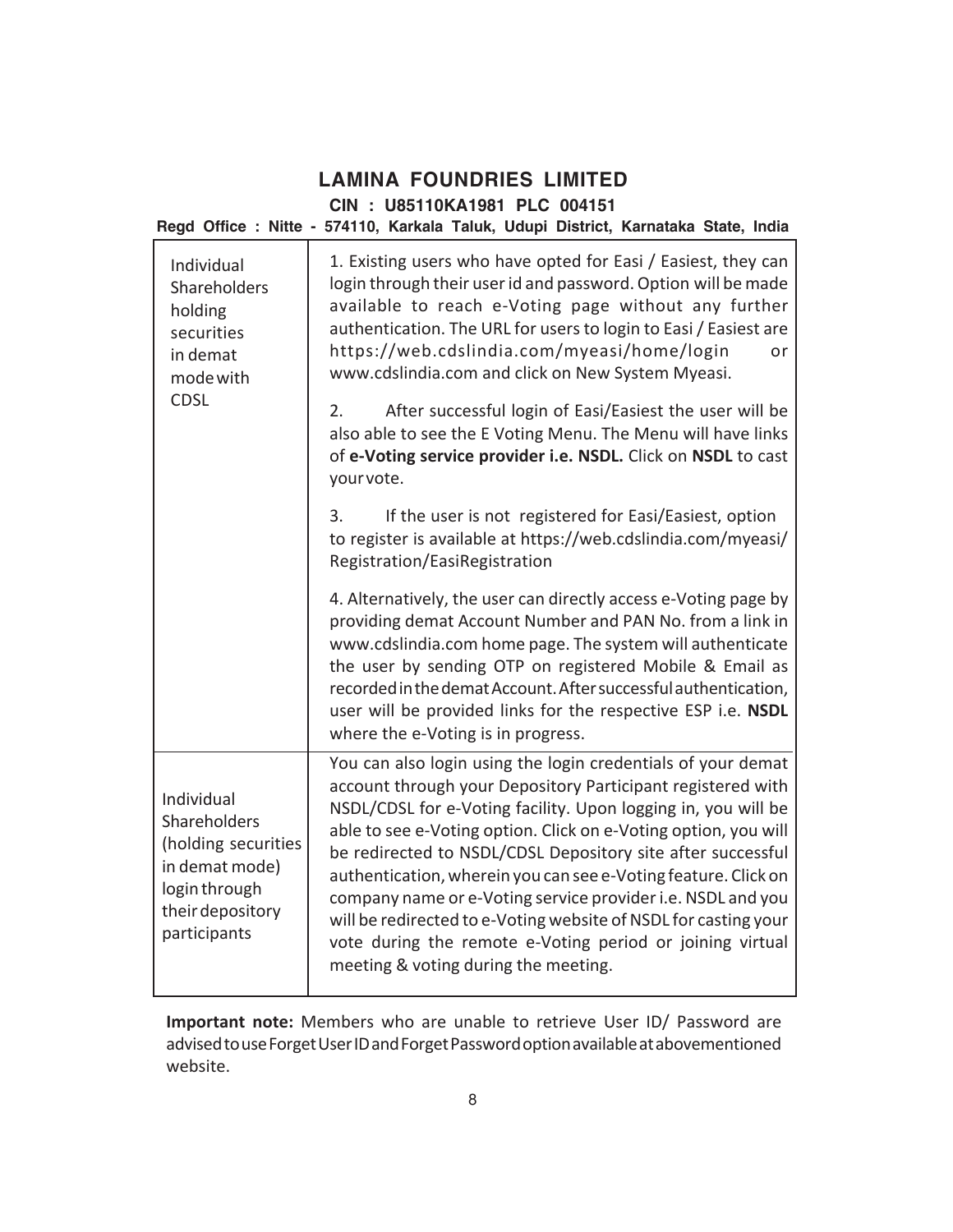**CIN : U85110KA1981 PLC 004151**

**Regd Office : Nitte - 574110, Karkala Taluk, Udupi District, Karnataka State, India**

**Helpdesk for Individual Shareholders holding securities in demat mode for any technical issues related to login through Depository i.e. NSDL and CDSL.**

| Login type                                                                               | <b>Help Desk Details</b>                                                                                                                                                                              |
|------------------------------------------------------------------------------------------|-------------------------------------------------------------------------------------------------------------------------------------------------------------------------------------------------------|
| Individual<br>Shareholders<br>holding<br>securities in<br>demat mode<br>with NSDL        | Members facing any technical issue in login can contact NSDL<br>helpdesk by sending a request at evoting@nsdl.co.in or call<br>at toll free no.: 1800 1020 990 and 1800 22 44 30                      |
| Individual<br><b>Shareholders</b><br>holding<br>securities<br>in demat<br>mode with CDSL | Members facing any technical issue in login can contact CDSL<br>helpdesk by sending a request at<br>helpdesk.evoting@cdslindia.com or contact at 022-or contact<br>at 022-23058738 or 022-23058542-43 |

**B) Login Method for e-Voting and joining virtual meeting for shareholders other than individual shareholders holding securities in demat mode and shareholders holding securities in physical mode.**

### **How to Log-in to NSDL e-Voting website?**

- 1. Visit the e-Voting website of NSDL. Open web browser by typing the following URL : https://www.evoting.nsdl.com/ either on a Personal Computer or on a mobile.
- 2. Once the home page of e-Voting system is launched, click on the icon "Login" which is available under 'Shareholders' section.
- 3. A new screen will open. You will have to enter your User ID, your Password and a Verification Code as shown on the screen. *Alternatively, if you are registered for NSDL eservices i.e. IDEAS, you can log-in at https://eservices.nsdl.com/ with your existing IDEAS login. Once you log-in to NSDL eservices after using your log-in credentials, click on e-Voting and you can proceed to step 2 i.e. Cast your vote electronically.*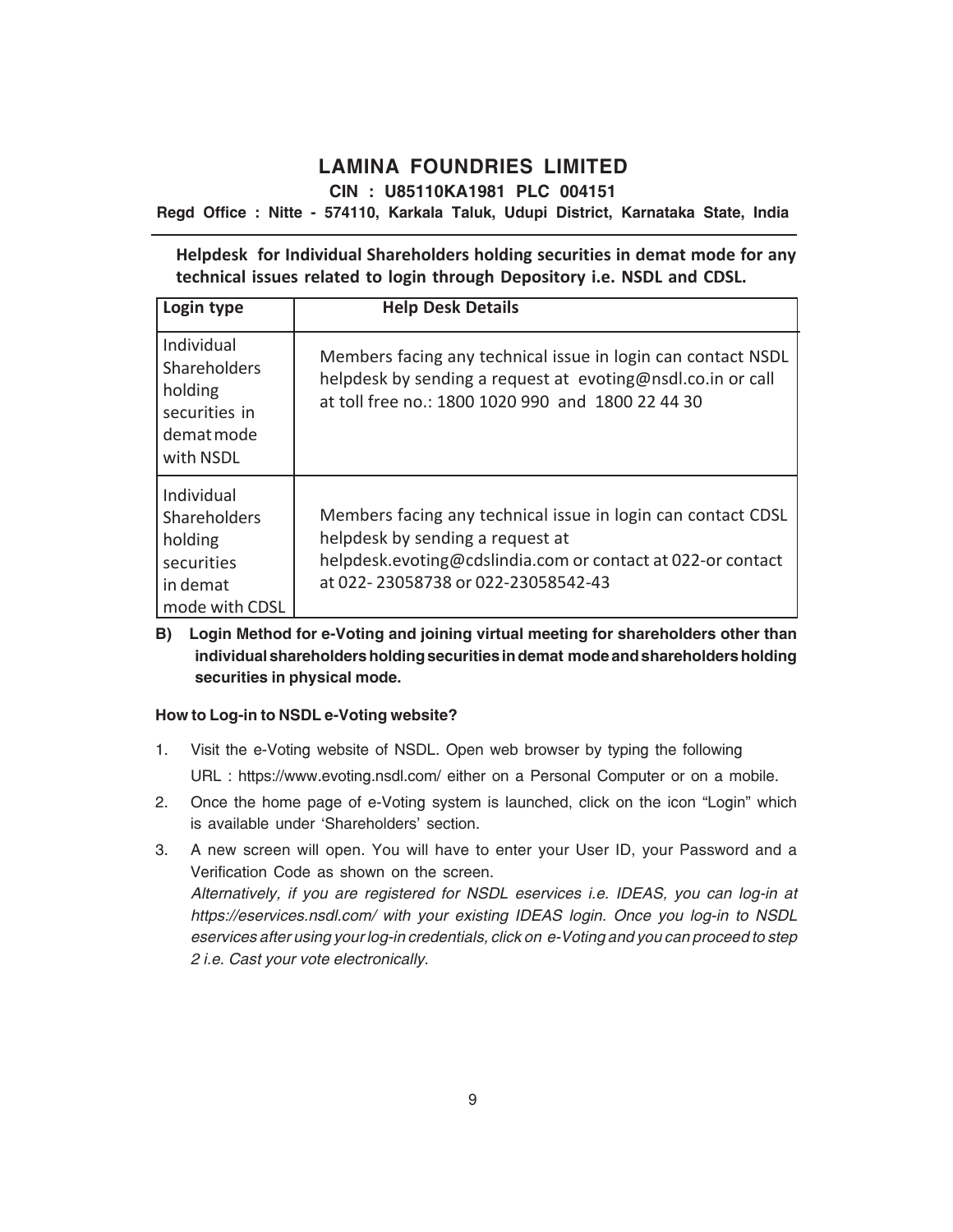**CIN : U85110KA1981 PLC 004151**

**Regd Office : Nitte - 574110, Karkala Taluk, Udupi District, Karnataka State, India**

- 4. Your User ID details are given below **Manner of holding shares i.e. Demat (NSDL or CDSL) or Physical Your User ID is:** a) For Members who hold shares in demat account with NSDL. 8 Character DP ID followed by 8 Digit Client ID. For example if your DP ID is IN300\*\*\* and Client ID is 12\*\*\*\*\*\* then your user ID is IN300\*\*\*12\*\*\*\*\*\*. b) For Members who hold shares in demat account with CSDL. 16 Digit Beneficiary ID. For example if your Beneficiary ID is 12\*\*\*\*\*\*\*\*\*\*\*\*\*\* then your user ID is 12\*\*\*\*\*\*\*\*\*\*\*\*\*\* c) For Members who hold shares in Physical Form. EVEN Number followed by Folio Number registered with thecompany. For example if folio number is 001\*\*\* and EVEN is 101456 then user ID is 101456001\*\*\*
- 5. Password details for shareholders other than individual shareholders are given below
- a) If you are already registered for e-Voting, then you can use your existing password to login and cast your vote.
- b) If you are using NSDL e-Voting system for the first time, you will need to retrieve the 'initial password' which was communicated to you. Once you retrieve your 'initial password', you need to enter the 'initial password' and the system will force you to change your password.
- c) How to retrieve your 'initial password'?

(i) If your email ID is registered in your demat account or with the company, your 'initial password' is communicated to you on your email ID. Trace the email sent to you from NSDL from your mailbox. Open the email and open the attachment i.e. a .pdf file. Open the .pdf file. The password to open the .pdf file is your 8 digit client ID for NSDL account, last 8 digits of client ID for CDSL account or folio number for shares held in physical form. The .pdf file contains your 'User ID' and your 'initial password'.

- (ii) If your email ID is not registered, please follow steps mentioned below in :  **Process for those shareholders whose email ids are not registered.**
- 6. If you are unable to retrieve or have not received the "Initial password" or have forgotten your password: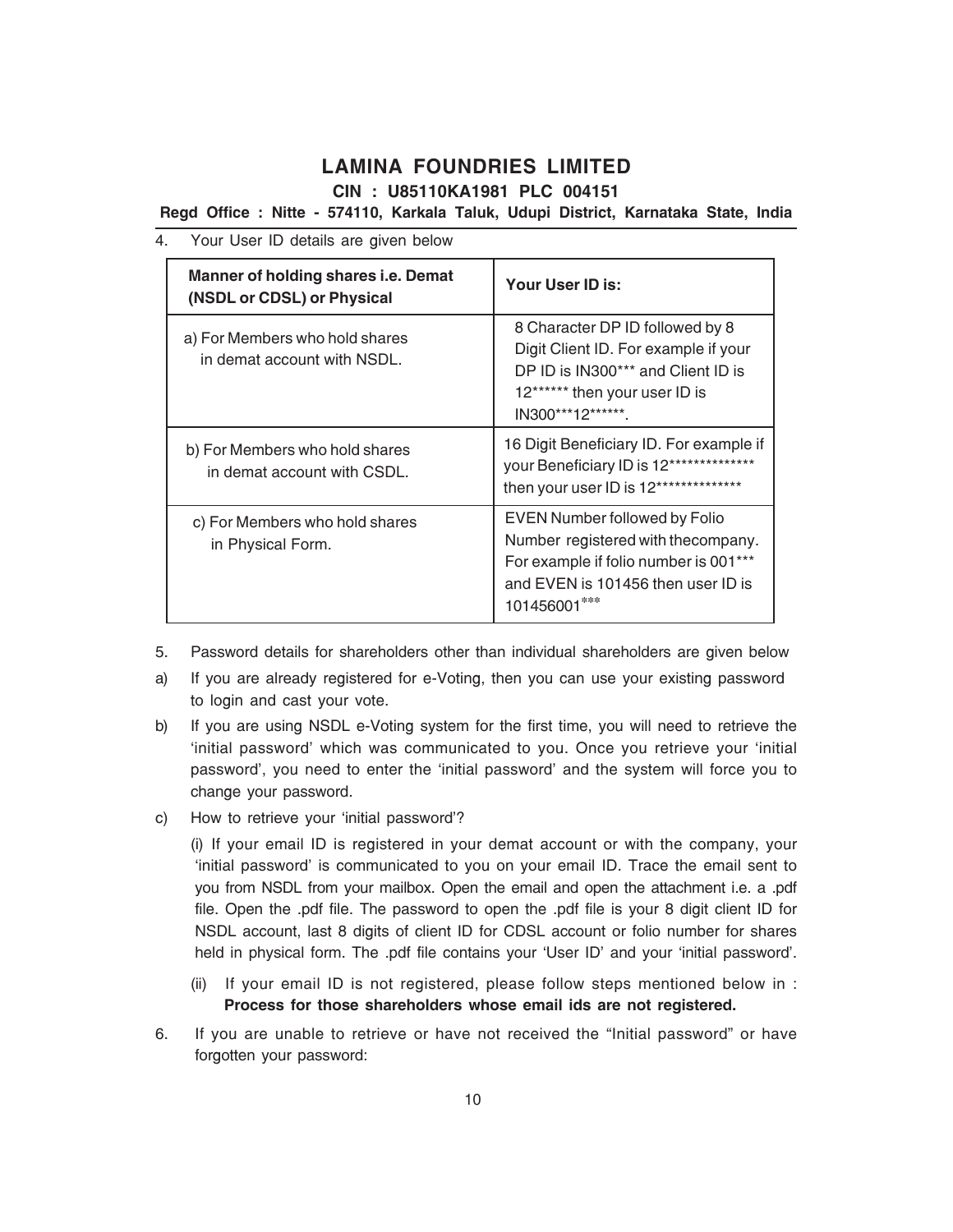### **Regd Office : Nitte - 574110, Karkala Taluk, Udupi District, Karnataka State, India**

- a) Click on "**Forgot User Details/Password**?"(If you are holding shares in your demat account with NSDL or CDSL) option available on www.evoting.nsdl.com.
- b) **Physical User Reset Password**?" (If you are holding shares in physical mode) option available on www.evoting.nsdl.com
- c) If you are still unable to get the password by aforesaid two options, you can send a request at evoting@nsdl.co.in mentioning your demat account number/folio number, your PAN, your name and your registered address.
- d) Members can also use the OTP (One Time Password) based login for casting the votes on the e-Voting system of NSDL.
- 7. After entering your password, tick on Agree to "Terms and Conditions" by selecting on the check box.
- 8. Now, you will have to click on "Login" button.
- 9. After you click on the "Login" button, Home page of e-Voting will open.

### **Step 2 : Cast your vote electronically and join General Meeting on NSDL e-Voting system. How to cast your vote electronically and join General Meeting on NSDL e-Voting system ?**

- 1. After successful login at Step 1, you will be able to see all the companies "EVEN" in which you are holding shares and whose voting cycle and General Meeting is in active status.
- 2. Select "EVEN" of company for which you wish to cast your vote during the remote e-Voting period and casting your vote during the General Meeting. For joining virtual meeting, you need to click on "VC/OAVM" link placed under "Join General Meeting".
- 3. Now you are ready for e-Voting as the Voting page opens.
- 4. Cast your vote by selecting appropriate options i.e. assent or dissent, verify/modify the number of shares for which you wish to cast your vote and click on "Submit" and also "Confirm" when prompted.
- 5. Upon confirmation, the message "Vote cast successfully" will be displayed.
- 6. You can also take the printout of the votes cast by you by clicking on the print option on the confirmation page.
- 7. Once you confirm your vote on the resolution, you will not be allowed to modify your vote.

### **General Guidelines for shareholders**

 1. Institutional shareholders (i.e. other than individuals, HUF, NRI etc.) are required to send scanned copy (PDF/JPG Format) of the relevant Board Resolution/ Authority letter etc. with attested specimen signature of the duly authorized signatory(ies) who are authorized to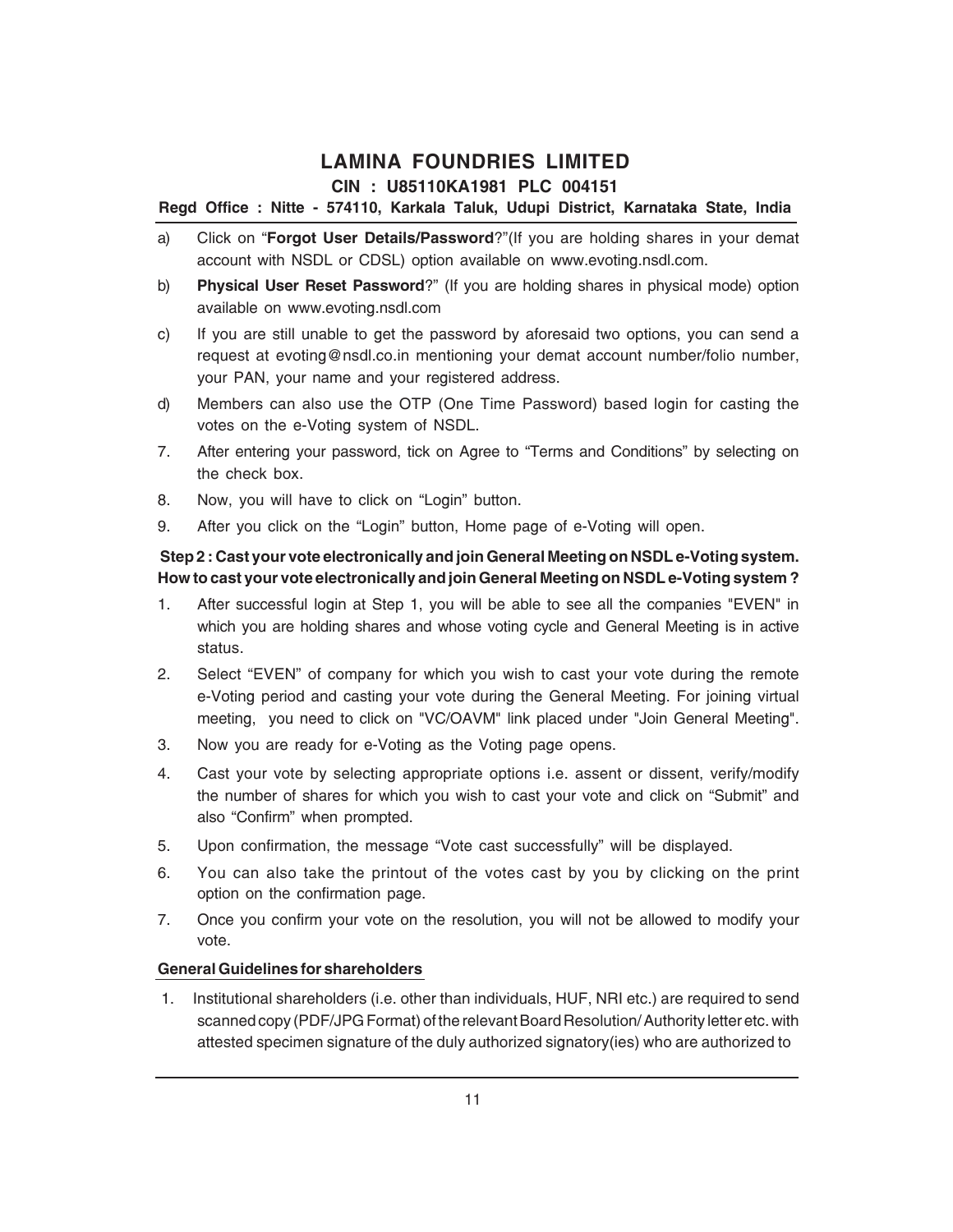### **Regd Office : Nitte - 574110, Karkala Taluk, Udupi District, Karnataka State, India**

 vote, to the Scrutinizer by e-mail to **anandssrao@gmail.com** with a copy marked to evoting@nsdl.co.in.

- 2. It is strongly recommended not to share your password with any other person and take utmost care to keep your password confidential. Login to the e-voting website will be disabled upon five unsuccessful attempts to key in the correct password. In such an event, you will need to go through the "Forgot User Details/Password?" or "Physical User Reset Password?" option available on www.evoting.nsdl.com to reset the password.
- 3. In case of any queries, you may refer the Frequently Asked Questions (FAQs) for Shareholders and e-voting user manual for Shareholders available at the download section of www.evoting.nsdl.com or call on toll free no.: 1800-222-990 or send a request to evoting@nsdl.co.in.

### **Process for those shareholders whose email ids are not registered with the depositories for procuring user id and password and registration of e mail ids for e-voting for the resolutions set out in this notice** :

- 1. In case shares are held in physical mode please provide Folio No., Name of shareholder, scanned copy of the share certificate (front and back), PAN (self attested scanned copy of PAN card), AADHAR (self attested scanned copy of Aadhar Card) by email to secretary@lamina.co.in
- 2. In case shares are held in demat mode, please provide DPID-CLID (16 digit DPID + CLID or 16 digit beneficiary ID), Name, client master or copy of Consolidated Account statement, PAN (self attested scanned copy of PAN card), AADHAR (self attested scanned copy of Aadhar Card) to secretary@lamina.co.in. If you are an individual shareholders holding securities in demat mode, you are requested to refer to the login method explained at step 1 (A) i.e. **Login method for e-voting and joining virtual meeting for Individual shareholders holding securities in demat mode.**
- 3. Alternatively shareholder / members may send an a request to evoting@nsdl.co.in for procuring User ID and Password for e-voting by providing above mentioned documents.
- 4.In Terms of SEBI circular dated December 9, 2020 on e-Voting facility provided by Listed Companies, Individual shareholders holding securities in demat mode are allowed to vote through their demat account maintained with Depositories and Depository Participants. Shareholders are required to update their mobile number and email ID correctly in their demat account in order to access e-Voting facility.

### **THE INSTRUCTIONS FOR MEMBERS FOR E -VOTING ON THE DAY OF THE AGM ARE AS UNDER:**

- 1. The procedure for e-Voting on the day of the AGM is same as the instructions mentioned above for remote e-voting.
- 2. Only those Members/ shareholders, who will be present in the AGM through VC/OAVM facility and have not casted their vote on the Resolutions through remote e-Voting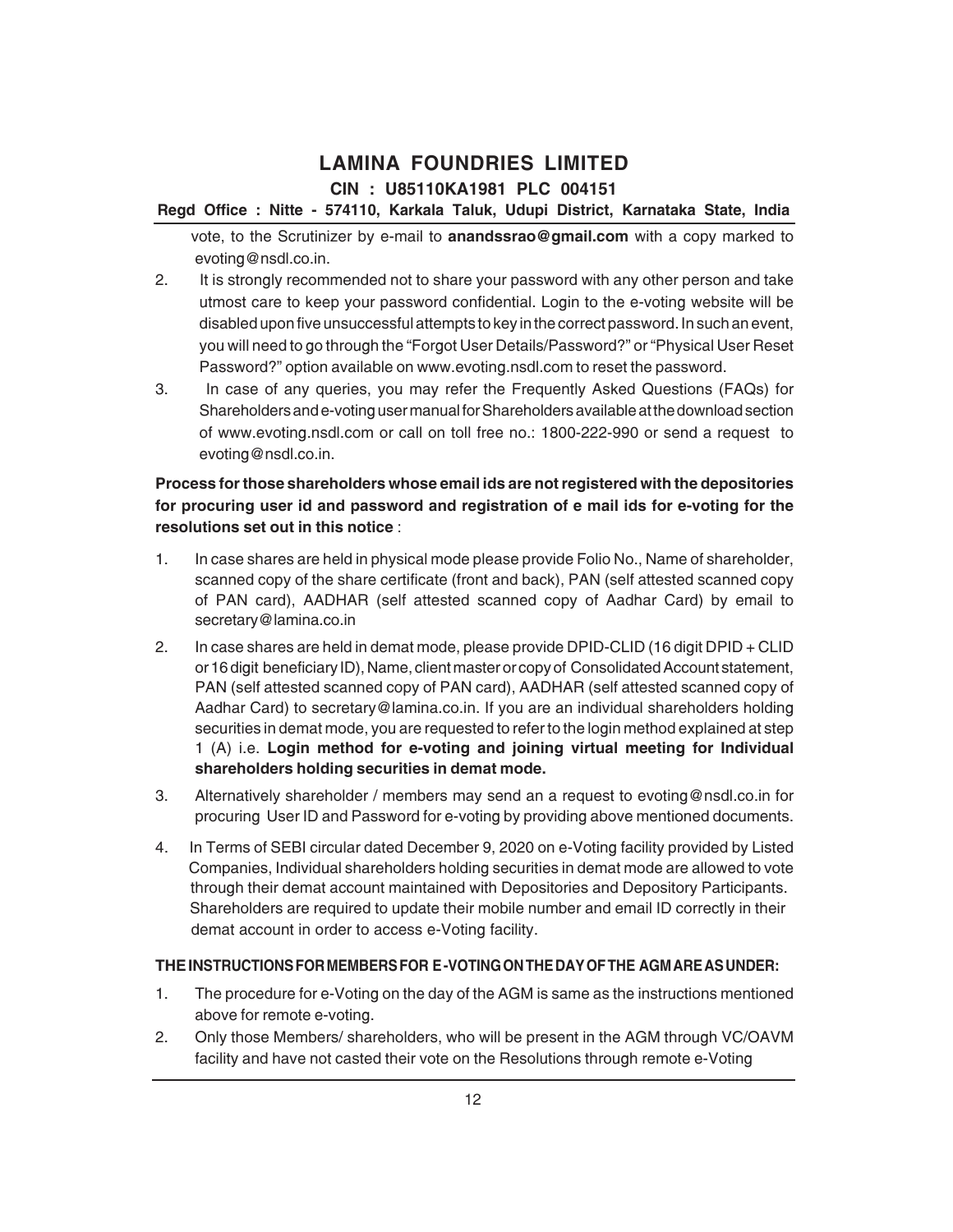### **Regd Office : Nitte - 574110, Karkala Taluk, Udupi District, Karnataka State, India**

and are otherwise not barred from doing so, shall be eligible to vote through e-Voting system in the AGM.

- 3. Members who have voted through Remote e-Voting will be eligible to attend the AGM. However, they will not be eligible to vote at the AGM.
- 4. The details of the person who may be contacted for any grievances connected with the facility for e-Voting on the day of the AGM shall be the same person mentioned for Remote e-voting.

#### **INSTRUCTIONS FOR MEMBERS FOR ATTENDING THE AGM THROUGH VC/OAVM ARE AS UNDER:**

- 1. Member will be provided with a facility to attend the AGM through VC/OAVM through the NSDL e-Voting system. Members may access by following the steps mentioned above for Access to NSDL e- Voting system. After successful login, you can see the link of "VC/ OAVM link" placed under "Join General meeting" menu against company name. You are requested to click on VC/OAVM link placed under Join General Meeting menu. The link for VC/OAVM will be available in shareholder/members login where the EVEN of Company will be displayed. Please note that the members who do not have the User ID and Password for e-Voting or have forgotten the User ID and Password may retrieve the same by following the remote e-Voting instructions mentioned in the notice to avoid last minute rush.
- 2. Members are encouraged to join the Meeting through Laptops for better experience.
- 3. Further Members will be required to allow Camera and use Internet with a good speed to avoid any disturbance during the meeting.
- 4. Please note that Participants Connecting from Mobile Devices or Tablets or through Laptop connecting via Mobile Hotspot may experience Audio/Video loss due to Fluctuation in their respective network. It is therefore recommended to use Stable Wi-Fi or LAN Connection to mitigate any kind of aforesaid glitches.
- 5. Shareholders who would like to express their views/ask questions during the meeting may register themselves as a speaker & may send their request mentioning their name, demat account number/folio number, email id, mobile number at **secretary@lamina.co.in**
- 6. Shareholders who would like to express their views/have questions may send their questions in advance mentioning their name demat account number/folio number, email id, mobile number at **secretary@lamina.co.in.** The same will be replied by the company suitably.
- 7. Those shareholders who have registered themselves as a speaker will only be allowed to express their views/ask questions during the meeting.

By order of the Board of Directors of Lamina Foundries Limited

Mangalore **Shantheri Baliga** 18.08.2021 Company Secretary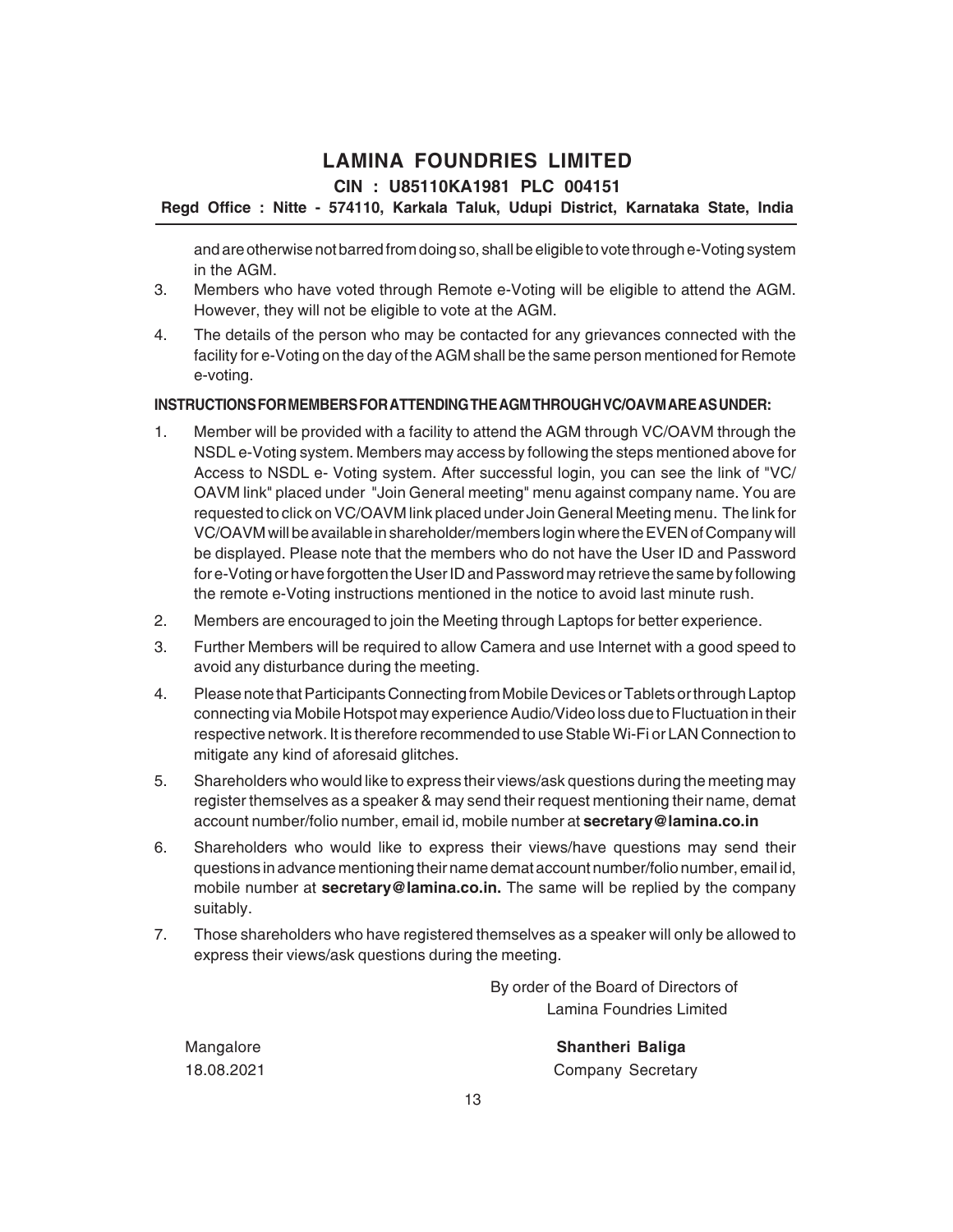**CIN : U85110KA1981 PLC 004151**

### **Regd Office : Nitte - 574110, Karkala Taluk, Udupi District, Karnataka State, India**

### **REPORT OF THE DIRECTORS**

The Directors present the  $40<sup>th</sup>$  Annual Report of the Company together with the financial statements for the year ended 31.03.2021.

#### **FINANCIAL HIGHLIGHTS**

|                                                | F.Y           | F.Y       |
|------------------------------------------------|---------------|-----------|
|                                                | 2020-2021     | 2019-2020 |
|                                                | (Rs. in lacs) |           |
| Sales (Net of GST)                             | 5713.57       | 6577.67   |
| Other income                                   | 85.99         | 196.84    |
| <b>Total Revenue</b>                           | 5799.56       | 6774.51   |
| Expenses before finance costs and depreciation | 5321.14       | 6461.96   |
| Profit before finance costs & depreciation     | 478.42        | 312.55    |
| <b>Finance Costs</b>                           | 407.34        | 573.14    |
| Depreciation                                   | 253.89        | 218.29    |
| Net Profit / (Loss)                            | (182.81)      | (478.87)  |
| Provision for Taxation                         | 26.13         | 19.38     |
| Profit / (Loss) after Tax                      | (208.94)      | (498.25)  |
| Surplus brought forward from previous year     | (852.68)      | (354.43)  |
| Surplus carried forward to next year           | (1061.62)     | (852.68)  |
|                                                |               |           |

#### **OPERATIONAL PERFORMANCE**

Category-wise performance is summarised below :

|                     | F.Y           | F.Y           |
|---------------------|---------------|---------------|
|                     | 2020-2021     | 2019-2020     |
|                     | (Rs. in lacs) | (Rs. in lacs) |
| Domestic Sales      | 4592.57       | 5307.70       |
| <b>Export Sales</b> | 1121.00       | 1269.97       |
| TOTAL               | 5713.57       | 6577.67       |

The year under report was gripped by the COVID 19 Pandemic which had its serious impact on the economic situation in the Country and as a fall out the market for products was adversely affected. Recessionary condition was noticed since later part of 2019-20 affecting the sales of the Company and it got aggravated due to the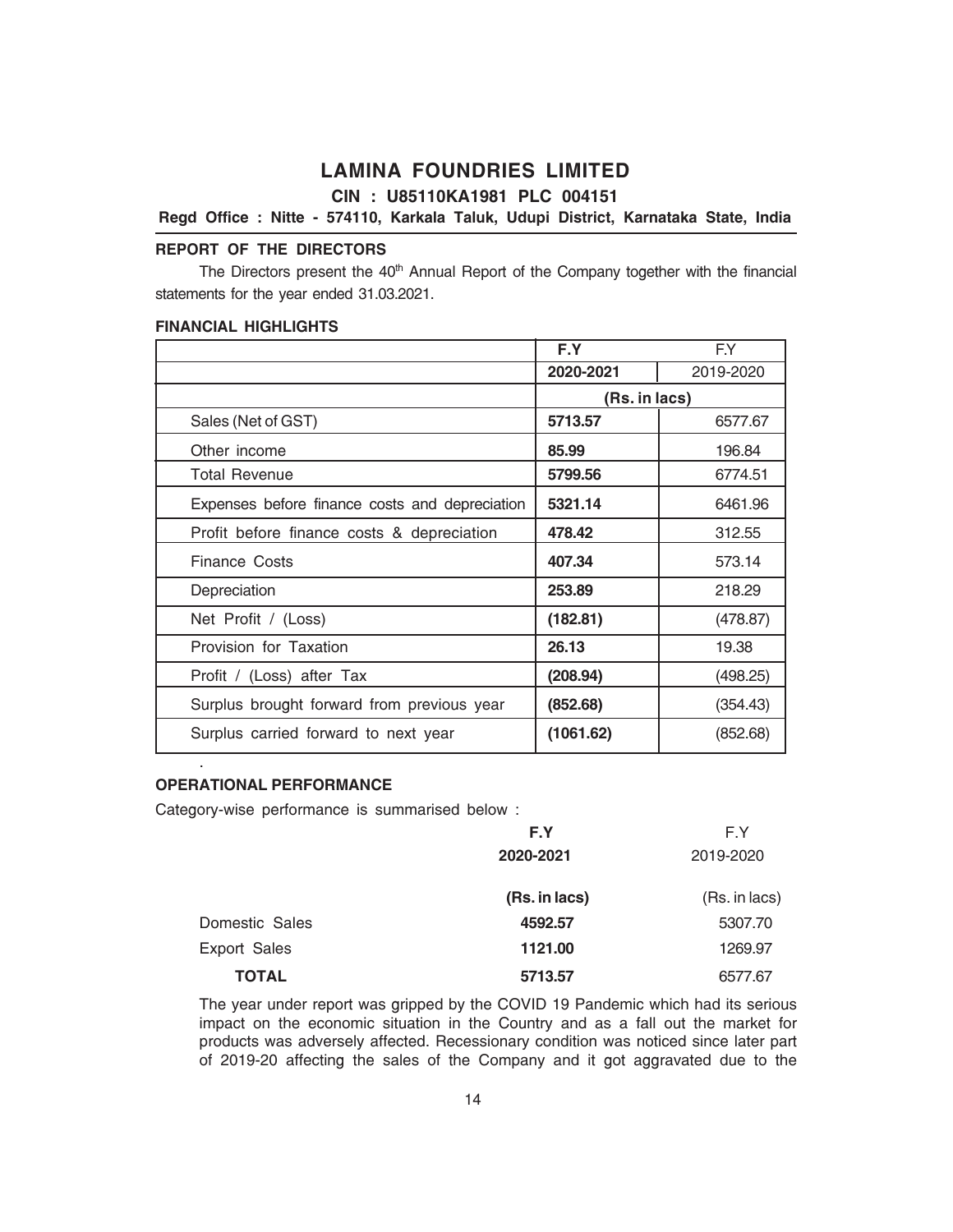### **Regd Office : Nitte - 574110, Karkala Taluk, Udupi District, Karnataka State, India**

pandemic during the reporting year. The operations of the Company were completely stopped during the first quarter of the year in view of the lock down announced by the Government.

The Company could resume operations in a limited way in July 2020 and thereafter the production improved slowly. The automobile market was picking up slowly impacting the sales of the Company's products. The situation was nearing normalcy by the end of the year by which time the second wave of the Pandemic started showing up.

Under a stressed market condition the Company was able to achieve income of Rs 5799.56 lakhs as against Rs 6774.50 lakhs achieved during the previous year. However the Company was able to improve the bottom line by taking various cost saving measures. The Company incurred a loss of Rs. 208.94 lakhs as against the loss of Rs 498.25 lakhs incurred during the previous year. In spite of much lower level of activities the Company was able to reduce the loss. The lock down during the first quarter and working on a below breakeven level during the second quarter resulted in loss. The performance during the second half was better and could partially set off the loss of the first six months.

During the year the Company had many challenges to face. The demand for the products was adversely affected. Apart from this the cost of production went up substantially due to increase in raw material prices, increase in power cost and also increase in the cost of other inputs. The Company was able to get price increase from the customers to the extent of the raw material price increase. However increase in cost of other inputs had to be absorbed by the Company.

As one of the measures to cut cost the Company offered severance package to the workers who were willing to accept premature retirement. On this count the Company had to pay gratuity and other benefits including the severance package to the tune of around Rs. 130 lakhs. Though this amount resulted in additional loss for the year the directors are of the opinion that this exercise will result in long term benefits to the Company.

The promoters, in their effort to support the Company in this year of exception, decided not to take any interest on the money advanced by them for one year.

The Pandemic situation is still on and the future is still uncertain. The market still appears weak. Even under this stressful situation the Company has been able to work in a reasonably satisfactory level because of various economic measures undertaken by the Company. The directors are hopeful that the pandemic will subside soon and the things will improve during the year 2021-22.

### **NET WORTH OF THE COMPANY**

The net worth of the Company was negative to the extent of Rs 328.36 lakhs as on 31-3-20. Due to the loss incurred during the year under report the negative net worth increased to Rs 537.30 lakhs as on 31-3-21. However this did not affect the liquidity of the Company with support of the promoters. The promoters brought in Rs 325 lakhs during the year which helped the Company to work without financial stress and the Company met all its financial commitments.

### **SEGMENT-WISEOR PRODUCT-WISEPERFORMANCE**

Your Company has identified its activities under business and geographical segments and accordingly, disclosure was made against Sl. No. 1.4 of the Notes forming part of Financial Statements.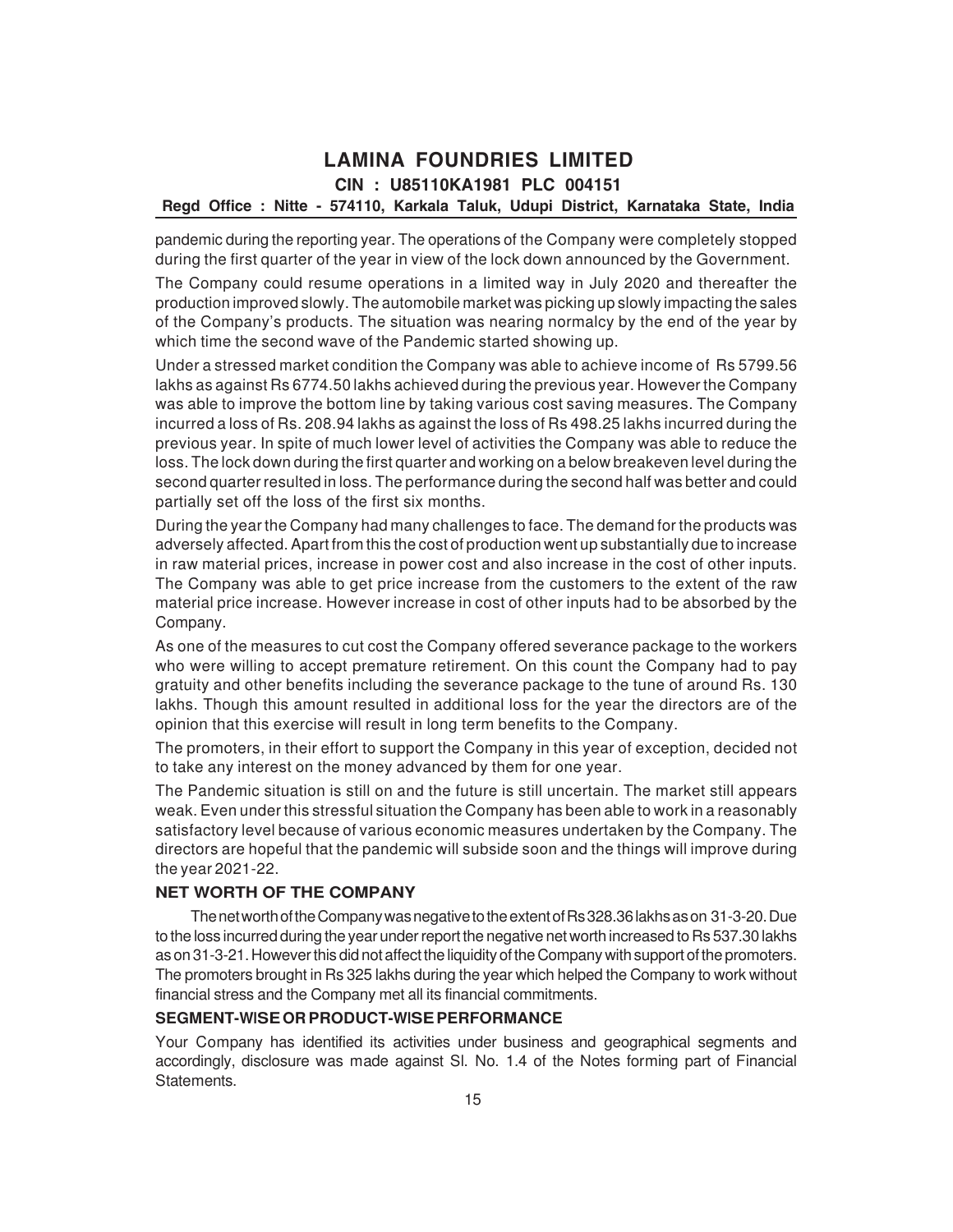### **CIN : U85110KA1981 PLC 004151**

### **Regd Office : Nitte - 574110, Karkala Taluk, Udupi District, Karnataka State, India**

### **MATERIAL CHANGES AND COMMITMENTS AFFECTING THE FINANCIAL POSITION OF THE COMPANY WHICH HAVE OCCURRED BETWEEN 31ST MARCH, 2021 AND THE DATE OF THE REPORT**

There were no material changes and commitments affecting the financial position of the Company since the end of financial year till the date of the Report.

### **PRESENT STATE OF AFFAIRS**

The demand for the products has been low but showing signs of steady increase. Directors are confident that this situation is temporary and the market will spring back to normalcy at the earliest. In its efforts to sustain under the prevailing conditions, the Company has under taken several cost cutting measures which are showing results in the form of improved performance. To tide over temporary setback in finances the Promoters have arranged required funds.

Your directors are confident that the pandemic situation will subside soon and there will be positive impact on the demand side. With various measures undertaken to reduce the cost, the company will show a better performance during the year 2021-22.

### **DIVIDEND**

The Directors do not recommend any dividend for the year ended 31.03.2021 due to the accumulated losses of the Company.

#### **TRANSFER OF UNCLAIMED DIVIDEND TO INVESTOR EDUCTION AND PROTECTION FUND**

There was no unpaid/unclaimed dividend during last year. However the Company has to transfer the shares of the shareholders who did not claim the dividend declared by the Company for the year 2003-04 and paid in October 2004 in compliance with the requirements of the amended Investor Education and Protection Fund Authority (Accounting, Audit, Transfer and Refund) Rules, 2016. The details of the shareholders can be accessed from the Company's website: www.laminafoundries.com

#### **DIRECTORS' RESPONSIBILITY STATEMENT**

In accordance with the provisions of Section 134(3)(c) and Section 134(5) of the Companies Act, 2013 with respect to Directors' Responsibility Statement, it is hereby stated that -

- a. In the preparation of annual accounts for the financial year ended 31<sup>st</sup> March 2021, the applicable Accounting Standards had been followed and that there were no material departures.
- b. the directors had selected such accounting policies and applied them consistently and made judgments and estimates that were reasonable and prudent so as to give a true and fair view of the state of affairs of the Company at the end of the financial year and of the loss of the Company for the year under review;
- c. the directors had taken proper and sufficient care for the maintenance of adequate accounting records in accordance with the provisions of the Companies Act, 2013 for safeguarding the assets of the Company and for preventing and detecting fraud and other irregularities;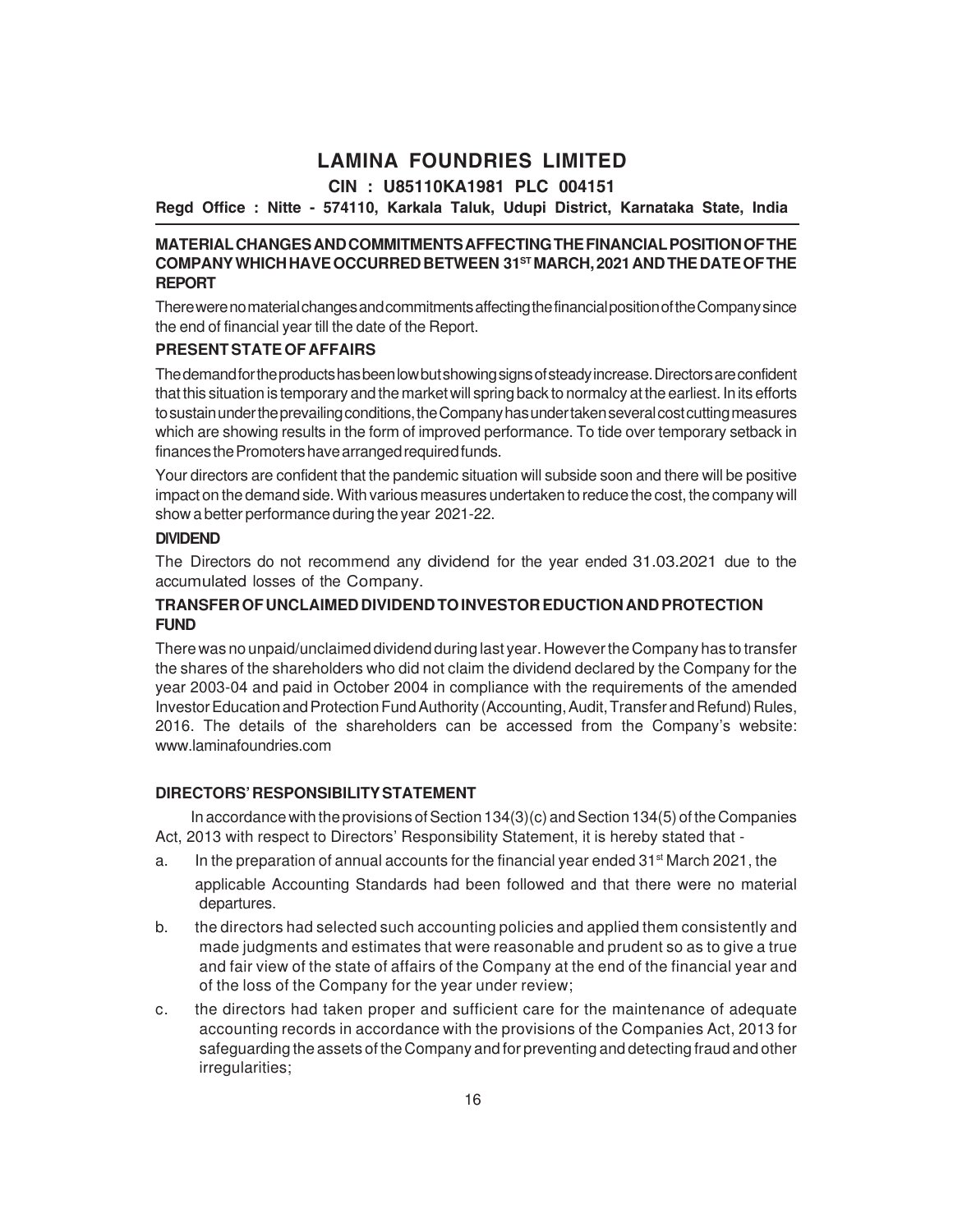### **Regd Office : Nitte - 574110, Karkala Taluk, Udupi District, Karnataka State, India**

- d. that the directors had prepared the accounts for the financial year ended  $31<sup>st</sup>$  March 2021 on a going concern basis;
- e. the directors had laid down internal financial controls to be followed by the Company and that such internal financial controls are adequate and were operating effectively; and
- f. the directors had devised proper systems to ensure compliance with the provisions of all applicable laws and that such systems were adequate and operating effectively.

### **SUBSIDIARIES, JOINT VENTURES AND ASSOCIATE COMPANIES**

The company does not have a Subsidiary, Joint Venture or an Associate Company.

### **INTERNAL FINANCIAL CONTROLS AND THEIR ADEQUACY**

The Company has a proper and adequate internal control system to ensure that all the assets of the Company are safeguarded and protected against any loss and that, all the transactions are properly authorised and recorded. Information provided to management is reliable and timely and statutory obligations are adhered to. The Company has an established internal financial control framework including internal controls over financial reporting. The framework is reviewed regularly by the management. Based on the periodical testing, the framework is strengthened from time to time, to ensure adequacy and effectiveness of Internal Financial Controls.

### **RISK MANAGEMENT POLICY**

Risk management policy of the Company formalizes the Company's approach to overview and manages material business risks. Risks and effectiveness of their management are internally reviewed. The policy is implemented through identifying, assessing, monitoring and managing key risks. The Board is satisfied that there are adequate systems and procedures in place to identify, assess, monitor and manage risks.

### **PUBLIC DEPOSITS AND DEPOSITS NOT INCOMPLIANCE WITH CHAPTER V**

The Company has not accepted any deposits from the public during the year ended  $31<sup>st</sup>$  March 2021 within the meaning of the provisions of Chapter V of the Companies Act, 2013 read with the Companies (Acceptance of Deposits) Rules, 2014.

The Company has accepted Rs 400.00 Lakhs from the Director of the Company during the year under review.

#### **LOANS / GUARANTEES / INVESTMENT MADE**

There were no loans / guarantees made by the Company during the year ended 31.03.2021 under the provisions of Section 186 of the Companies Act, 2013.

#### **RELATED PARTY TRANSACTIONS**

The Board had passed a resolution on 29.07.2014 to the effect that, all transactions of the Company with the Related Parties were in the ordinary course of Business and constitute "arms length" transactions only, thereby making the provisions of section 188(1) of the Companies Act, 2013, not applicable to such transactions of the Company.

Hence, all transactions entered by the Company with the related parties during the year ended 31.03.2021 were in the ordinary course of business and on "arms length" basis only and hence, outside the purview of Section 188(1) of Companies Act, 2013.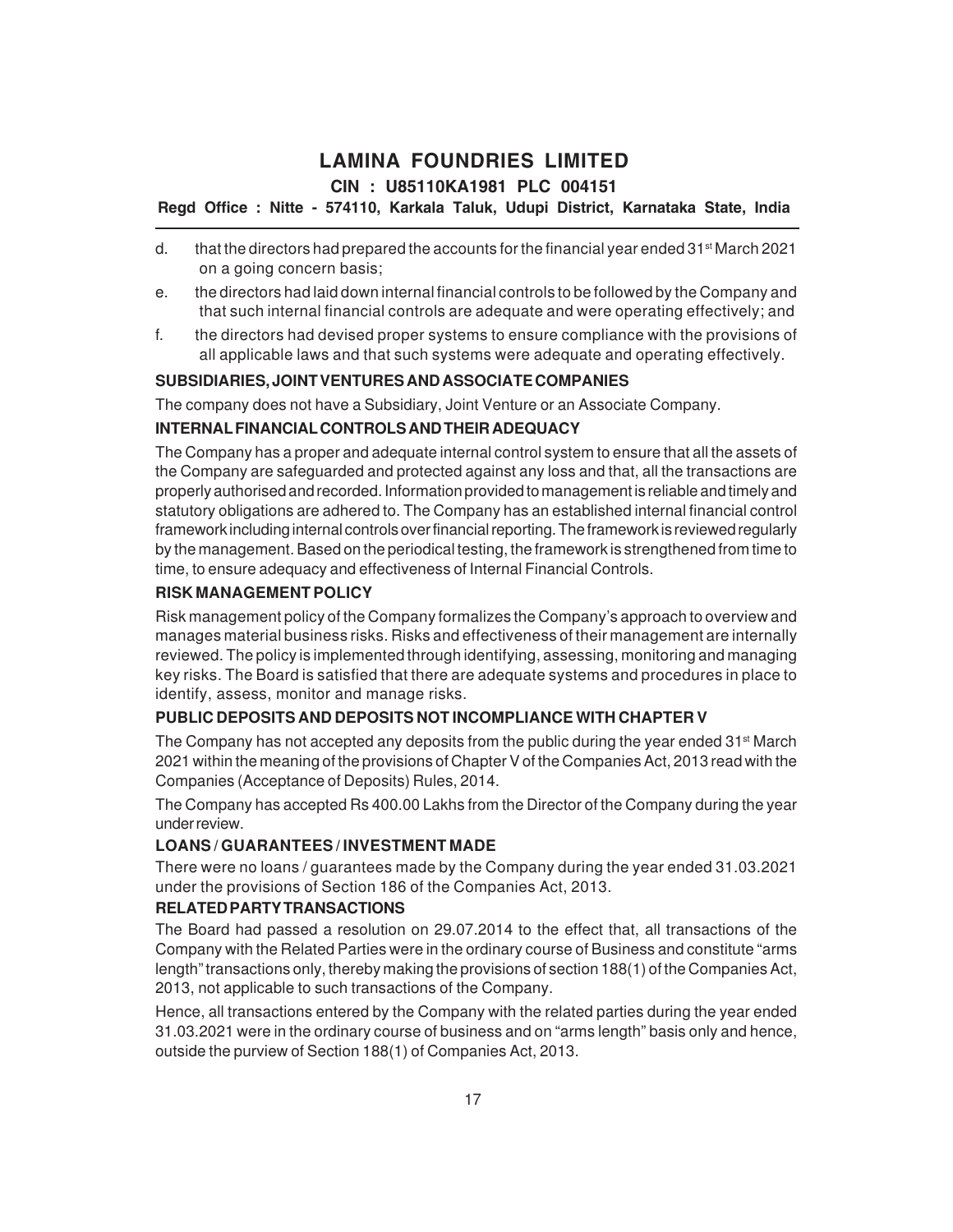### **CIN : U85110KA1981 PLC 004151**

**Regd Office : Nitte - 574110, Karkala Taluk, Udupi District, Karnataka State, India**

### **COMPANY'S POLICY RELATING TO DIRECTORS APPOINTMENT, PAYMENT OF REMUNERATION AND DISCHARGE OF THEIR DUTIES**

The provisions of Section 178(1) relating to constitution of Nomination and Remuneration Committee are not applicable to the Company.

### **VIGIL MECHANISM**

Establishment of Vigil mechanism is not applicable to the Company as it does not satisfy the criteria laid down in Sec 178 of Companies Act, 2013 , read with Rule 4 of Companies (Appointment and Qualification of Directors) Rules, 2014.

### **BOARD MEETINGS**

During the year ended 31.03.2021, four meetings of the Board of Directors were held. The dates of the board meetings are: 15.06.2020, 31.08.2020, 28.12.2020, 27.03.2021

### **ANNUAL RETURN**

The Annual Return as on 31.03.2021 is uploaded on the website of the company , in compliance with the requirements of amended section 92(3) of the Companies Act, 2013 and can be accessed through the following link : http://www.laminafoundries.com/pdf/MGT-7.pdf

### **PARTICULARS OF THE EMPLOYEES AND REMUNERATION**

Being an Unlisted Company, the provisions of Section 197(12) of the Companies Act, 2013 read with Rule 5 of the Companies (Appointment and Remuneration of Managerial Personnel) Rules, 2014, pertaining to employees' remuneration and other details are not applicable to the Company.

Hence, no information is furnished in this regard.

### **DIRECTORS AND KEY MANAGERIAL PERSONNEL**

Directors Mr Nitte Vinaya Hegde ( DIN 00043080), Mr Tonse Ramesh Shenoy ( DIN 00053932), and Mr Mangalore Raghava ( DIN 02596882), retire at the ensuing Annual General Meeting and being eligible, offer themselves for re-appointment.

Mr. Vishal Hegde (DIN 00043245) has been appointed as Managing Director (Works) for a period of 3 years with effect from 15.06.2020.

Mr. Gopalkrishna Shenoy (DIN:00043378) has been appointed as Managing Director (Marketing) for a period of 3 years, with effect from 15.06.2020.

### **DECLARATION OF INDEPENDENT DIRECTORS**

The necessary declarations were received by the Company from its Independent Directors.

### **AUDITORS**

Mr. P Venugopal, Chartered Accountant, Mangalore, was appointed as Statutory Auditor for a period of 5 years at the 38<sup>th</sup> Annual General Meeting held on 26<sup>th</sup> September 2019. He will continue to hold office till the conclusion of 43<sup>rd</sup> Annual General Meeting.

The Auditor's report does not contain any qualification, reservation or adverse remark.

#### **COST RECORDS / COST AUDIT**

As the overall turnover of the Company from all its products specified in the Table (B) under the substituted Rule 3 of the Companies (Cost Records and Audit) Amendment Rules, 2014, did not exceed the limit mentioned therein during the immediately preceded F.Y. 2019-20,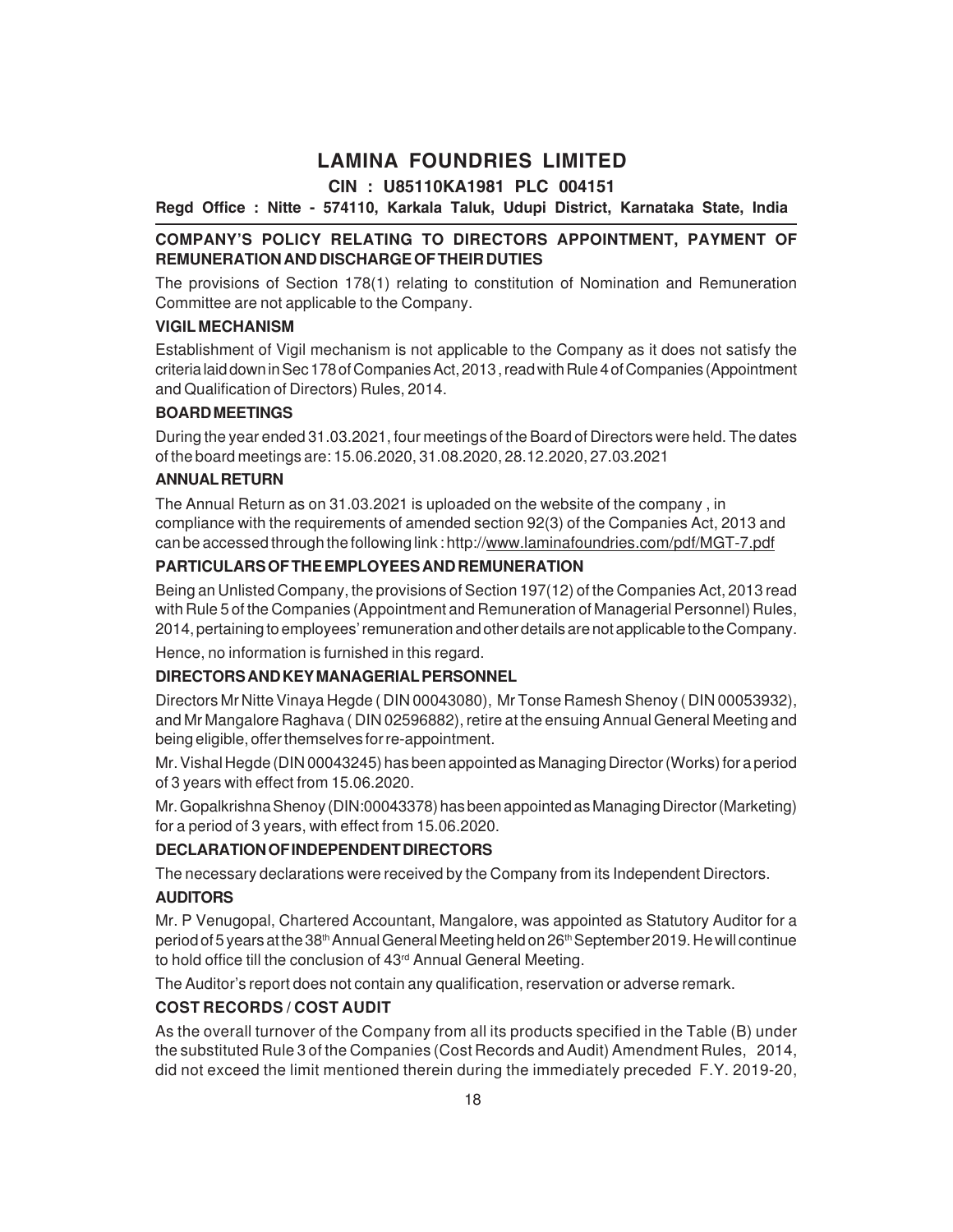### **Regd Office : Nitte - 574110, Karkala Taluk, Udupi District, Karnataka State, India**

maintenance of Cost Records and the consequent applicability of the Cost Audit were not applicable for the F.Y. 2020-21, pursuant to the provisions of Section 148 of the Companies Act, 2013 read with the substituted Rules 3 and 4 of the Companies (Cost Records and Audit) Amendment Rules, 2014.

### **CONSERVATION OF ENERGY, TECHNOLOGY ABSORPTION AND FOREIGN EXCHANGE EARNINGS AND OUTGO**

Conservation of Energy : The company has been using Hydro electricity and reducing the dependency on MESCOM

Technology Absorption: There has been continued effort to establish good yield improvement by reducing the casting weight resulting in improved productivity and cost reduction.

The Foreign Exchange inflows were Rs. 911.53 lacs and outflows were Rs.1326.34 lacs during the year ended 31.03.2021.

### **CORPORATE SOCIAL RESPONSIBILITY (CSR)**

The provisions of section 135 of the Companies Act, 2013 on Corporate Social Responsibility (CSR) are not applicable to the Company, as the Company does not satisfy the eligibility criteria stipulated u/s 135 (1) of the Companies Act, 2013.

### **SECRETARIAL AUDIT REPORT**

The requirement of secretarial audit report in pursuance of Sec. 204(1) of the Companies Act, 2013 read with Rule 9 of the Companies (Appointment and Remuneration of Managerial Personnel) Rules, 2014 is not applicable to the Company, as the company is an unlisted company and also does not satisfy the eligibility conditions stipulated in the said Rule.

### **EQUITY SHARES**

The Company has not made any fresh issue of Equity shares during the year under review.

#### **RIGHTS ISSUE**

The Company has not made any Rights Issue of its Shares during the year under review.

#### **BUY BACK OF SECURITIES**

The Company has not bought back any of its securities during the year under review.

#### **SWEAT EQUITY**

The Company has not issued any Sweat Equity Shares during the year under review.

### **BONUS SHARES**

No Bonus Shares were issued during the year under review.

#### **EMPLOYEES STOCK OPTION PLAN**

The Company has not provided any Stock Option Scheme to the employees.

### **DISCLOSURE UNDER THE SEXUAL HARASSMENT OF WOMEN AT WORK PLACE (PREVENTION, PROHIBITION AND REDRESSAL) ACT, 2013**

The Company has always believed in providing a safe and harassment free workplace for every individual working in the Company's premises through various interventions and practices. The Company endeavors to create and provide an environment that is free from discrimination and harassment including sexual harassment.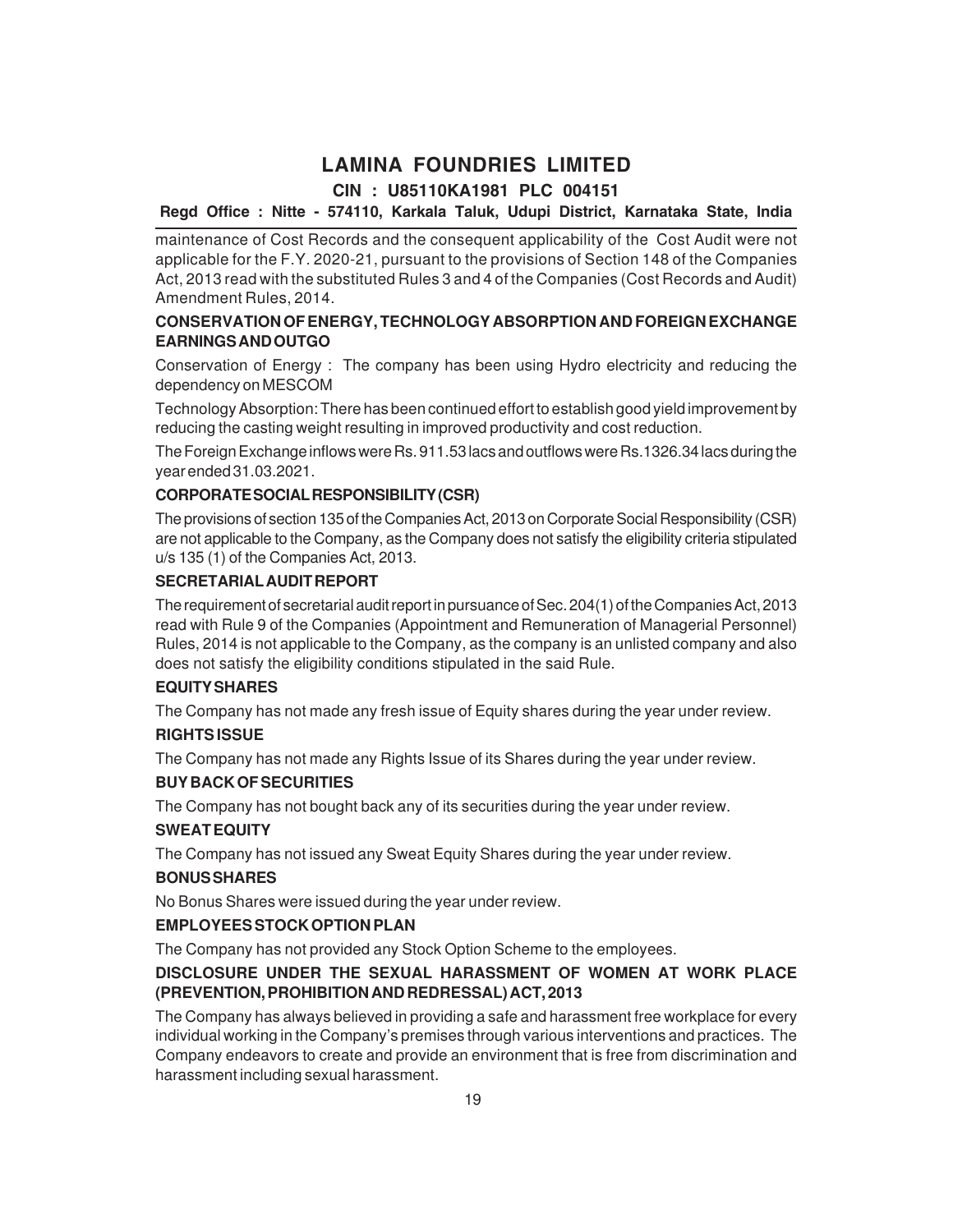### **Regd Office : Nitte - 574110, Karkala Taluk, Udupi District, Karnataka State, India**

The Company has in place a robust policy on prevention of sexual harassment at workplace. The policy aims at prevention of harassment of employees as well as contract / indirect employees and lays down the guidelines for identification, reporting and prevention of sexual harassment. There is an Internal Complaints Committee (ICC) which is responsible for redressal of complaints related to sexual harassment and follows the guidelines provided in the policy.

During the year ended 31 March 2021, the Internal Complaints Committee has not received any complaint pertaining to sexual harassment.

### **DETAILS OF SIGNIFICANT AND MATERIAL ORDERS PASSED BY THE REGULATORS OR COURTS OR TRIBUNALS IMPACTING THE GOING CONCERN STATUS AND COMPANY'S OPERATIONS IN FUTURE.**

There were no such orders passed.

### **DETAILS OF FRAUD REPORTED BY THE AUDITOR UNDER SUB SECTION (12) OF SEC 143 OF COMPANIES ACT.**

There were no frauds reported by the Auditor under Sub Section (12) of Section 143 of Companies Act, 2013.

### **COMMENTS BY THE BOARD ON QUALIFICATION/ ADVERSE REMARK BY THE AUDITORS IN THEIR AUDIT REPORT.**

There were no qualifications or adverse remarks by the Auditor in the Audit Report.

#### **STATEMENT THAT COMPANY COMPLIES WITH SECRETARIAL STANDARDS**

The Directors have devised proper systems to ensure compliance with the provisions of all applicable Secretarial Standards and that such systems are adequate and operating effectively.

### **THE AMOUNTS, IF ANY, WHICH IT PROPOSES TO CARRY TO ANY RESERVES**

As the Company incurred loss during the year there is no surplus to transfer to reserve

#### **CHANGE IN THE NATURE OF BUSINESS IF ANY**

There has been no change in the nature of business of the Company.

#### **ACKNOWLEDGEMENT**

Your Directors place on record their appreciation for the continued co-operation and support extended by the bankers of the company and the Government agencies and the valued customers and suppliers, besides the shareholders. Your Directors also express their appreciation of the continued support given and contributions made by the employees during the year.

### **FOR AND ON BEHALF OF THE BOARD**

Place: Mangalore Date : 18.08.2021  **Nitte Vinaya Hegde** Chairman  **(DIN: 00043080)**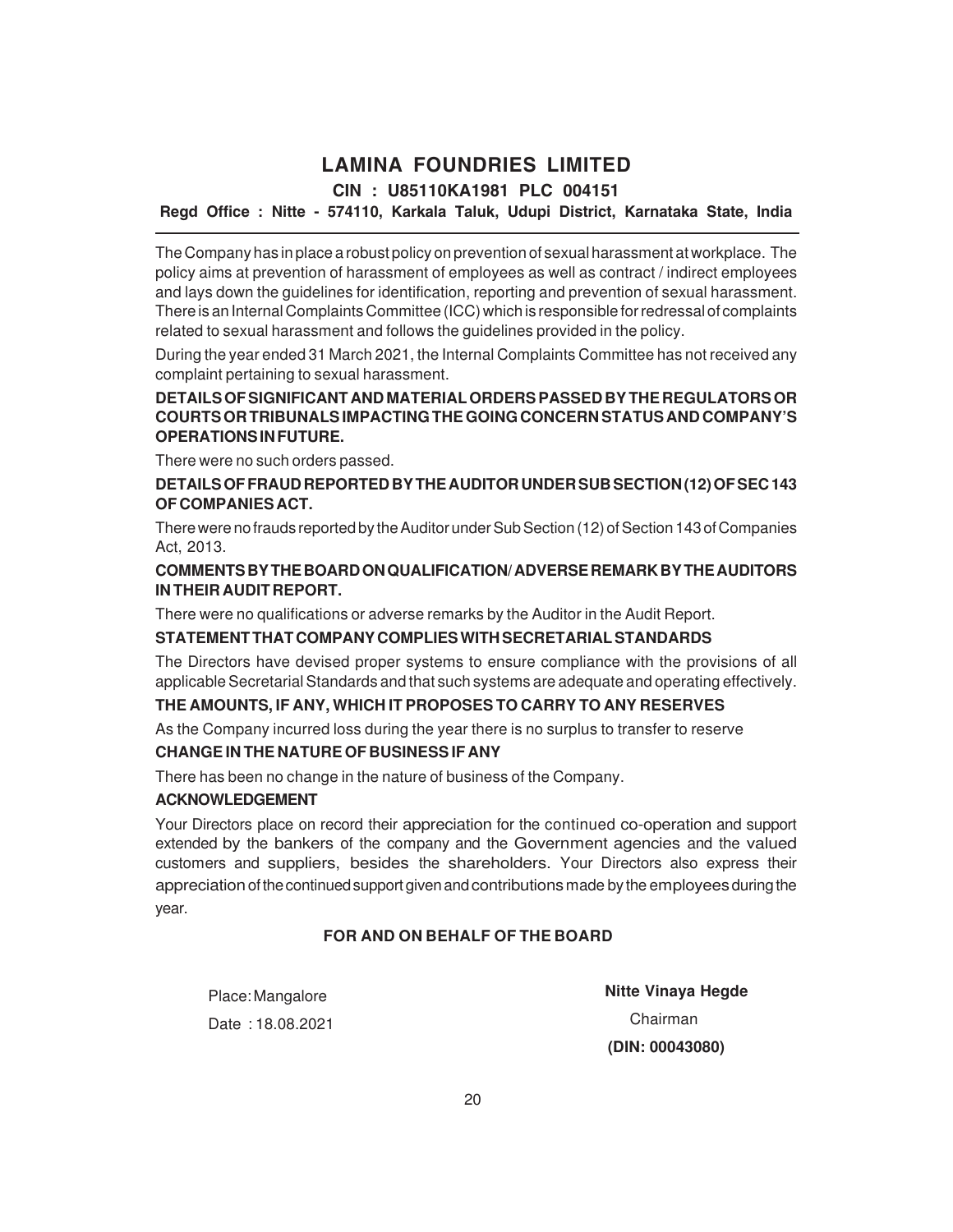### **INDEPENDENT AUDITOR'S REPORT**

**TO THE MEMBERS OF LAMINA FOUNDRIES LIMITED**

#### **Report on the Financial Statements**

#### **Opinion**

I have audited the accompanying financial statements of LAMINA FOUNDRIES LIMITED ("the Company"), which comprise the Balance Sheet as at March 31, 2021, the Statement of Profit and Loss and Statement of cash flows for the year then ended, and notes to the financial statement, including a summary of the significant accounting policies and other explanatory information.

In my opinion and to the best of my information and according to the explanations given to me, the aforesaid financial statements give the information required by the Act in the manner so required and give a true and fair view in conformity with the accounting principles generally accepted in India, of the state of affairs of the Company as at March 31, 2021, and its loss, and its cash flows for the year ended on that date.

#### **Basis for Opinion**

I conducted my audit in accordance with the Standards on Auditing (SAs) specified under section 143(10) of the Companies Act, 2013. My responsibilities under those Standards are further described in the Auditor's Responsibilities for the Audit of the FinancialStatements section of my report. I am independent of the Company in accordance with the Code of Ethics issued by the Institute of Chartered Accountants of India together with the ethical requirements that are relevant to my audit of the financial statements under the provisions of the CompaniesAct, 2013 and the Rules thereunder, and I have fulfilled my other ethical responsibilities in accordance with these requirements and the Code of Ethics. I believe that the audit evidence I have obtained is sufficient and appropriate to provide a basisfor my opinion.

### **Responsibility of Management for Financial Statements**

The Company's Board of Directors is responsible for the matters stated in Section 134(5) of the Companies Act, 2013 ("the Act") withrespect to the preparation of these financial statements that give a true and fair view of the financial position, financial performance and cash flows of the company in accordance with the accounting principles generally accepted in India, including the Accounting Standards specified under Section 133 of the Act. This responsibility also includes maintenance of adequate accounting records in accordance with the provisions of the Act for safeguarding the assets of the Company and for preventing and detecting frauds and other irregularities; selection and application of appropriate accounting policies; making judgments and estimates that are reasonable and prudent; and design, implementation and maintenance of adequate internal financial controls, that were operating effectively for ensuring the accuracy and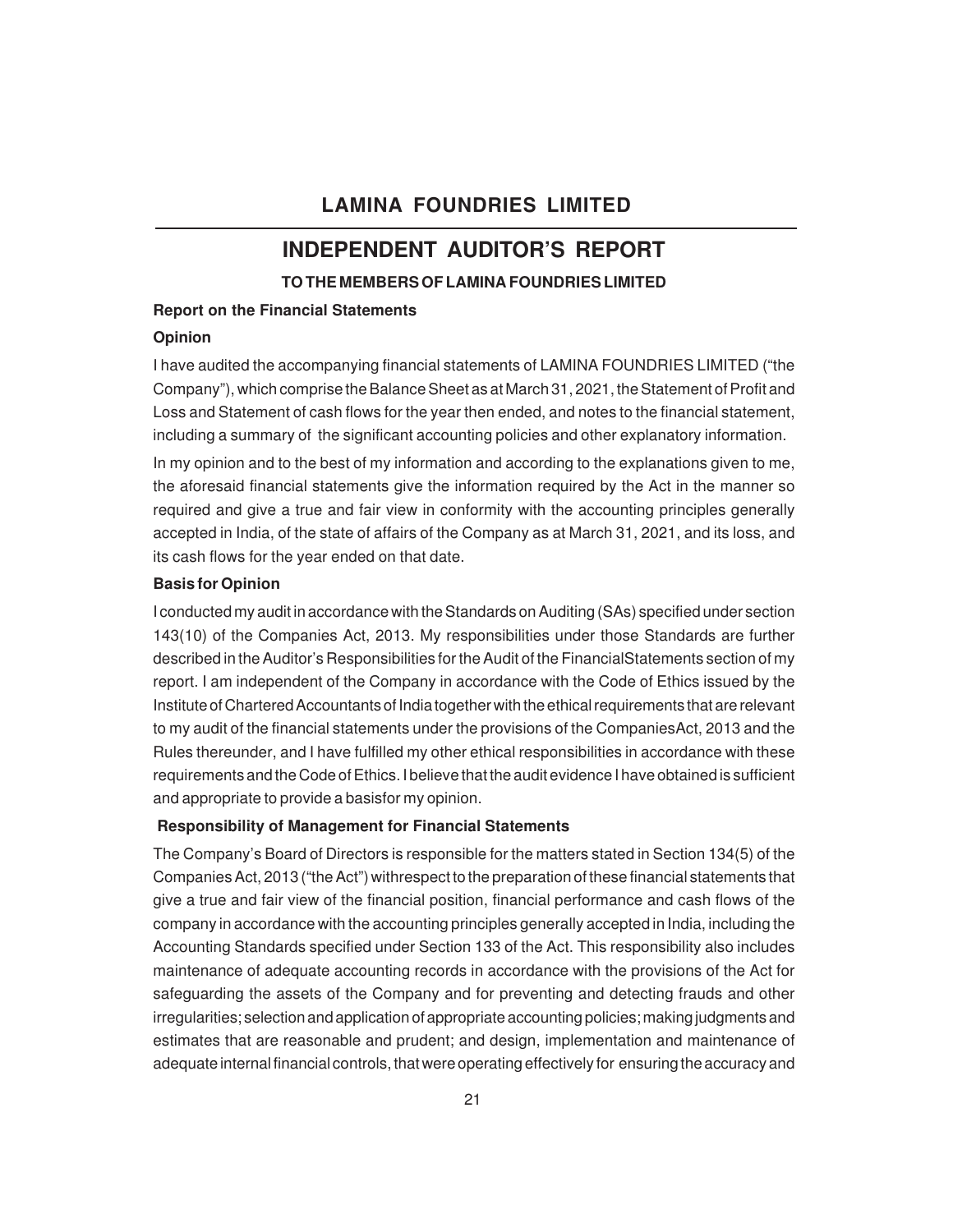completeness of the accounting records, relevant to the preparation and presentation of the financial statements that give a true and fair view and are free from material misstatement, whether due to fraud or error.

In preparing the financial statements, management is responsible for assessing the Company's ability to continue as a going concern, disclosing, as applicable, matters related to going concern and using the going concern basis of accounting unless management either intends to liquidate the Company or to cease operations, or has no realistic alternative but to do so.

ThoseBoard of Directors are also responsible for overseeing the company's financial reporting process.

### **Auditor's Responsibility for the Audit of the Financial Statements**

My objectives are to obtain reasonable assurance about whether the financial statements as a whole are free from material misstatement, whether due to fraud or error, and to issue an auditor's report that includes my opinion. Reasonable assurance is a high level of assurance, but is not a guarantee that an audit conducted in accordance with SAs will always detect a material misstatement when it exists. Misstatements can arise from fraud or error and are considered material if, individually or in the aggregate, they could reasonably be expected to influence the economic decisions of users taken on the basis of these financial statements.

### **Report on Other Legal and Regulatory Requirements**

1. As required by the Companies (Auditor's Report) Order, 2016 ("the Order") issued by the Central Government of India in terms of sub-section (11) of section 143 of the Act, I give in the'Annexure – A' a statement on the matters specified in paragraphs 3 and 4 of the Order, to the extent applicable.

2. As required by Section 143(3) of the Act, I report that:

(a) I have sought and obtained all the information and explanations which to the best of my knowledge and belief were necessary for the purpose of my audit;

(b) In my opinion, proper books of account as required by law have been kept by the Company so far as it appears from my examination of those books;

(c) The Balance Sheet, the Statement of Profit and Lossand the Cash Flow Statement dealt with by this Report are in agreement with the books of account;

(d) In my opinion, the aforesaid financial statements comply with the Accounting Standards prescribed under Section 133 of the Act, read with Rule 7 of the Companies (Accounts) Rules, 2014;

(e) On the basis of written representations received from the directors as on March 31, 2021 taken on record by the Board of Directors, none of the directors is disqualified as on March 31, 2021, from being appointed as a director in terms of Section 164(2) of the Act.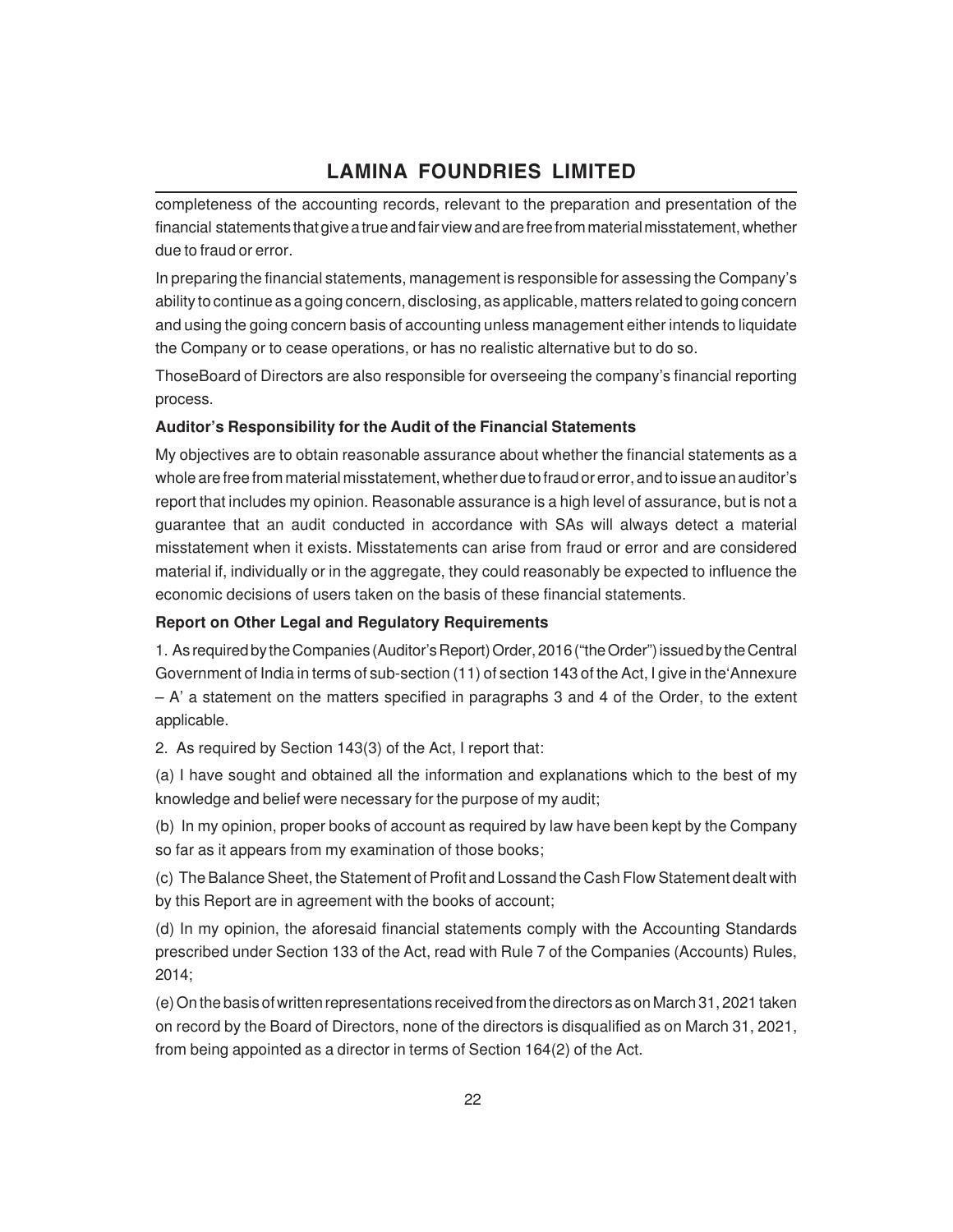(f) With respect to the adequacy of the internal financial controls over financial reporting of the Company and the operating effectiveness of such controls, refer to my separate Report in 'Annexure – B'

(g) With respect to the other matters to be included in the Auditor's Report in accordance with Rule 11 of the Companies (Audit and Auditors) Rules, 2014, in my opinion and to the best of my information and according to the explanations given to me:

i. The Company does not have any pending litigations which would impact its financial position.

ii. The Company did not have any long-term contracts including derivative contracts for which there were any material foreseeable losses.

iii. There were no amounts which were required to be transferred to the Investor Education and Protection Fund by the company.

**PLACE: MANGALORE DATE: 18.08.2021**

### **P. VENUGOPAL**

Chartered Accountant Membership No 20119  **UDIN: 21020119AAAACH8736**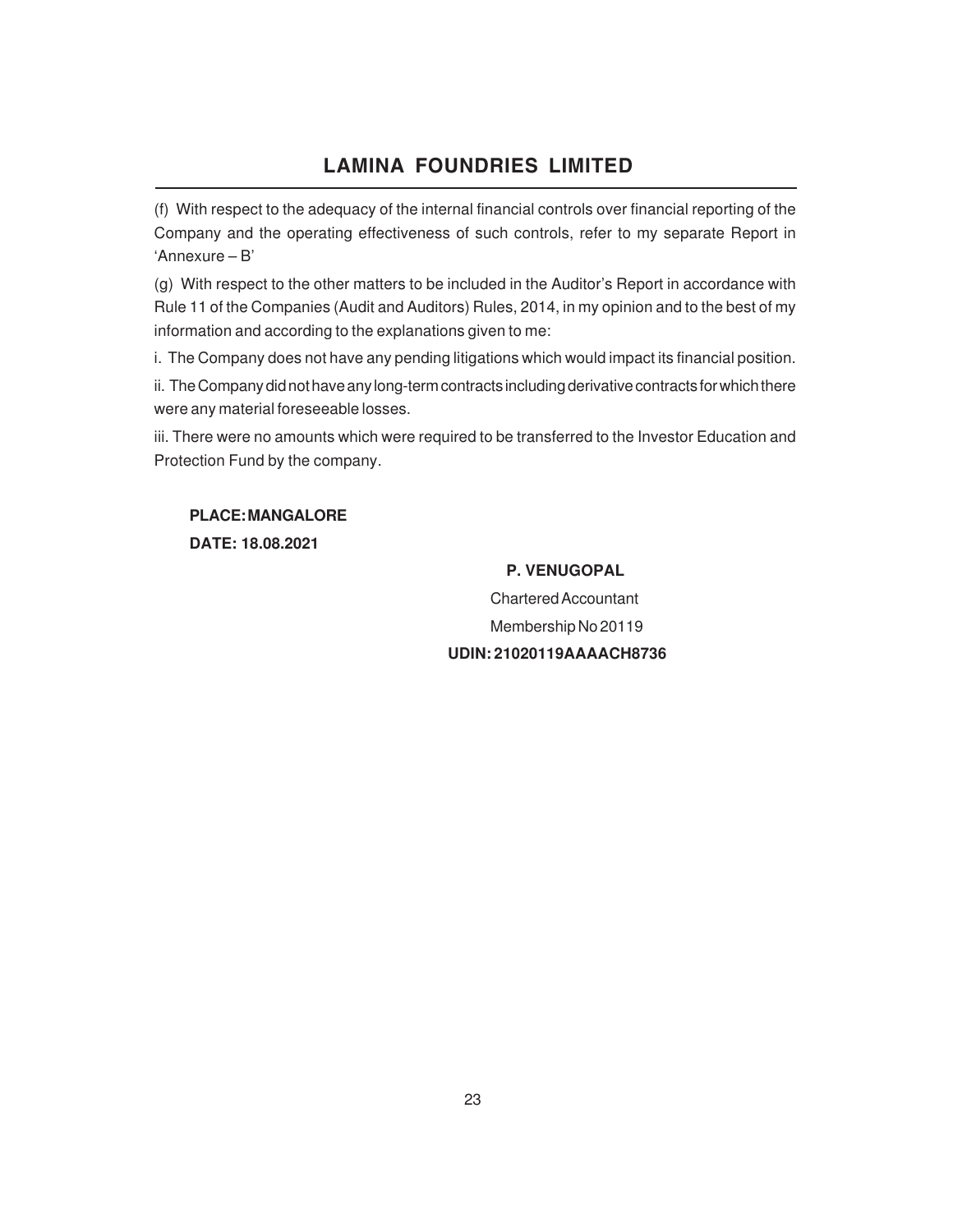#### **ANNEXURE – A- TO THE INDEPENDENT AUDITORS' REPORT**

### **(Referred to in paragraph (1) under 'Report on the legal and regulatory requirements' of my report of even date)**

In terms of the information and explanations sought by me and given by the company and the books and records examined by me in the normal course of audit and to the best of my knowledge and belief, I report the following:

1. (a) The Company has maintained proper records showing full particulars, including

quantitative details and situation of the fixed assets.

(b) The fixed assets of the Company have been physically verified by the Management during the year which, in my opinion, is reasonable having regard to the size of the company and the nature of its assets. No material discrepancies were noticed on such verification.

(c) The title deeds of all the immovable properties of the Company shown under Fixed Assets schedule are held in the name of Company.

2. The inventories have been physically verified by the management at reasonable intervals during the year. In my opinion, the frequency of such verification is reasonable and no discrepancies were noticed at the time of verification.

3. The company has not granted loans, secured or unsecured, to companies, firms, LLP's or other parties covered in the register maintained under section 189 of the Act.

4. The Company has not given any loans / guarantees to which the provisions of section 185 and 186 of the Act apply. During the year the company has not made any investments u/s 185 & 186 of the Act.

5. According to information and explanation given to me, the company has not accepted any deposits from the public during the year. There are no unclaimed deposits to which the provisions of Section 73 to 76 or any other relevant provisions of the Companies Act, 2013 are applicable.

6. The Central Government of India has not prescribed the maintenance of cost records under subsection (1) of Section 148 of the Act for any of the products of the Company.

7. (a) According to the records of the Company and information and explanations given to me, the Company is generally regular in depositing undisputed statutory dues including Provident Fund, Employees' State Insurance, Income tax, Goods and Service Tax, Cess and other applicable statutory dues with the appropriate authorities during the period. There were no undisputed amounts payable in respect of the aforesaid statutory dues in arrears as at March 31, 2021, for a period of more than six months from the date they became payable.

(b) According to the information and explanations given to me and records of the Company examined by me, there are no dues of Provident Fund, Employees' State Insurance, Income tax, Goods and Service Tax,Cess and other applicable statutory dues which have been deposited on account of any dispute with the relevant authorities.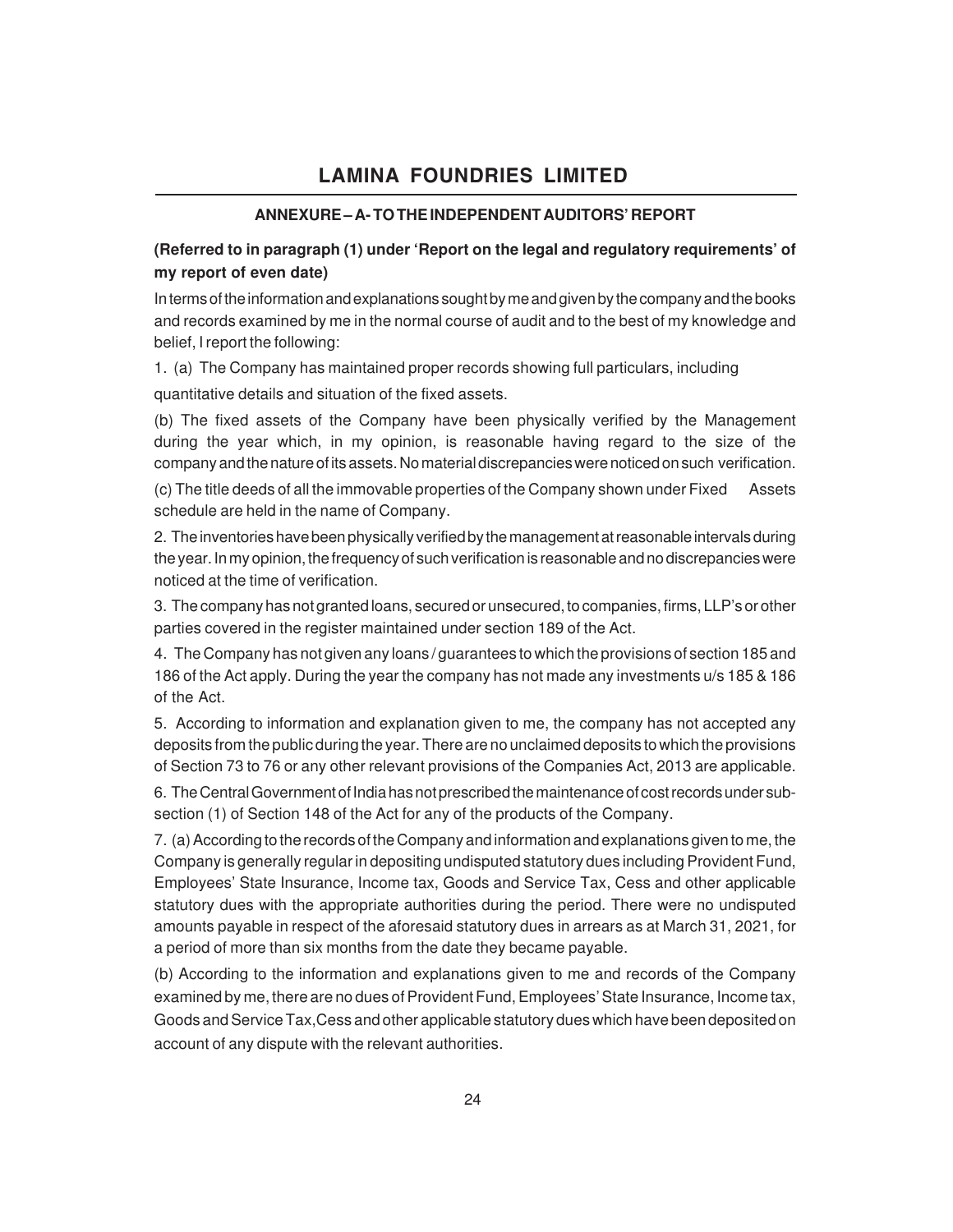8. Based on the records examined by me and according to the information and explanations given to me, the Company has not defaulted in repayment of loans or borrowings to banks and financial institutions.

9. In my opinion and according to information and explanation given to me, term loans have been applied by the Company during the year for the purpose for which they were raised. The Company has not raised any moneys by way of Initial Public Offer/ Further Public Offer (including debt instruments) during the year.

10. According to the information and explanations given to me, I report that no fraud by the company and no fraud on the company by its officers / employees has been noticed or reported during the course of my audit.

11. According to the information and explanations given to me and based on my examination of the records of the Company, the Company has paid/provided for managerial remuneration in accordance with the requisite approvals mandated by section 197 read with Schedule V to the Act.

12. In my opinion and according to the information and explanation given to me, the Company is not a Nidhi Company. Accordingly, paragraph 3(xii) of the Order is not applicable to the Company.

13. According to the information and explanations given to me and based on my examination of the records of the Company, transactions with the related parties are in compliance with section 188 of the act and the details thereof have been disclosed in the Financial Statements as required by the Accounting Standards and the Act. Further, in my opinion, the provisions of section 177 of the Act are not applicable to the Company.

14. According to the information and explanations given to me and based on my examination of the records of the Company, the Company has not made any preferential allotment or private placement of shares or fully or partly convertible debentures during the year.

15. According to the information and explanations given to me and based on my examination of the records of the Company, the Company has not entered into any non-cash transactions with directors or persons connected with him as stipulated under section 192 of the Act. Accordingly, paragraph 3(xv) of the Order is therefore not applicable to the Company.

16. The Company is not required to be registered under section 45-IA of the Reserve Bank of India Act, 1934.

#### **PLACE: MANGALORE**

**DATE: 18.08.2021**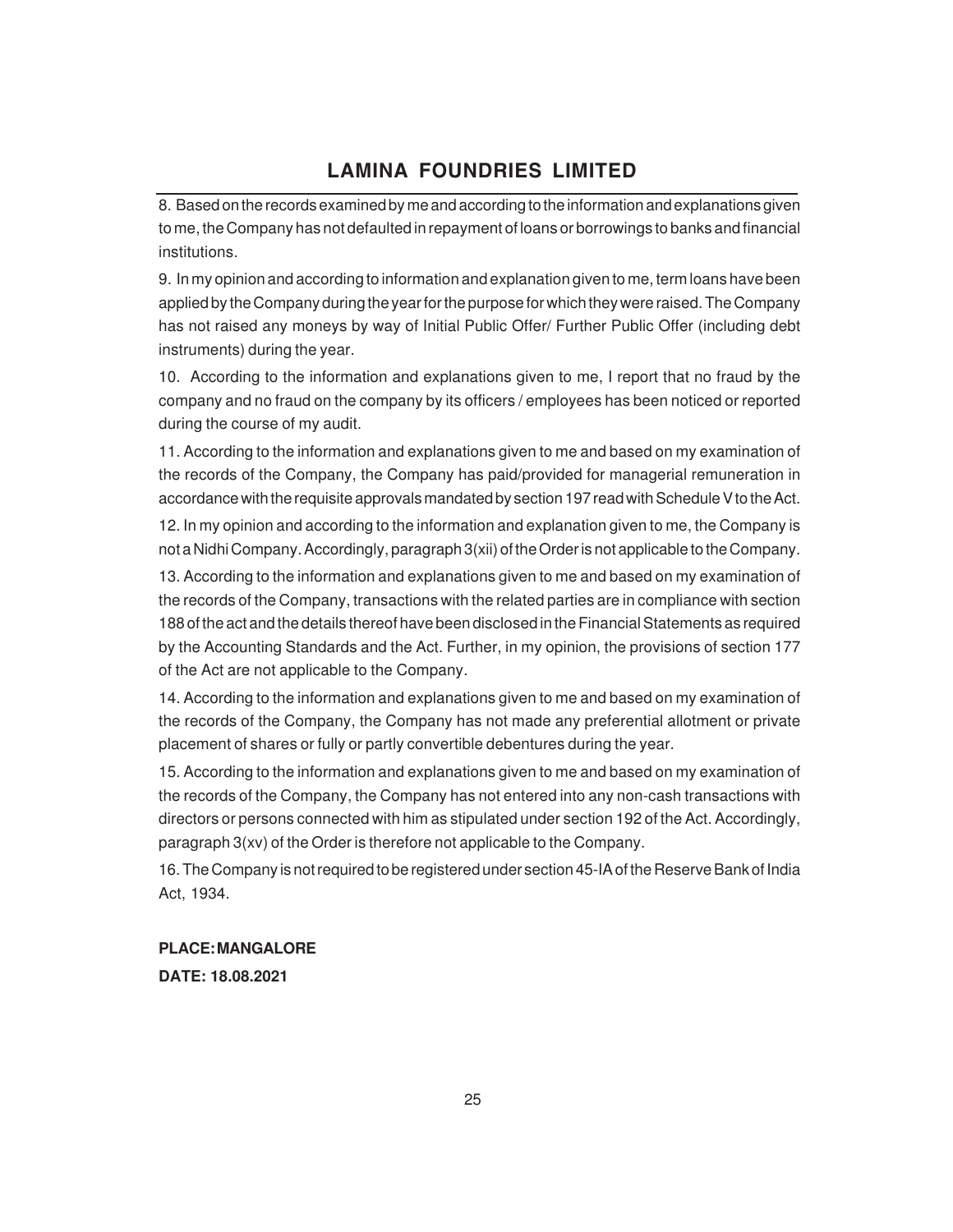### **ANNEXURE - B –TO THE INDEPENDENT AUDITORS' REPORT**

### **Report on the Internal Financial Controls under Clause (I) of Sub-Section 3 of Section 143 of the Companies Act, 2013 ("The Act")**

I have audited the internal financial controls over financial reporting of LAMINA FOUNDRIES LIMITED ("the Company") as of March 31, 2021 in conjunction with my audit of the financial statements of the Company for the year ended on that date.

#### **Management's Responsibility for Internal Financial Controls**

The Company's management is responsible for establishing and maintaining internal financial controls based on the internal control over financial reporting criteria established by the Company considering the essential components of internal control stated in the Guidance Note on Audit of Internal Financial Controls over Financial Reporting issued by the Institute of Chartered Accountants of India ('ICAI'). These responsibilities include the design, implementation and maintenance of adequate internal financial controls that were operating effectively for ensuring the orderly and efficient conduct of its business, including adherence to company's policies, the safeguarding of its assets, the prevention and detection of frauds and errors, the accuracy and completeness of the accounting records, and the timely preparation of reliable financial information, as required under the Companies Act, 2013.

#### **Auditor's Responsibility**

My responsibility is to express an opinion on the Company's internal financial controls over financial reporting based on my audit. I conducted my audit in accordance with the Guidance Note on Audit of Internal Financial Controls over Financial Reporting (the "Guidance Note") and the Standards on Auditing, issued by ICAI and deemed to be prescribed under section 143(10) of the Companies Act, 2013, to the extent applicable to an audit of internal financial controls, both applicable to an audit of Internal Financial Controls and, both issued by the Institute of Chartered Accountants of India. Those Standards and the Guidance Note require that I comply with ethical requirements and plan and perform the audit to obtain reasonable assurance about whether adequate internal financial controls over financial reporting was established and maintained and if such controls operated effectively in all material respects.

My audit involves performing procedures to obtain audit evidence about the adequacy of the internal financial controls system over financial reporting and their operating effectiveness. My audit of internal financial controls over financial reporting included obtaining an understanding of internal financial controls over financial reporting, assessing the risk that a material weakness exists, and testing and evaluating the design and operating effectiveness of internal control based on the assessed risk. The procedures selected depend on the auditor's judgment, including the assessment of the risks of material misstatement of the financial statements, whether due to fraud or error.

I believe that the audit evidence I have obtained is sufficient and appropriate to provide a basis for my audit opinion on the Company's internal financial controls system over financial reporting.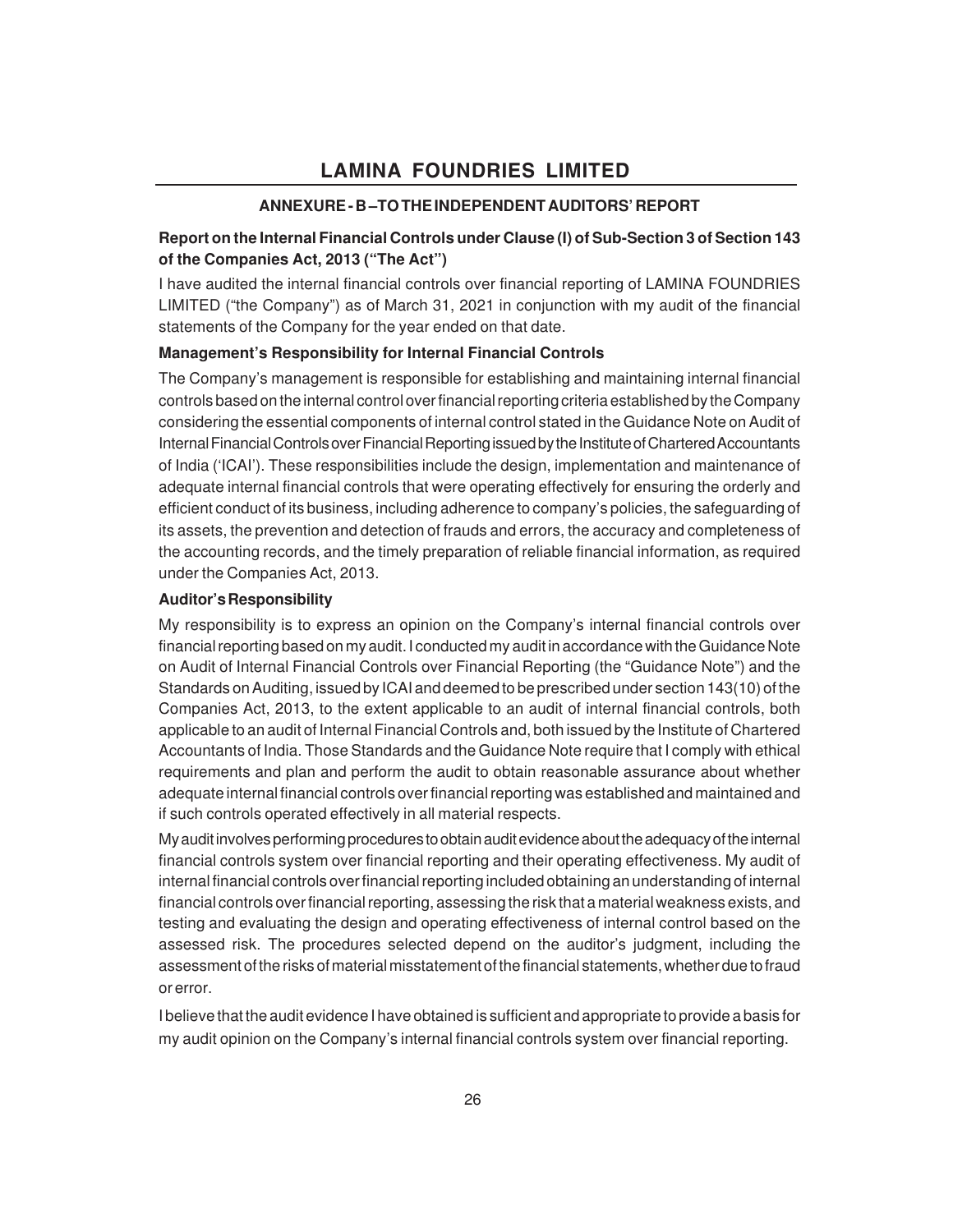### **Meaning of Internal Financial Controls over Financial Reporting**

A company's internal financial control over financial reporting is a process designed to provide reasonable assurance regarding the reliability of financial reporting and the preparation of financial statements for external purposes in accordance with generally accepted accounting principles. A company's internal financial control over financial reporting includes those policies and procedures that -

(1) pertain to the maintenance of records that, in reasonable detail, accurately and fairly reflect the transactions and dispositions of the assets of the company;

(2) provide reasonable assurance that transactions are recorded as necessary to permit preparation of financial statements in accordance with generally accepted accounting principles, and that receipts and expenditures of the company are being made only in accordance with authorisations of management and directors of the company; and

(3) provide reasonable assurance regarding prevention or timely detection of unauthorised acquisition, use, or disposition of the company's assets that could have a material effect on the financial statements.

#### **Inherent Limitations of Internal Financial Controls over Financial Reporting**

Because of the inherent limitations of internal financial controls over financial reporting, including the possibility of collusion or improper management override of controls, material misstatements due to error or fraud may occur and not be detected. Also, projections of any evaluation of the internal financial controls over financial reporting to future periods are subject to the risk that the internal financial control over financial reporting may become inadequate because of changes in conditions, or that the degree of compliance with the policies or procedures may deteriorate.

#### **Opinion**

In my opinion, the Company has, in all material respects, an adequate internal financial controls system over financial reporting and such internal financial controls over financial reporting were operating effectively as at March 31, 2021, based on the internal control over financial reporting criteria established by the Company considering the essential components of internal control stated in the Guidance Note on Audit of Internal Financial Controls Over Financial Reporting issued by the Institute of Chartered Accountants of India.

**PLACE: MANGALORE DATE: 18.08.2021**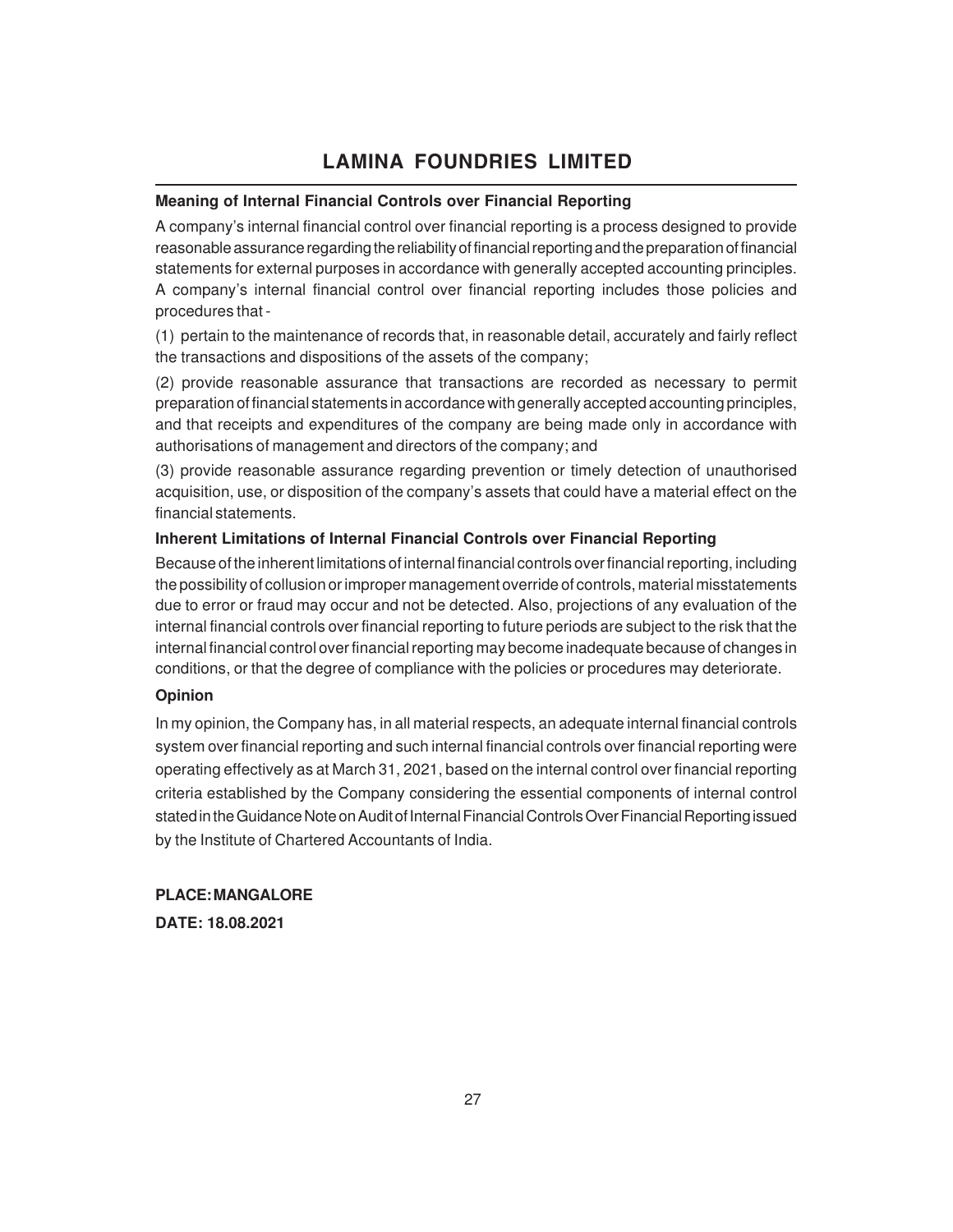**Regd Office : Nitte - 574110, Karkala Taluk, Udupi District, Karnataka State, India**

|                                                              |                              | <b>BALANCE SHEET AS AT 31ST MARCH 2021</b> |                                |
|--------------------------------------------------------------|------------------------------|--------------------------------------------|--------------------------------|
| <b>PARTICULARS</b>                                           | <b>Note</b><br>No.           | As at 31st<br><b>March 2021</b>            | As at 31st<br>March 2020       |
| <b>I. EQUITY AND LIABILITIES</b>                             |                              | Rs.                                        | Rs.                            |
| <b>Shareholder's funds</b><br>1.                             |                              |                                            |                                |
| (a) Share Capital                                            | $\overline{\mathbf{2}}$<br>3 | 4,61,29,160                                | 4,61,29,160                    |
| (b) Reserves and Surplus                                     |                              | (9,98,58,946)                              | (7,89,65,165)                  |
|                                                              |                              | (5,37,29,786)                              | (3, 28, 36, 005)               |
| <b>Non-current liabilities</b><br>2.                         |                              |                                            |                                |
| (a) Long-term borrowings<br>(b) Deferred tax liability (net) | 4<br>10                      | 38,69,47,962                               | 35,00,47,427                   |
|                                                              |                              | 89,16,503                                  | 63,03,224                      |
|                                                              |                              | 39,58,64,465                               | 35,63,50,651                   |
| <b>Current liabilities</b><br>3.                             |                              |                                            |                                |
| (a) Short-term borrowings<br>(b) Trade payables              | 5<br>6                       | 9,55,33,024<br>13, 19, 73, 164             | 13, 11, 81, 114<br>5,67,10,824 |
| (c) Other current liabilities                                | $\overline{7}$               | 12, 15, 23, 816                            | 12,41,77,428                   |
|                                                              |                              | 34,90,30,004                               | 31,20,69,366                   |
|                                                              | <b>TOTAL</b>                 | 69,11,64,683                               | 63,55,84,012                   |
| <b>II. ASSETS</b>                                            |                              |                                            |                                |
| 1.<br>Non-current assets                                     |                              |                                            |                                |
| (a) Fixed assets                                             |                              |                                            |                                |
| Tangible assets                                              | 8                            | 21,70,98,680                               | 23,91,79,645                   |
| (b) Investments                                              | 9                            | 7,86,000                                   | 10,54,280                      |
| (c) Long-term loans and advances                             | 11                           | 1,34,74,980                                | 1,45,04,880                    |
|                                                              |                              | 23,13,59,660                               | 25,47,38,805                   |
| 2.<br><b>Current assets</b>                                  |                              |                                            |                                |
| (a) Inventories                                              | 12                           | 29,69,09,515                               | 27, 27, 67, 308                |
| (b) Trade receivables                                        | 13                           | 11,09,60,780                               | 8,25,68,142                    |
| (c) Cash and cash equivalents                                | 14                           | 3,75,65,418                                | 1,26,81,796                    |
| (d) Short-term loans and advances                            | 15                           | 1,43,69,310                                | 1,28,27,961                    |
|                                                              |                              | 45,98,05,023                               | 38,08,45,207                   |
|                                                              | <b>TOTAL</b>                 | 69,11,64,683                               | 63,55,84,012                   |
| III. NOTES FORMING PART OF FINANCIAL<br><b>STATEMENTS</b>    | $1 - 31$                     |                                            |                                |

For and on behalf of the Board of Directors Interms of my report attached

**Nitte Vinaya Hegde** Chairman DIN : 00043080

 **P. Venugopal** Chartered Accountant Membership No. 20119

**Shantheri Baliga** Company Secretary

Place : MANGALORE Date : 18-08-2021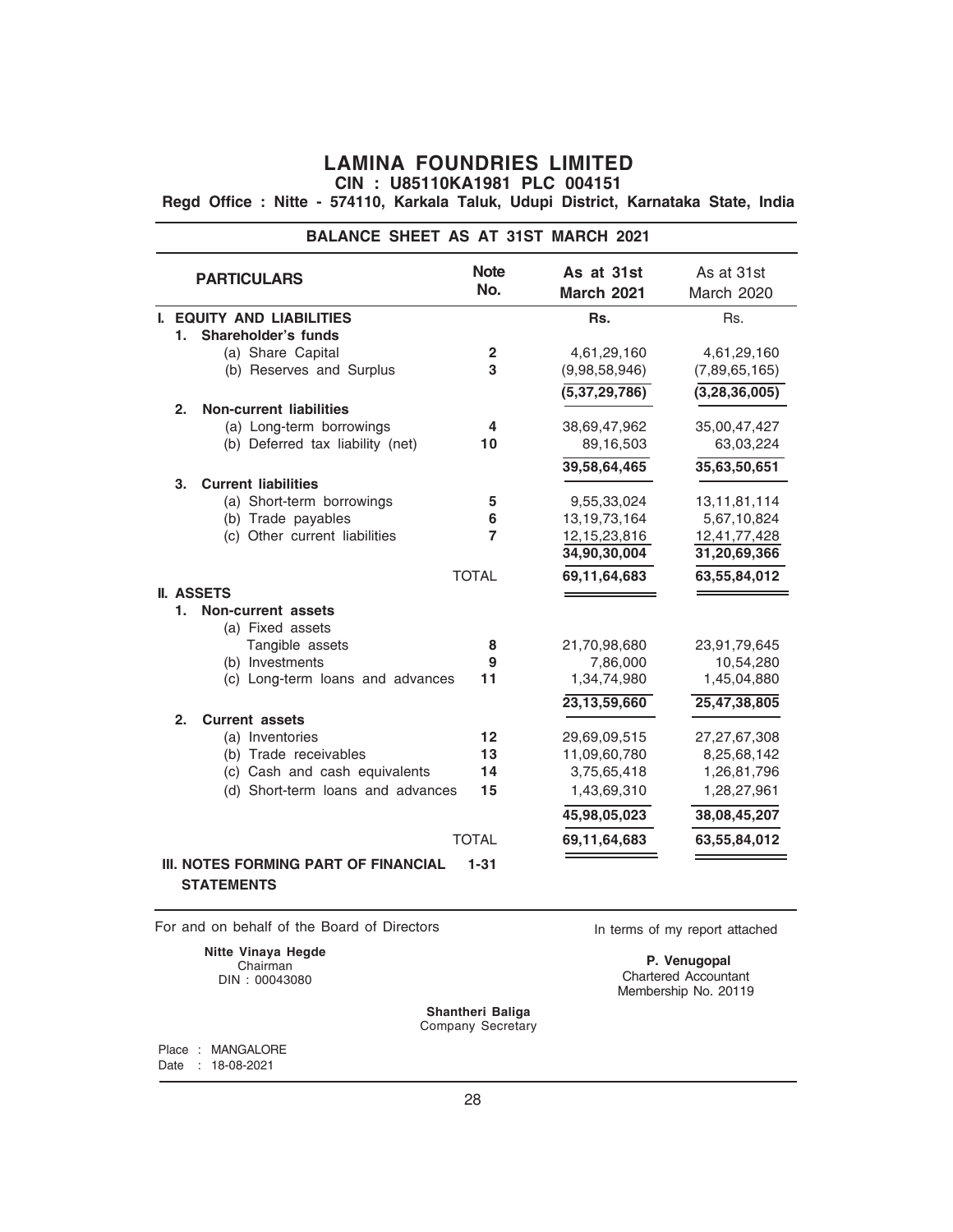### **CIN : U85110KA1981 PLC 004151**

### **STATEMENT OF PROFIT AND LOSS FOR THE YEAR ENDED 31ST MARCH 2021 Regd Office : Nitte - 574110, Karkala Taluk, Udupi District, Karnataka State, India**

|                                                          | <b>Note</b>                           |           | For the year ended |                                | For the year ended |
|----------------------------------------------------------|---------------------------------------|-----------|--------------------|--------------------------------|--------------------|
| <b>PARTICULARS</b>                                       | No.                                   |           | 31st March 2021    |                                | 31st March 2020    |
|                                                          |                                       |           | Rs.                |                                | Rs.                |
| I. Revenue from operations                               | 16                                    |           | 69,52,13,625       |                                | 81,55,18,132       |
| Less: GST                                                |                                       |           | 11,97,66,199       |                                | 14,20,29,952       |
|                                                          |                                       |           | 57,54,47,426       |                                | 67,34,88,180       |
| <b>II. Other Income</b>                                  | 17                                    |           | 45,08,260          |                                | 39,62,487          |
| <b>III. Total Reveune</b>                                | $(I + II)$                            |           | 57,99,55,686       |                                | 67,74,50,667       |
| IV. Expenses :                                           |                                       |           |                    |                                |                    |
| a) Cost of materials consumed                            | 18                                    |           | 23,65,05,479       |                                | 29,54,61,511       |
| b) Changes in inventories of finished goods,             |                                       |           |                    |                                |                    |
| work-in-progress and Stock-in-Trade                      | 19                                    |           | 2,26,00,209        |                                | (2,32,69,048)      |
| c) Employee benefit expense                              | 20                                    |           | 6,28,96,851        |                                | 9,59,04,234        |
| d) Finance costs                                         | 21                                    |           | 4,07,33,532        |                                | 5,73,13,553        |
| e) Depreciation and amortization expense 8               |                                       |           | 2,53,88,648        |                                | 2,18,28,912        |
| f) Other expenses                                        | 22                                    |           | 21,01,11,469       |                                | 27,80,98,937       |
| <b>Total Expenses</b>                                    |                                       |           | 59,82,36,188       |                                | 72,53,38,099       |
| V. Profit/(Loss) before exceptional and                  |                                       |           |                    |                                |                    |
| extraordinary items and tax                              | $(III - IV)$                          |           | (1,82,80,502)      |                                | (4,78,87,431)      |
| VI. Profit/(Loss) before extraordinary items             |                                       |           |                    |                                |                    |
| and tax                                                  |                                       |           | (1,82,80,502)      |                                | (4,78,87,431)      |
| VII. Profit/(Loss) before tax                            |                                       |           | (1,82,80,502)      |                                | (4,78,87,431)      |
| VIII. Tax expense :                                      |                                       |           |                    |                                |                    |
| (1) Current tax                                          |                                       |           |                    |                                | 0                  |
| (2) Deferred tax                                         | 23                                    | 26,13,279 | 26,13,279          | 19,37,661                      | 19,37,661          |
| IX. Profit/(Loss) for the period from                    |                                       |           |                    |                                |                    |
| continuing operations                                    | (VII - VIII)                          |           | (2,08,93,781)      |                                | (4,98,25,092)      |
| X. Profit/(Loss) for the period                          |                                       |           | (2,08,93,781)      |                                | (4,98,25,092)      |
| XI. NOTES FORMING PART OF FINANCIAL<br><b>STATEMENTS</b> | $1 - 31$                              |           |                    |                                |                    |
| For and on behalf of the Board of Directors              |                                       |           |                    | In terms of my report attached |                    |
| Nitte Vinaya Hegde                                       |                                       |           |                    | P. Venugopal                   |                    |
| Chairman<br>DIN: 00043080                                |                                       |           |                    | <b>Chartered Accountant</b>    |                    |
|                                                          |                                       |           |                    | Membership No. 20119           |                    |
|                                                          | Shantheri Baliga<br>Company Secretary |           |                    |                                |                    |

Place : MANGALORE

Date : 18-08-2021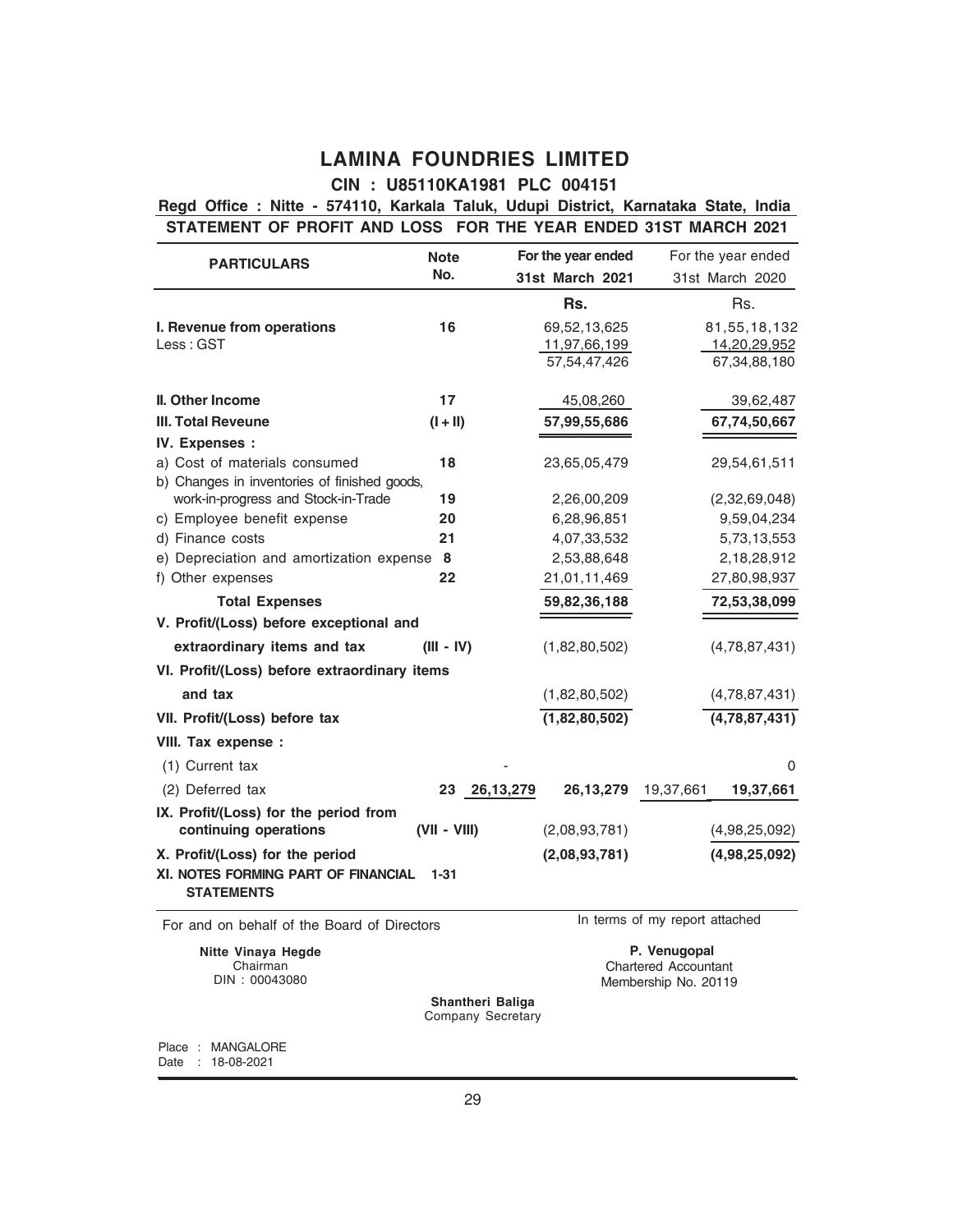### **CIN : U85110KA1981 PLC 004151**

### **Regd Office : Nitte - 574110, Karkala Taluk, Udupi District, Karnataka State, India**

### **CASH FLOW STATEMENT FOR THE YEAR ENDED 31ST MARCH 2021**

|                                                    | 2020-21                    | 2019-20                    |
|----------------------------------------------------|----------------------------|----------------------------|
|                                                    | Rs.                        | Rs.                        |
| A. Cash Flow from operating Activities             |                            |                            |
| Net Profit before interest, tax and ordinary items | 2,24,53,030                | 94,26,122                  |
| Adjustments for :                                  |                            |                            |
| Profit on Sale of Assets                           |                            |                            |
| Depreciation                                       | 2,53,88,648                | 2,18,28,912                |
| Operating profit before working capital changes    | 4,78,41,678                | 3, 12, 55, 034             |
| Adjustments for :                                  |                            |                            |
| Trade and Other receivables                        | (2,89,04,087)              | 3,57,13,669                |
| Inventories                                        | (2,41,42,207)              | 7,18,040                   |
| Trade payables                                     | 6,68,00,811                | (3,78,66,825)              |
|                                                    | 1,37,54,517                | (14, 35, 116)              |
| Cash Generated from operations                     | 6,15,96,195                | 2,98,19,918                |
| Tax paid                                           |                            |                            |
| Net cash from operating activities                 | 6,15,96,195                | 2,98,19,918                |
| B. Cash flow from investing activities             |                            |                            |
| Purchase of Fixed assets                           | (33,07,683)                | (2,20,30,456)              |
| Sale of fixed assets                               |                            |                            |
| Investment                                         | 2,68,280                   | (19200)                    |
|                                                    | (30, 39, 403)              | (2, 20, 49, 656)           |
| C. Cash flow from financing activities             |                            |                            |
| Increase in Share Capital                          |                            | 10,000                     |
| Working capital borrowings                         | (1,56,89,175)              | 5,46,98,305                |
| Repayment of term loans                            | 2,27,49,537                | (1,70,93,859)              |
| Interest Paid                                      | (4,07,33,532)              | (5,73,13,552)              |
| Net cash used in financing activities              | $\overline{(3,36,73,170)}$ | (1,96,99,105)              |
| Net increase in cash and cash equivalents          | 2,48,83,622                | $\overline{(1,19,28,843)}$ |
| Opening Balance of cash & cash equivalents         | 1,26,81,796                | 2,46,10,639                |
| Closing Balance of cash & cash equivalents         | 3,75,65,418                | 1,26,81,796                |

For and on behalf of the Board of Directors

**Nitte Vinaya Hegde** Chairman DIN : 00043080

In terms of my report attached

 **P. Venugopal** Chartered Accountant Membership No. 20119

**Shantheri Baliga** Company Secretary

Place : MANGALORE Date : 18-08-2021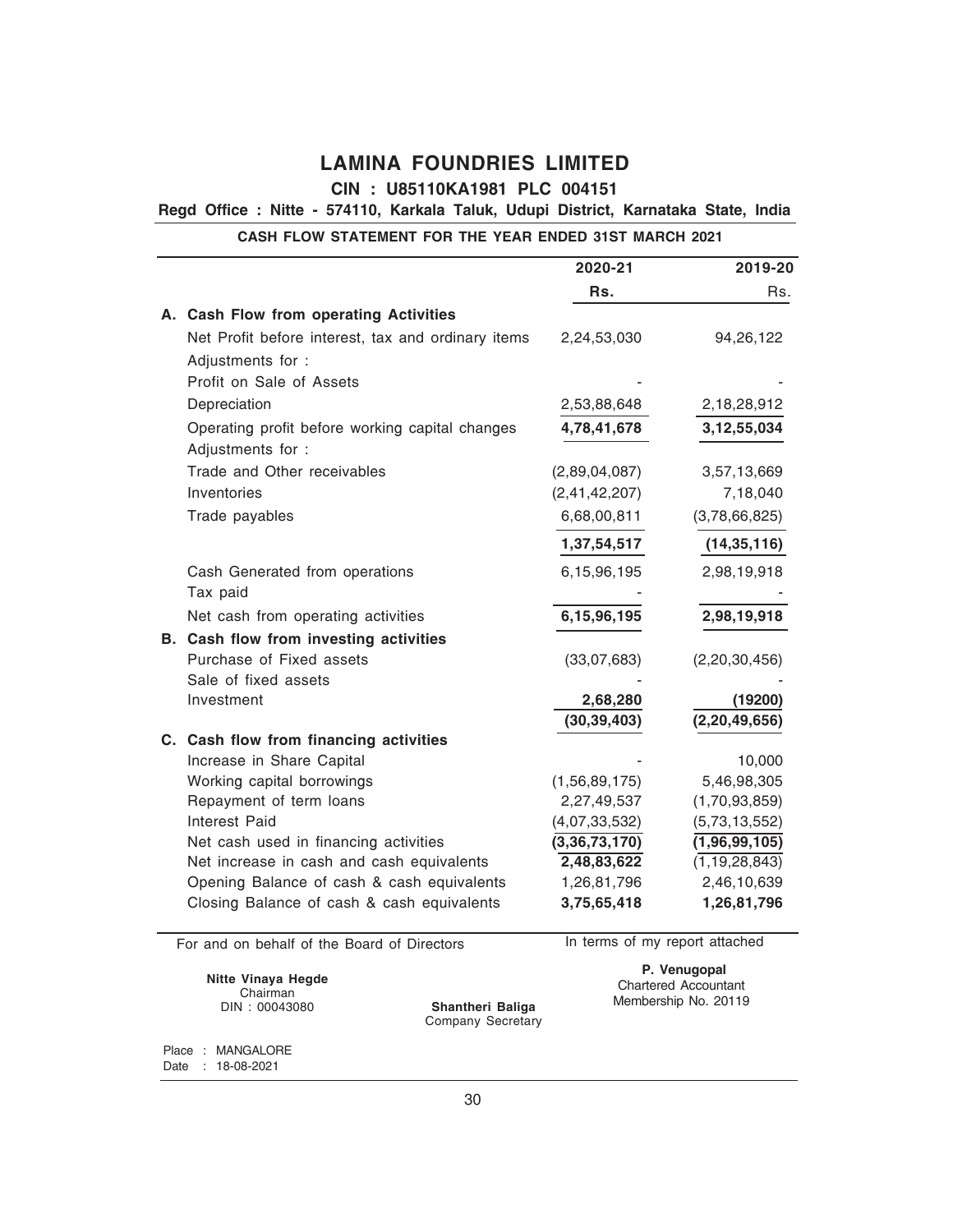**CIN : U85110KA1981 PLC 004151**

**Regd Office : Nitte - 574110, Karkala Taluk, Udupi District, Karnataka State, India**

#### **NOTES FORMING PART OF FINANCIAL STATEMENTS**

#### **NOTE 1**

- 1.1 Significant Accounting Policies :
	- (a) Basis Preparation :

The financial statements of the Company have been prepared in accordance with the Generally Accepted Accounting Principles in India to comply with the Accounting Standards specified under Section 133 of the Companies Act, 2013, read with Rule 7 of the Companies (Accounts) Rules, 2014 and the relevant provisions of the Companies Act, 2013. The financial statements have been prepared on accrual basis under the historical cost convention, unless otherwise specifically stated.

(b) Classification of Assets and Liabilities :

All assets and liabilities have been classified as current or non-current as per the Company's normal operating cycle and other criteria set out in the Schedule III to the Companies Act, 2013. Based on the nature of products and the time between the acquisition of assets for processing and their realisation in cash and cash equivalents, the Company has determined its operating cycle as 12 months for the purpose of current or noncurrent classifications of assets and liabilities.

(c) Fixed Assets :

Fixed assets are stated at cost of acquisition or construction less accumulated depreciation / amortization and impairment, if any.

Cost represents all expenses directly attributable to bringing the asset to its working condition for its expected use. Cost of fixed assets is net of eligible credits under GST Scheme.

Tangible Fixed Assets, that are not ready for their intended use, are carried at costs comprising of direct costs and other attributable expenses and reflected under capital work-in-progress.

(d) Depreciation :

(a) The depreciation on tangible fixed assets is charged over their estimated useful lives on straight line method in accordance with Part A and Part C of the Schedule II to the Companies Act, 2013.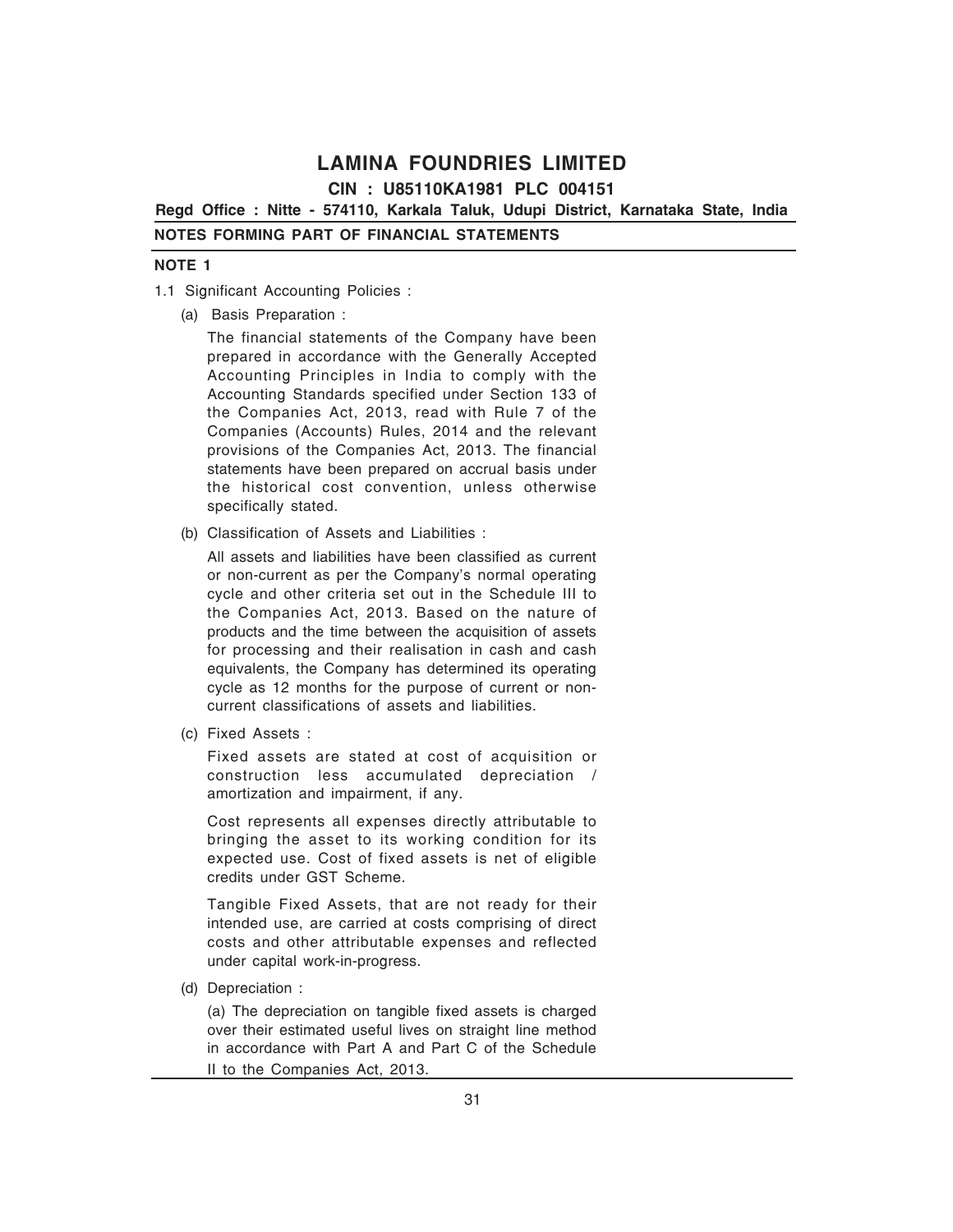### **CIN : U85110KA1981 PLC 004151**

#### **Regd Office : Nitte - 574110, Karkala Taluk, Udupi District, Karnataka State, India** (

- b) On tangible fixed assets added / disposed of during the year, depreciation is charged on pro-rata basis from the date of addition / till the date of disposal.
- (e) Sales :

Sales include GST collected from the customers through the invoices and the GST paid on the despatches covered by the invoices are shown as deduction from the "Revenue from operations" in the statement of profit and loss.

(f) Foreign Exchange Transaction :

All payments made in foreign currency are translated into rupees at the rates debited by bank and all receipts, at the rates credited by the bank.

(g) Retirement benefits :

Retirement benefits are provided for by payments to Gratuity and Provident Fund. The Gratuity Liability is determined on the basis of actuarial valuation furnished by Life Insurance Corporation of India under Group Gratuity Scheme.

(h) Deferred Tax :

Deferred tax is recognised on all timing differences, subject to consideration of prudence in respect of deferred tax asset.

- 1.2 Confirmations of balances were not received from the parties under security and other deposits and from debtors and creditors..
- 1.3 In the opinion of the management, Current Assets, Loans and Advances are approximately of the value stated in the Balance Sheet on a going concern basis.
- 1.4 Segment Reporting :

The management has identified the business segment as the Primary Segment and the geographical segment as the Secondary Segment.

a) Primary Segment : Business

The management is of the opinion that there are no separate reportable business segments as per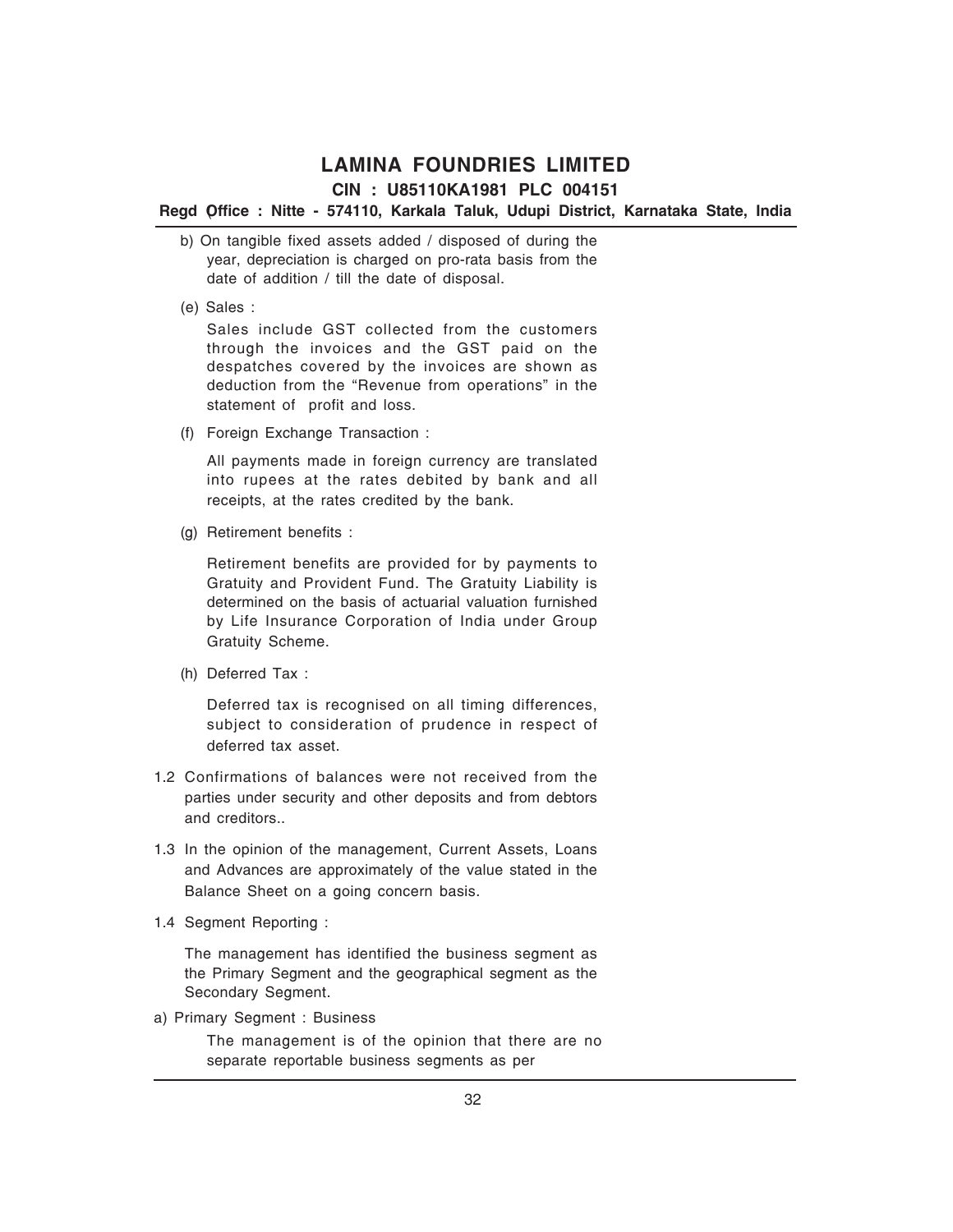### **Regd Office : Nitte - 574110, Karkala Taluk, Udupi District, Karnataka State, India**

Accounting Standards (AS)-17, as the entire operation of the company relates to one reportable segment comprising of manufacture of Iron Castings. Hence, the company's business segment represents single business segment, which does not include products with significantly differing risks and returns.

b) Secondary Segment : Geographical

Segment revenue by geographical based location of customers:

|         | Domestic      | Export  |               |         |               |
|---------|---------------|---------|---------------|---------|---------------|
| Total   |               |         |               |         |               |
|         | (Rs. In Lacs) |         | (Rs. In Lacs) |         | (Rs. In Lacs) |
| 2020-21 | 2019-20       | 2020-21 | 2019-20       | 2020-21 | 2019-20       |
| 5790.24 | 6728.00       | 1121.00 | 1269.97       | 6911.24 | 7997.97       |

c) The company's operating facilities are located in India.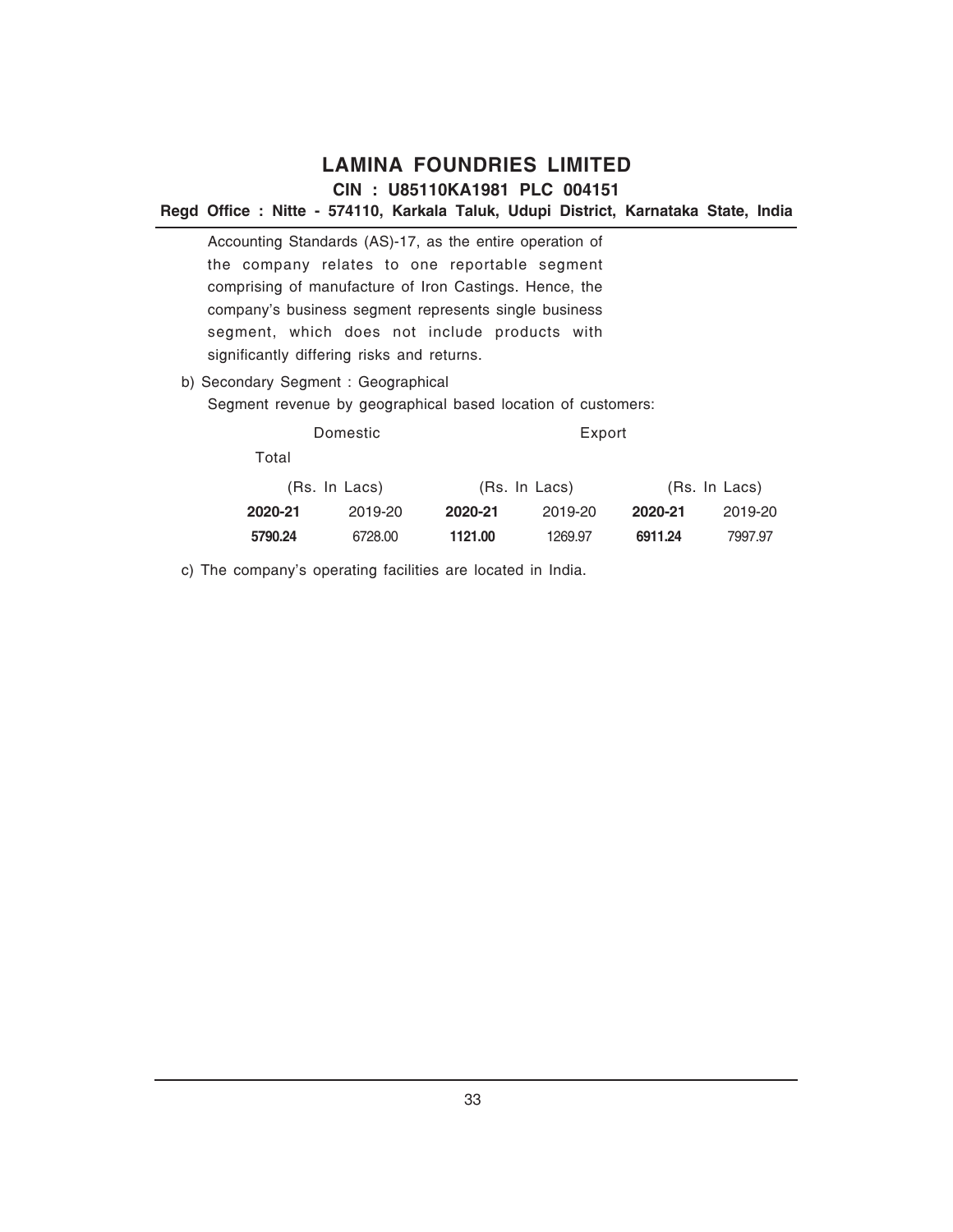### **Regd Office : Nitte - 574110, Karkala Taluk, Udupi District, Karnataka State, India**

|                                                                                                                                                                                                                                                                                                                                                                                                                                                                                                                                                                     | As at 31st         | As at 31st         |
|---------------------------------------------------------------------------------------------------------------------------------------------------------------------------------------------------------------------------------------------------------------------------------------------------------------------------------------------------------------------------------------------------------------------------------------------------------------------------------------------------------------------------------------------------------------------|--------------------|--------------------|
| Share capital                                                                                                                                                                                                                                                                                                                                                                                                                                                                                                                                                       | <b>March 2021</b>  | March 2020         |
| Authorised Share Capital:<br>60,00,000 (60,00,000) Equity shares of Rs.10/- each                                                                                                                                                                                                                                                                                                                                                                                                                                                                                    | Rs.<br>6,00,00,000 | Rs.<br>6,00,00,000 |
| Issued, Subscribed and fully paid up :<br>46,12,916 (46,12,916) Equity Shares of Rs 10/- each<br>(Of the above, 32,97,725 (32,97,725) equity<br>shares are held by the holding company<br>M/s Lamina Suspension Products Ltd)<br>Ordinary Shares of Rs. 10 each:<br>- In respect of every Ordinary share (whether<br>fully paid or partly paid), voting right shall be in<br>same proportion, as the capital paid upon such<br>ordinary share, bears to the total paid up ordinary<br>capital of the company.<br>- In the event of liquidation, the shareholders of | 4,61,29,160        | 4,61,29,160        |
| ordinary shares are eligible to receive the remaining<br>assets of the company, after distribution of all<br>preferential amounts, in proportion to their share<br>holdings.                                                                                                                                                                                                                                                                                                                                                                                        |                    |                    |
| Information regarding issue of shares in the<br>last five years.<br>(a) Company has not issued any shares without<br>payment being received.<br>(b) The Company has not issued any bonus shares.<br>(c) The Company has not undertaken any buy-<br>-back shares.                                                                                                                                                                                                                                                                                                    |                    |                    |
| SHARE HOLDERS HOLDING MORE THAN 5%<br>OF THE TOTAL SHARE CAPITAL<br>Name of Share -<br>No. of Shares<br>$%$ of<br>- holder<br><b>Holding</b><br>held                                                                                                                                                                                                                                                                                                                                                                                                                | 4,61,29,160        | 4,61,29,160        |
| Lamina Suspension<br>32,97,725<br>71.49<br>Products Ltd. -                                                                                                                                                                                                                                                                                                                                                                                                                                                                                                          | Holding<br>Company |                    |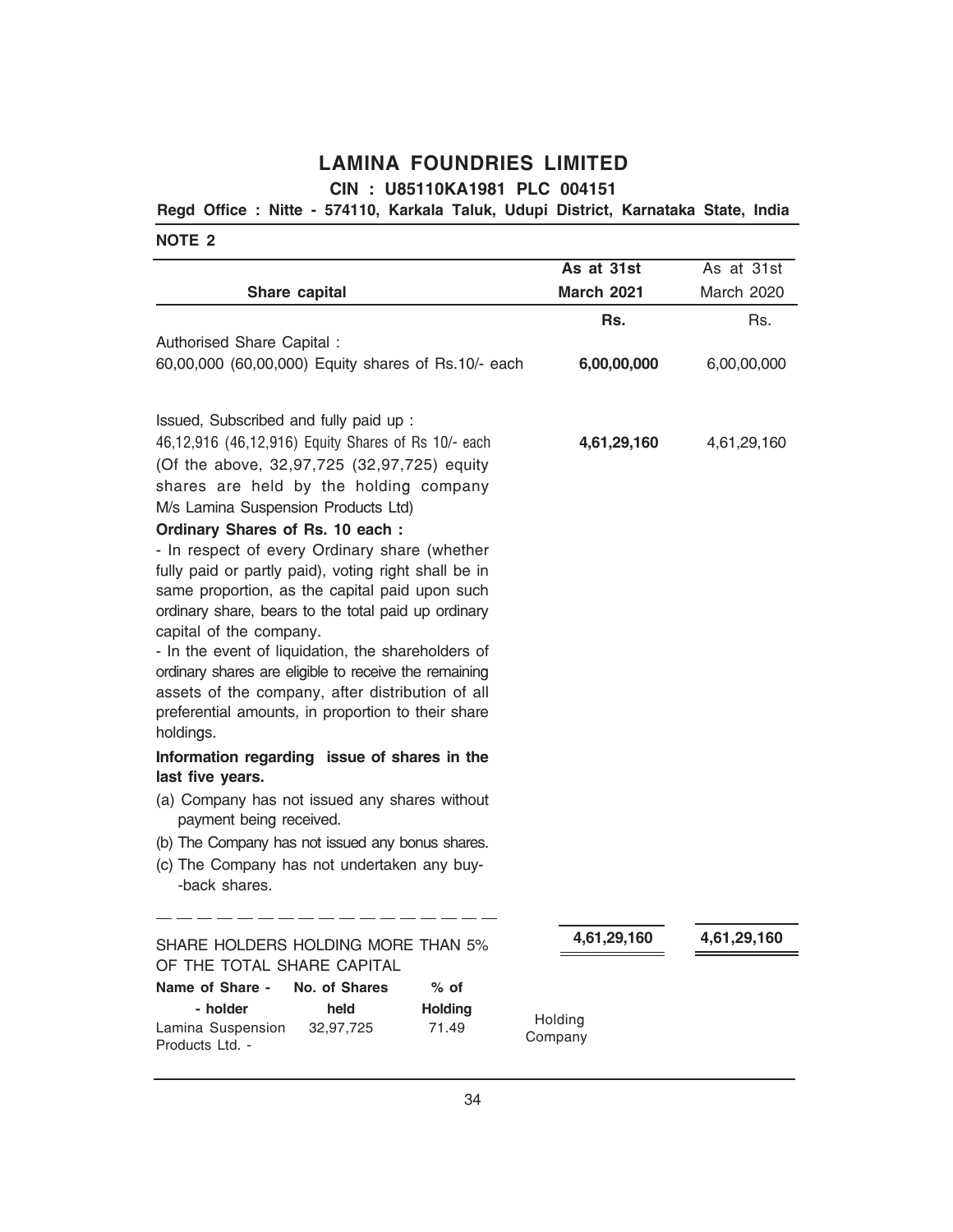**CIN : U85110KA1981 PLC 004151**

**Regd Office : Nitte - 574110, Karkala Taluk, Udupi District, Karnataka State, India**

**NOTE 3**

|                                         | As at 31st                                     |               | As at 31st        |
|-----------------------------------------|------------------------------------------------|---------------|-------------------|
| Reserves and surplus                    | <b>March 2021</b>                              |               | <b>March 2020</b> |
|                                         | Rs.                                            |               | Rs.               |
| <b>Capital reserve</b>                  |                                                |               |                   |
| Capital Subsidy from Govt. of Karnataka | 30,00,000                                      |               | 30,00,000         |
| Forfeited shares                        | 22,966                                         |               | 22,966            |
| <b>Capital Redemption Reserve</b>       |                                                |               |                   |
| Balance as per last Balance Sheet       | 10,00,000                                      |               | 10,00,000         |
| <b>General Reserve</b>                  |                                                |               |                   |
| Balance as per last Balance Sheet       | 22,79,990                                      |               | 22,79,990         |
| <b>Profit &amp; Loss Account</b>        |                                                |               |                   |
| Balance as per last Balance Sheet       | (8,52,68,121)                                  | (3,54,43,029) |                   |
| Add: Current year profit/(Loss)         | $(2,08,93,781)$ (10,61,61,902) $(4,98,25,092)$ |               | (8,52,68,121)     |
|                                         | (9,98,58,946)                                  |               | (7,89,65,165)     |

|                                          | As at 31st        | As at 31st   |
|------------------------------------------|-------------------|--------------|
| Long term borrowings                     | <b>March 2021</b> | March 2020   |
| <b>Secured</b>                           | Rs.               | Rs.          |
| Term loans from Scheduled Banks          | 1,65,27,542       |              |
| H.P. Finance                             | 6,00,600          | 15,29,478    |
| <b>Unsecured</b> Loans and advances from |                   |              |
| <b>Related Parties</b><br>(i)            | 11,56,50,820      | 11,61,02,914 |
| <b>Others</b><br>(ii)                    | 8,42,18,000       | 9,49,64,035  |
| (iii) Promoter Directors                 | 13,66,51,000      | 13,66,51,000 |
| (iii) Other Directors                    | 3,33,00,000       | 8,00,000     |
|                                          | 38,69,47,962      | 35,00,47,427 |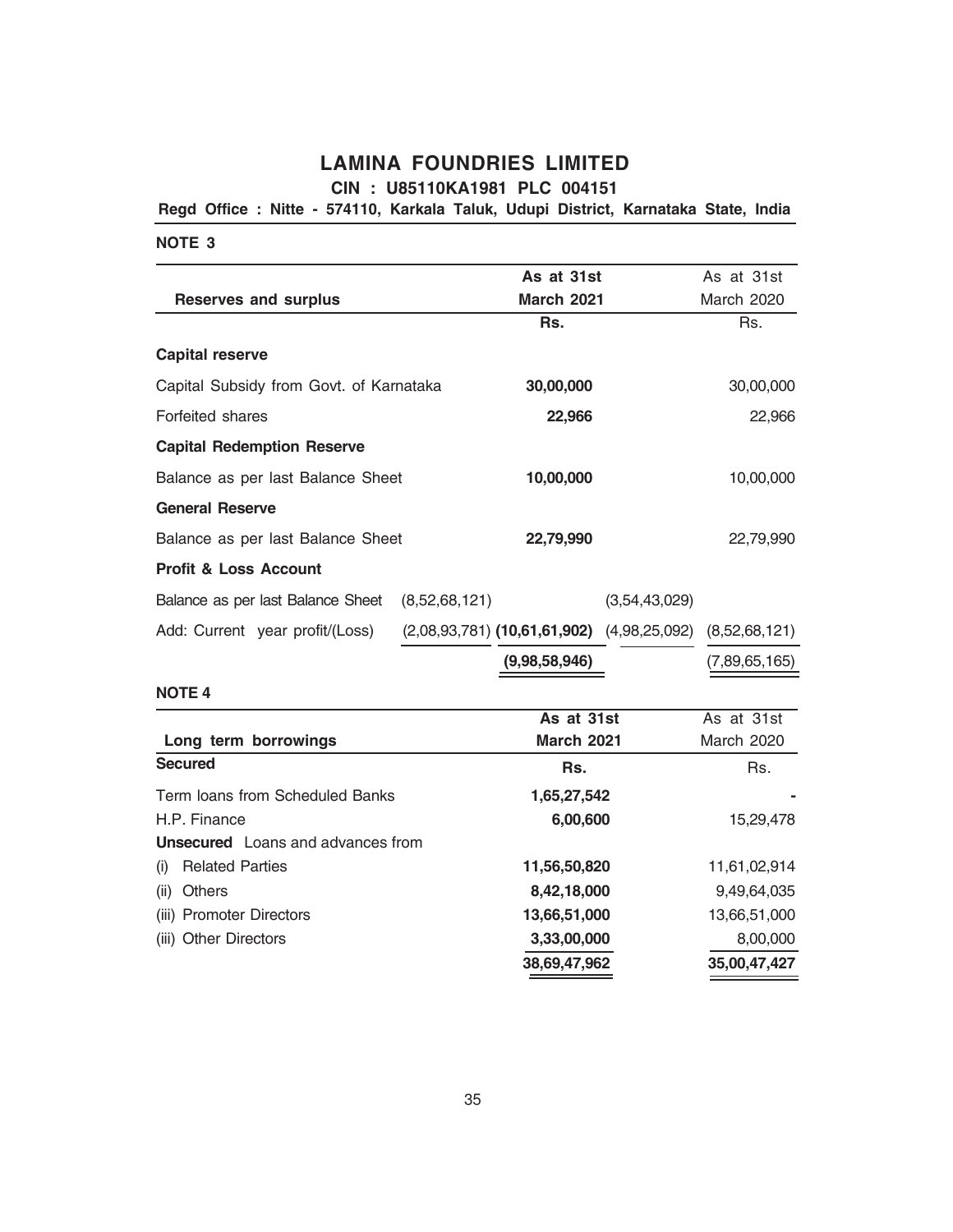### **NOTE 5 Regd Office : Nitte - 574110, Karkala Taluk, Udupi District, Karnataka State, India**

|                           | As at 31st        | As at 31st   |
|---------------------------|-------------------|--------------|
| Short term borrowings     | <b>March 2021</b> | March 2020   |
| <b>Secured</b>            | Rs.               | Rs.          |
| Loans repayable on demand |                   |              |
| - From Scheduled banks    | 8,75,28,922       | 11,75,62,769 |
| Unsecured                 |                   |              |
| Loans repayable on demand |                   |              |
| - From Scheduled banks    | 80,04,102         | 1,36,18,345  |
|                           | 9,55,33,024       | 13,11,81,114 |
|                           |                   |              |

#### Note : Secured Loans

Loans mentioned above are secured by the hypothecation of Stock-in-trade, book debts and also by a pari passu 1st charge on the Fixed assets of the company & further secured by the personal guarantees of the three Promoter Directors.

|                                      | As at 31st        | As at 31st        |  |
|--------------------------------------|-------------------|-------------------|--|
| <b>Trade Payables</b>                | <b>March 2021</b> | March 2020        |  |
|                                      | Rs.               | Rs.               |  |
| Sundry Creditors for Raw materials   | 13, 19, 73, 164   | 5,67,10,824       |  |
|                                      | 13, 19, 73, 164   | 5,67,10,824       |  |
| <b>NOTE 7</b>                        |                   |                   |  |
|                                      | As at 31st        | As at 31st        |  |
| <b>Other current liabilities</b>     | <b>March 2021</b> | <b>March 2020</b> |  |
|                                      | Rs.               | Rs.               |  |
| Current maturities of long-term debt | 1,36,49,886       | 78,41,969         |  |
| Liabilities for Expenses             | 9,51,14,087       | 10,49,45,849      |  |
| Other Payables                       | 1,27,59,843       | 1,11,56,920       |  |
| Provision for Income Tax             |                   | 2,32,690          |  |
|                                      | 12, 15, 23, 816   | 12,41,77,428      |  |
|                                      |                   |                   |  |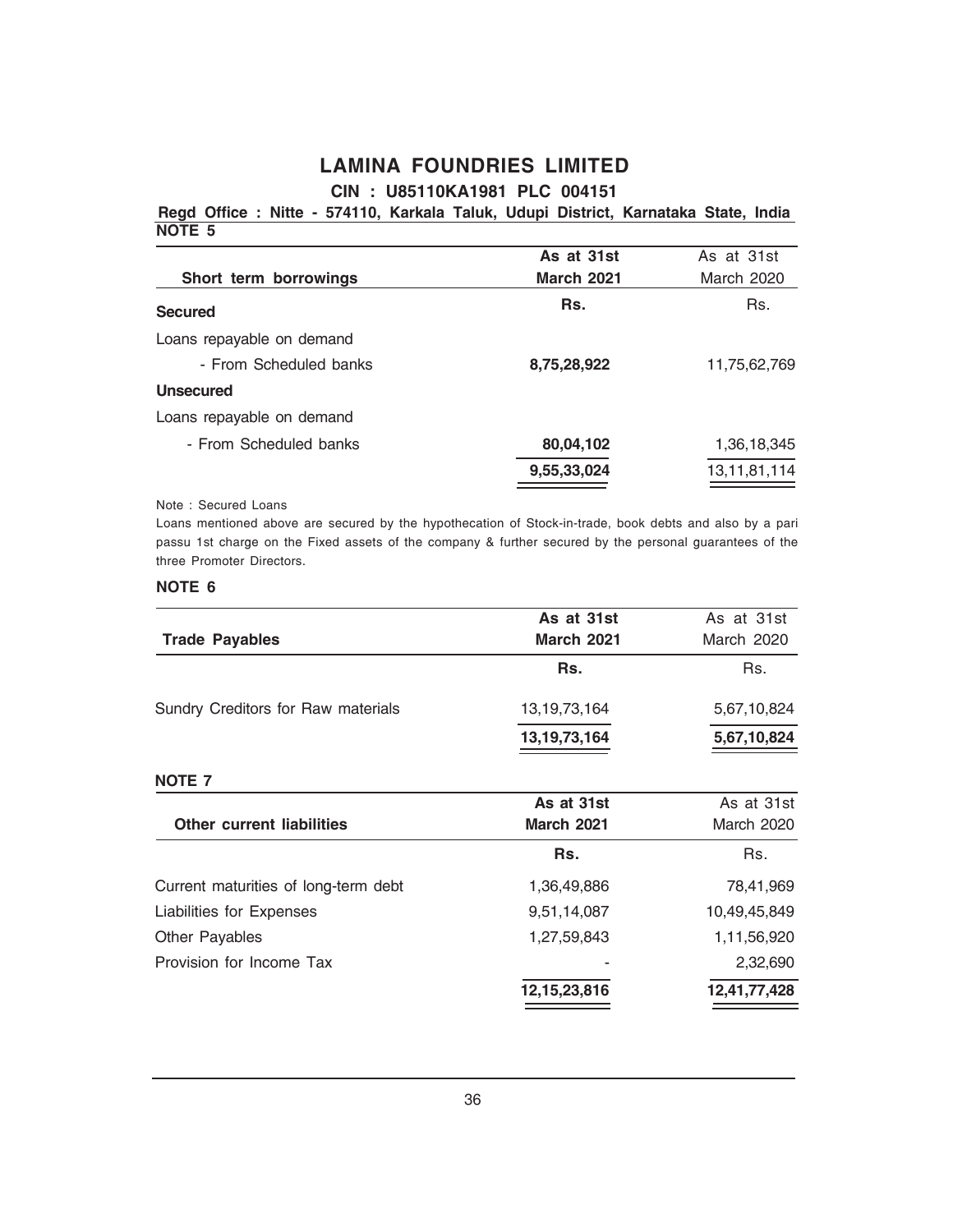#### **CIN : U85110KA1981 PLC 004151**

**Regd Office : Nitte - 574110, Karkala Taluk, Udupi District, Karnataka State, India**

### **NOTE 8**

#### **Fixed Assets**

|           |                                           | <b>GROSS BLOCK</b>                   |                                                  |                                                   | <b>DEPRECIATION</b>                          |                                      |                                  |                               | <b>NET BLOCK</b>                               |                                              |                                              |
|-----------|-------------------------------------------|--------------------------------------|--------------------------------------------------|---------------------------------------------------|----------------------------------------------|--------------------------------------|----------------------------------|-------------------------------|------------------------------------------------|----------------------------------------------|----------------------------------------------|
|           | <b>DESCRIPTION</b>                        | As at<br>1st April<br>2020<br>Rupees | Additions<br>during<br>the year<br><b>Rupees</b> | <b>Deductions</b><br>during<br>the year<br>Rupees | As at<br>31st March<br>2021<br><b>Rupees</b> | upto<br>31st March<br>2020<br>Rupees | For the<br>year<br><b>Rupees</b> | On Dedu-<br>-ctions<br>Rupees | upto at<br>31st March<br>2021<br><b>Rupees</b> | As at<br>31st March<br>2021<br><b>Rupees</b> | As at<br>31st March<br>2020<br><b>Rupees</b> |
|           | <b>TANGIBLE</b>                           |                                      |                                                  |                                                   |                                              |                                      |                                  |                               |                                                |                                              |                                              |
| $\approx$ | <b>FIXED ASSETS</b><br>LAND               | 21,04,706                            |                                                  |                                                   | 21,04,706                                    |                                      |                                  |                               |                                                | 21,04,706                                    | 21,04,706                                    |
|           | <b>BUILDINGS</b><br>2,44,00,634           | 4,69,82,648                          | 3,73,951                                         | -                                                 | 4,73,56,599                                  | 2,03,98,559                          | 13,11,879                        |                               | 2,17,10,438                                    | 2,56,46,161                                  | 2,65,84,089                                  |
|           | PLANT AND<br><b>EQUIPMENT</b>             | 43,66,10,744                         | 29,19,732                                        |                                                   | 43,95,30,476                                 | 22,86,17,942                         | 2,35,64,072                      |                               | 25,21,82,014                                   | 18,73,48,462                                 | 20,79,92,802                                 |
|           | <b>VEHICLES</b>                           | 65,92,100                            |                                                  |                                                   | 65,92,100                                    | 43, 37, 390                          | 4,67,991                         |                               | 48,05,381                                      | 17,86,719                                    | 22,54,710                                    |
|           | <b>FURNITURE &amp;</b><br><b>FIXTURES</b> | 19,79,108                            | 14,000                                           |                                                   | 19,93,107                                    | 17,35,770                            | 44,706                           |                               | 17,80,475                                      | 2,12,632                                     | 2,43,338                                     |
|           | <b>TOTAL</b>                              | 49,42,69,306                         | 33,07,683                                        | $\sim$                                            | 49,75,76,989                                 | 25,50,89,661                         | 2,53,88,648                      |                               | 28,04,78,309                                   | 21,70,98,680                                 | 23,91,79,645                                 |
|           | PREVIOUS YEAR                             | 47, 22, 38, 850                      | 22030456                                         | $\overline{\phantom{a}}$                          | 49,42,69,306                                 | 23,32,60,749                         | 2,18,28,912                      |                               | 25,50,89,661                                   | 23,91,79,645                                 | 23,89,78,101                                 |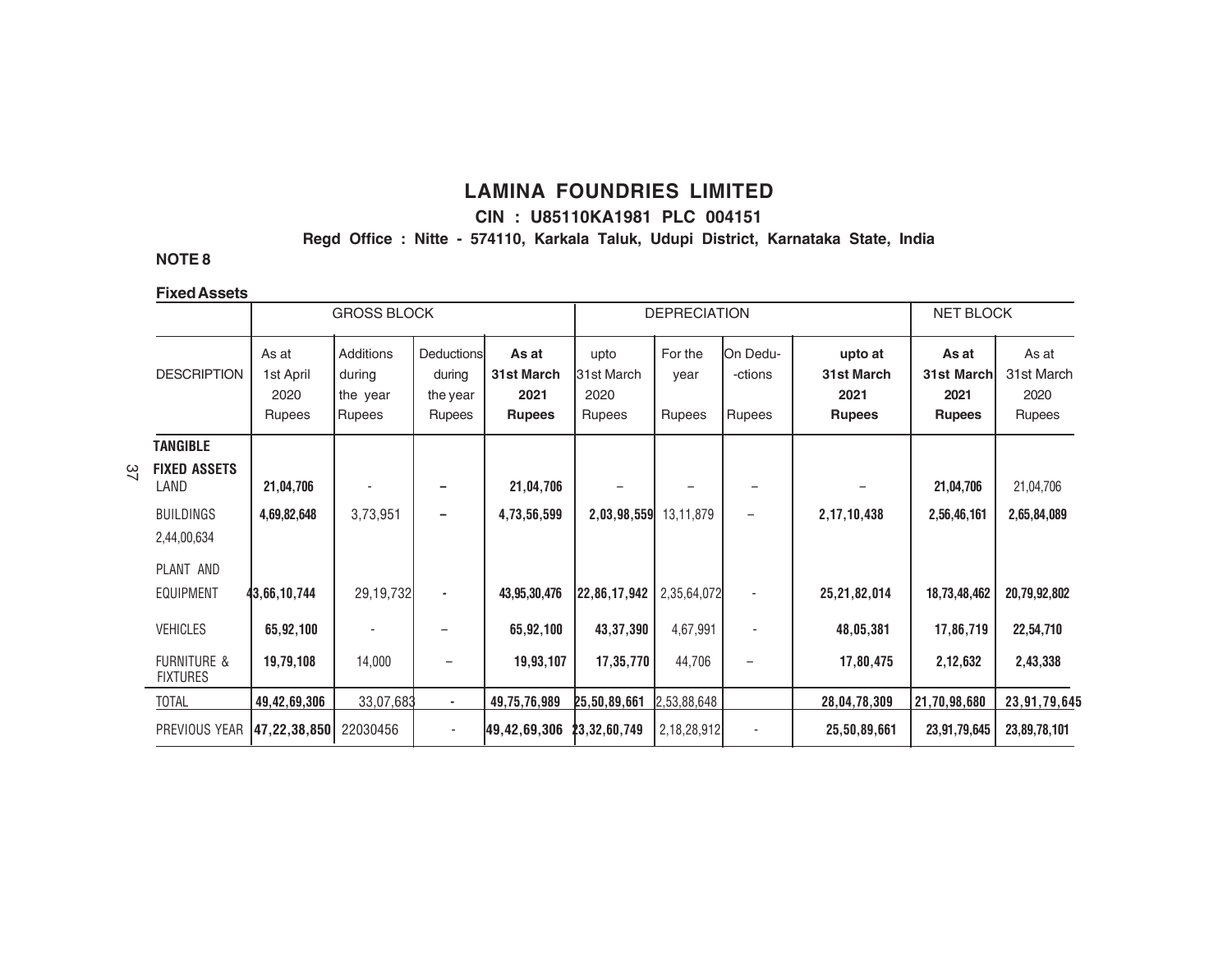### **CIN : U85110KA1981 PLC 004151**

### **Regd Office : Nitte - 574110, Karkala Taluk, Udupi District, Karnataka State, India**

| <b>NOTE 9</b><br><b>Investments</b> | As at 31st<br>As at 31st<br>March 2021<br>March 2020 |                          |             |                          |  |
|-------------------------------------|------------------------------------------------------|--------------------------|-------------|--------------------------|--|
| Perla Hydro Power P. Ltd.           |                                                      | 7,86,000                 |             | 10,54,280                |  |
| <b>NOTE 10</b>                      |                                                      |                          |             |                          |  |
| <b>Deferred Tax Assets (Net)</b>    |                                                      | As at 31st<br>March 2021 |             | As at 31st<br>March 2020 |  |
| Deferred tax liability              | 2,40,49,507                                          |                          | 2,50,83,196 |                          |  |
| Less: Deferred tax Asset            | 1,51,33,004                                          | 89,16,503                | 1,87,79,972 | 63,03,224                |  |
| NOTE 11                             |                                                      |                          |             |                          |  |
|                                     |                                                      | As at 31st               |             | As at 31st               |  |
| Long term Loans & Advances          |                                                      | March 2021<br>Rs.        |             | <b>March 2020</b><br>Rs. |  |
| <b>Security Deposit</b>             |                                                      |                          |             |                          |  |
| - With Mescom                       | 1,09,33,040                                          |                          | 1,09,33,040 |                          |  |
| - Other Deposits                    | 25,41,940                                            | 1,34,74,980              | 35,71,840   | 1,45,04,880              |  |
| <b>NOTE 12</b>                      |                                                      |                          |             |                          |  |
|                                     |                                                      | As at 31st               |             | As at 31st               |  |
| <b>Inventories</b>                  |                                                      | March 2021<br>Rs.        |             | <b>March 2020</b><br>Rs. |  |
| <b>Raw Materials</b>                |                                                      | 5,63,30,047              |             | 2,01,68,350              |  |
| Work-in-Progress                    |                                                      | 19,83,36,159             |             | 22,09,09,506             |  |
| <b>Finished Goods</b>               |                                                      | 42,59,903                |             | 42,86,765                |  |
| Stores & Spares<br>Other Items      |                                                      | 3,75,65,242              |             | 2,71,89,157              |  |
| Oils & Lubricants                   | 4,12,077                                             |                          | 2,07,443    |                          |  |
| <b>Building Materials</b>           | 6,087                                                | 4,18,164                 | 6,087       | 2,13,530                 |  |
|                                     |                                                      | 29,69,09,515             |             | 27,27,67,308             |  |

**Valuation of Inventories**

i) Raw materials, Stores & Spares are valued at cost, on average value basis

ii) Work-in-Progress is valued at lower of cost, which includes material, labour & overheads or net realisable value.

iii) Finished goods are valued at lower of cost, which includes material, labour & overheads or net realisable value.

|     |                                    |           | As at 31st                |             | As at 31st  |
|-----|------------------------------------|-----------|---------------------------|-------------|-------------|
|     | Trade receivables                  |           | <b>March 2021</b>         |             | March 2020  |
|     | Unsecured, considered good         |           | Rs.                       |             | Rs.         |
| (a) | Outstanding for a period exceeding |           |                           |             |             |
|     | six months                         | 97,97,172 |                           | 1,06,06,284 |             |
| (b) | <b>Others</b>                      |           | 10,11,63,608 11,09,60,780 | 7,19,61,858 | 8,25,68,142 |
|     |                                    |           | 11,09,60,780              |             | 8,25,68,142 |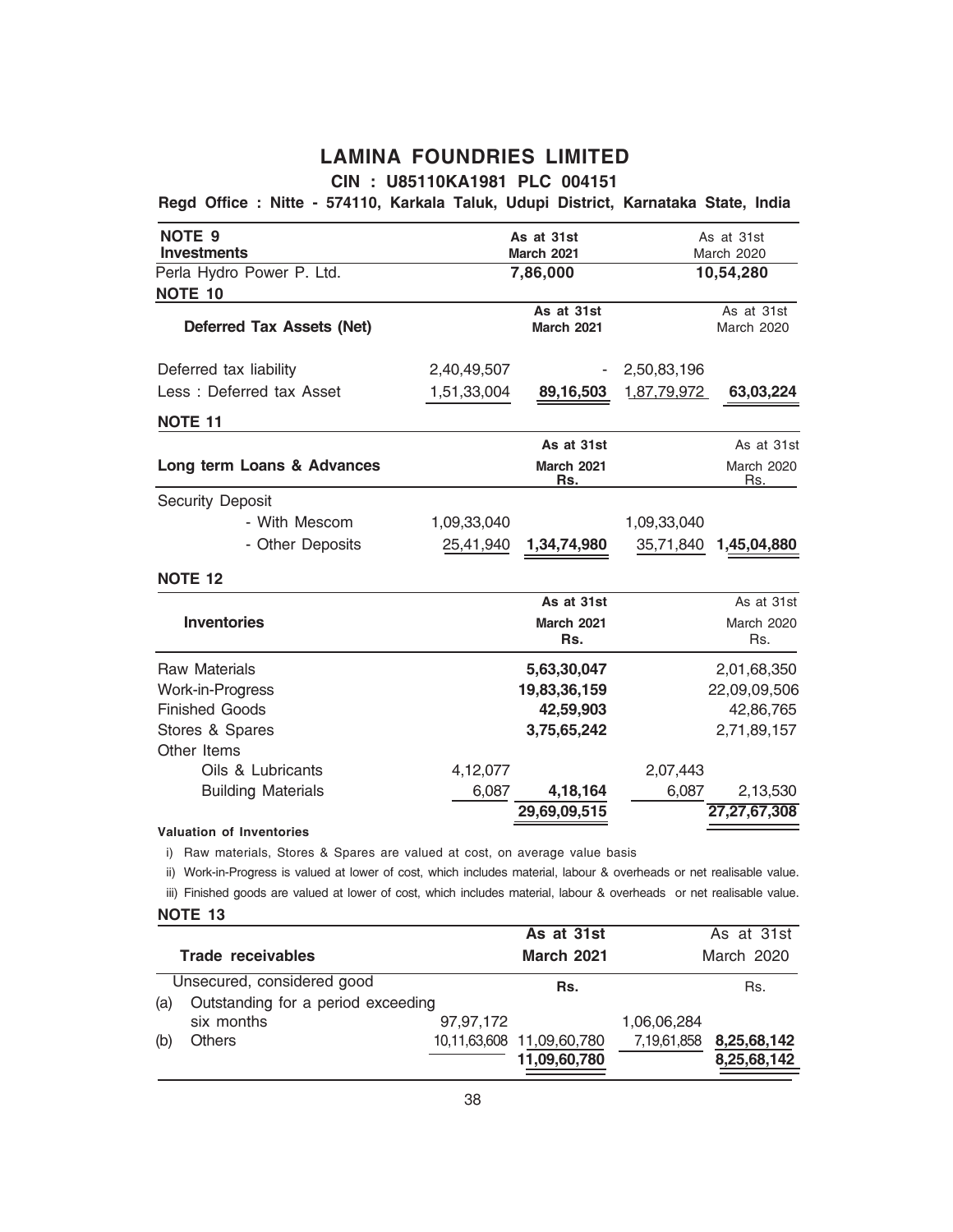### **CIN : U85110KA1981 PLC 004151**

**NOTE 14 Regd Office : Nitte - 574110, Karkala Taluk, Udupi District, Karnataka State, India**

|     |                                                                                                        |             | As at 31st        |           | As at 31st      |
|-----|--------------------------------------------------------------------------------------------------------|-------------|-------------------|-----------|-----------------|
|     | Cash and cash equivalents                                                                              |             | <b>March 2021</b> |           | March 2020      |
| (a) | Balances with banks                                                                                    |             | Rs.               |           | Rs.             |
|     | In current accounts :-                                                                                 |             | 1,37,88,029       |           | 5,40,974        |
| (b) | In Fixed Deposits with banks                                                                           |             |                   |           |                 |
|     | LC Margin Money                                                                                        |             | 2,37,53,780       |           | 1,20,78,963     |
| (c) | Cash in hand                                                                                           |             | 23,609            |           | 61,859          |
|     |                                                                                                        |             | 3,75,65,418       |           | 1,26,81,796     |
|     | NOTE 15                                                                                                |             | As at 31st        |           | As at 31st      |
|     | Short term loans and advances                                                                          |             | <b>March 2021</b> |           | March 2020      |
|     |                                                                                                        |             | Rs.               |           | Rs.             |
| (a) | Advances recoverable in cash or in kind<br>or for value to be received<br>(unsecured, considered good) | 1,07,07,965 |                   | 96,94,306 |                 |
| (b) | Export incentive receivable                                                                            | 14,83,972   |                   | 20,24,111 |                 |
| (c) | <b>Prepaid Expenses</b>                                                                                | 15,44,873   |                   | 11,09,544 |                 |
| (d) | Advances to suppliers for<br>Capital Goods                                                             |             |                   |           |                 |
|     | (unsecured, considered good)                                                                           | 6,32,800    | 1,43,69,310       |           | 1,28,27,961     |
|     | NOTE 16                                                                                                |             | 1,43,69,310       |           | 1,28,27,961     |
|     |                                                                                                        |             | <b>Y.E 31st</b>   |           | <b>Y.E 31st</b> |
|     | <b>Revenue from Operations</b>                                                                         |             | <b>March 2021</b> |           | March 2020      |
| (a) | Sales of Products - Unmachined and                                                                     |             | Rs.               |           | Rs.             |
|     | machined Castings                                                                                      |             | 69,11,23,599      |           | 79,97,96,715    |
| (b) | Other Operating Income                                                                                 |             |                   |           |                 |
|     | (i) Export Incentives                                                                                  | 25,48,954   |                   | 68,74,475 |                 |
|     | (ii) Sale of Scrap                                                                                     |             |                   | 4,76,890  |                 |
|     | (ill) Pattern Charges Collected                                                                        | 15,41,072   | 40,90,026         | 83,70,052 | 1,57,21,417     |
|     |                                                                                                        |             | 69,52,13,625      |           | 81,55,18,132    |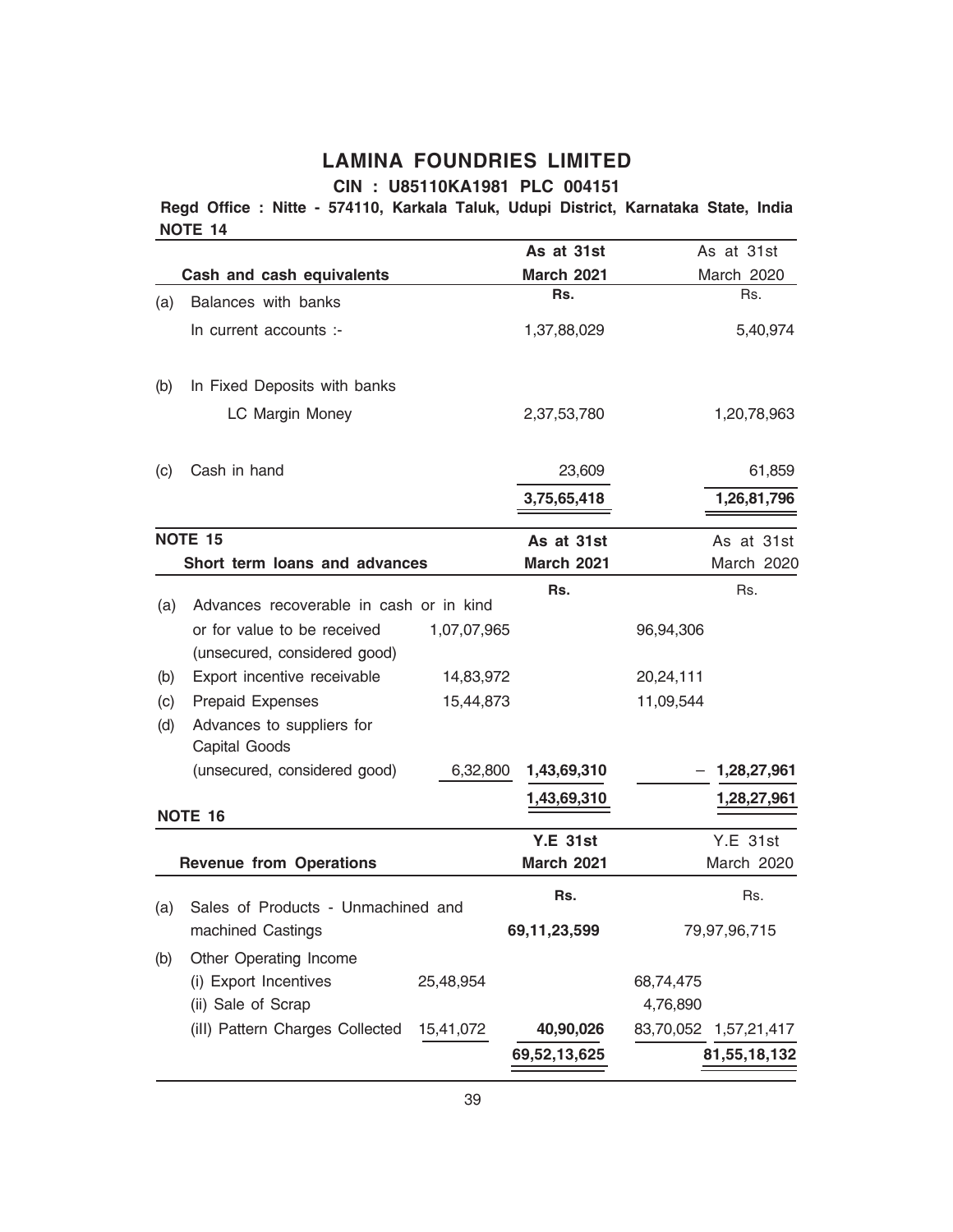### **CIN : U85110KA1981 PLC 004151**

|                                   |                                                                       |                                                                     |                                                        |                                                                                                                                                                                                                                                                                                                                                                             | Rs.           |                                                                                                                                                                                                                             |
|-----------------------------------|-----------------------------------------------------------------------|---------------------------------------------------------------------|--------------------------------------------------------|-----------------------------------------------------------------------------------------------------------------------------------------------------------------------------------------------------------------------------------------------------------------------------------------------------------------------------------------------------------------------------|---------------|-----------------------------------------------------------------------------------------------------------------------------------------------------------------------------------------------------------------------------|
|                                   |                                                                       |                                                                     |                                                        |                                                                                                                                                                                                                                                                                                                                                                             |               | Y.E. 31st                                                                                                                                                                                                                   |
|                                   |                                                                       |                                                                     |                                                        |                                                                                                                                                                                                                                                                                                                                                                             |               | March 2020                                                                                                                                                                                                                  |
|                                   |                                                                       |                                                                     |                                                        |                                                                                                                                                                                                                                                                                                                                                                             |               | 17,88,821                                                                                                                                                                                                                   |
|                                   |                                                                       |                                                                     |                                                        |                                                                                                                                                                                                                                                                                                                                                                             |               | 21,73,666                                                                                                                                                                                                                   |
|                                   |                                                                       |                                                                     |                                                        |                                                                                                                                                                                                                                                                                                                                                                             |               | 39,62,487                                                                                                                                                                                                                   |
|                                   |                                                                       |                                                                     |                                                        |                                                                                                                                                                                                                                                                                                                                                                             |               |                                                                                                                                                                                                                             |
|                                   |                                                                       |                                                                     |                                                        |                                                                                                                                                                                                                                                                                                                                                                             |               | <b>Y.E 31st</b>                                                                                                                                                                                                             |
|                                   |                                                                       |                                                                     |                                                        |                                                                                                                                                                                                                                                                                                                                                                             |               | March 2020                                                                                                                                                                                                                  |
|                                   |                                                                       |                                                                     |                                                        |                                                                                                                                                                                                                                                                                                                                                                             |               | 4,22,18,768                                                                                                                                                                                                                 |
|                                   |                                                                       |                                                                     |                                                        |                                                                                                                                                                                                                                                                                                                                                                             |               | 27,34,11,093                                                                                                                                                                                                                |
|                                   |                                                                       |                                                                     |                                                        |                                                                                                                                                                                                                                                                                                                                                                             | 31,56,29,861  |                                                                                                                                                                                                                             |
|                                   |                                                                       |                                                                     |                                                        |                                                                                                                                                                                                                                                                                                                                                                             |               | 2,01,68,350                                                                                                                                                                                                                 |
|                                   |                                                                       |                                                                     |                                                        |                                                                                                                                                                                                                                                                                                                                                                             |               | 29,54,61,511                                                                                                                                                                                                                |
|                                   |                                                                       |                                                                     |                                                        |                                                                                                                                                                                                                                                                                                                                                                             |               |                                                                                                                                                                                                                             |
|                                   |                                                                       |                                                                     |                                                        |                                                                                                                                                                                                                                                                                                                                                                             |               | <b>Y.E 31st</b>                                                                                                                                                                                                             |
| work-in-progress & Stock-in-trade |                                                                       |                                                                     |                                                        |                                                                                                                                                                                                                                                                                                                                                                             |               | March 2020                                                                                                                                                                                                                  |
|                                   |                                                                       |                                                                     |                                                        |                                                                                                                                                                                                                                                                                                                                                                             |               |                                                                                                                                                                                                                             |
|                                   |                                                                       |                                                                     |                                                        |                                                                                                                                                                                                                                                                                                                                                                             |               |                                                                                                                                                                                                                             |
|                                   |                                                                       |                                                                     |                                                        |                                                                                                                                                                                                                                                                                                                                                                             |               |                                                                                                                                                                                                                             |
|                                   |                                                                       |                                                                     |                                                        |                                                                                                                                                                                                                                                                                                                                                                             |               |                                                                                                                                                                                                                             |
|                                   |                                                                       |                                                                     |                                                        |                                                                                                                                                                                                                                                                                                                                                                             |               |                                                                                                                                                                                                                             |
|                                   |                                                                       |                                                                     |                                                        |                                                                                                                                                                                                                                                                                                                                                                             |               |                                                                                                                                                                                                                             |
|                                   |                                                                       |                                                                     |                                                        |                                                                                                                                                                                                                                                                                                                                                                             | (2,32,69,048) |                                                                                                                                                                                                                             |
|                                   |                                                                       |                                                                     |                                                        |                                                                                                                                                                                                                                                                                                                                                                             |               |                                                                                                                                                                                                                             |
|                                   |                                                                       |                                                                     |                                                        |                                                                                                                                                                                                                                                                                                                                                                             |               | Y.E.31st                                                                                                                                                                                                                    |
|                                   |                                                                       |                                                                     |                                                        |                                                                                                                                                                                                                                                                                                                                                                             |               | March 2020                                                                                                                                                                                                                  |
|                                   |                                                                       |                                                                     |                                                        |                                                                                                                                                                                                                                                                                                                                                                             |               | 7,97,59,904                                                                                                                                                                                                                 |
|                                   |                                                                       |                                                                     |                                                        |                                                                                                                                                                                                                                                                                                                                                                             |               | 16,33,426                                                                                                                                                                                                                   |
|                                   |                                                                       |                                                                     |                                                        |                                                                                                                                                                                                                                                                                                                                                                             |               | 94,55,411                                                                                                                                                                                                                   |
|                                   |                                                                       |                                                                     |                                                        |                                                                                                                                                                                                                                                                                                                                                                             |               | 50,55,493                                                                                                                                                                                                                   |
|                                   |                                                                       |                                                                     |                                                        |                                                                                                                                                                                                                                                                                                                                                                             |               | 9,59,04,234                                                                                                                                                                                                                 |
|                                   | <b>Cost of Materials Consumed</b><br><b>Employee Benefit Expense.</b> | Changes in Inventories of finished goods,<br>42,86,765<br>42,59,903 | Contribution to Provident Fund, Gratuity & other funds | Rs.<br><b>Y.E 31st</b><br><b>March 2021</b><br>11,68,226<br>33,40,034<br>45,08,260<br><b>Y.E 31st</b><br><b>March 2021</b><br>2,01,68,350<br>27,26,67,176<br>29,28,35,526<br>5,63,30,047<br>23,65,05,479<br><b>Y.E 31st</b><br><b>March 2021</b><br>2,26,00,209<br><b>Y.E 31st</b><br><b>March 2021</b><br>5,50,38,447<br>19,94,679<br>50,50,357<br>8,13,368<br>6,28,96,851 |               | Regd Office : Nitte - 574110, Karkala Taluk, Udupi District, Karnataka State, India<br>38,51,145<br>22,09,09,506 22,51,96,271 19,80,76,078 20,19,27,223<br>42,86,765<br>19,83,36,159 20,25,96,062 22,09,09,506 22,51,96,271 |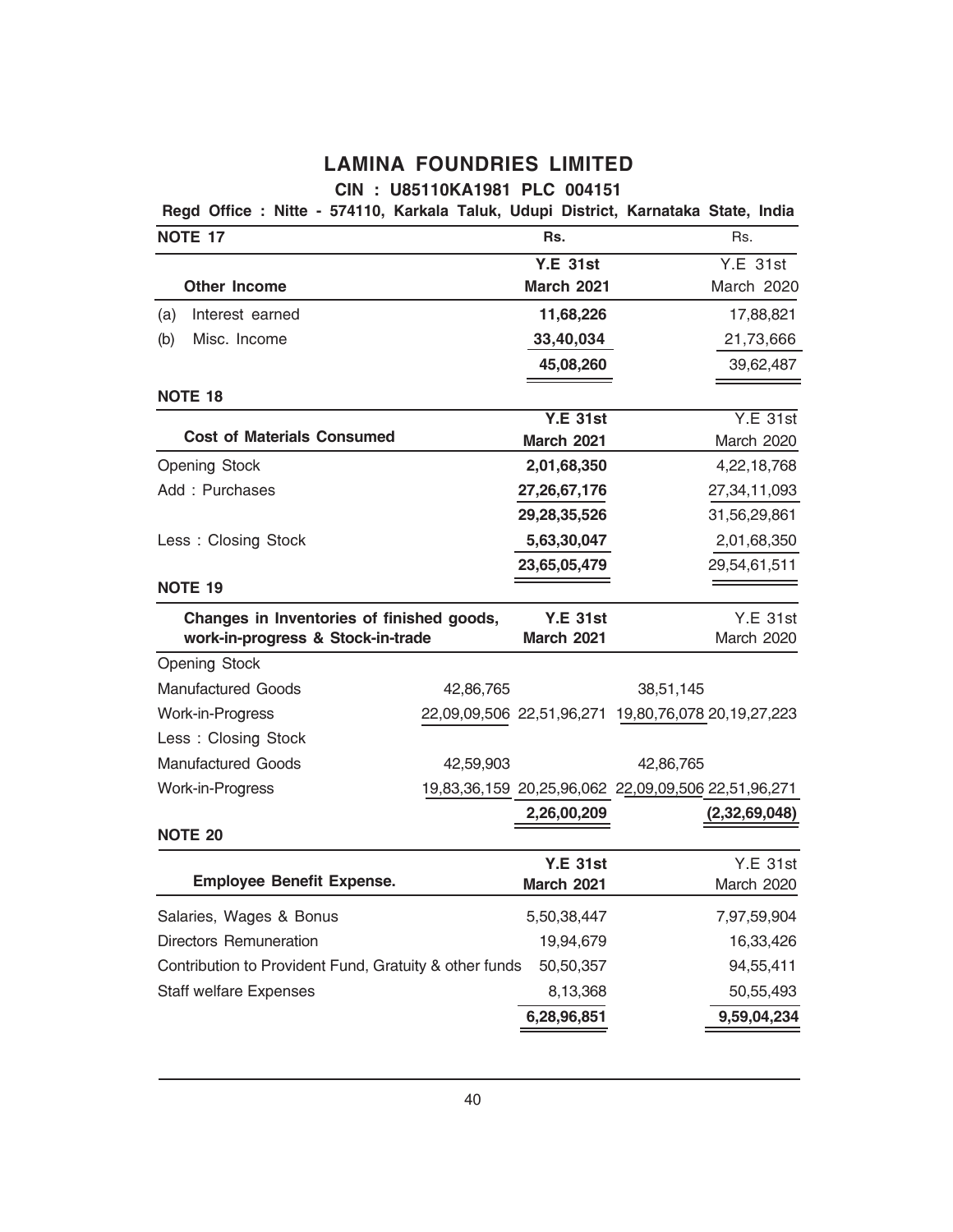**CIN : U85110KA1981 PLC 004151**

**Regd Office : Nitte - 574110, Karkala Taluk, Udupi District, Karnataka State, India**

| <b>Finance Costs</b>                  |          | <b>Y.E 31st</b><br><b>March 2021</b> | Y.E. 31st<br>March 2020 |
|---------------------------------------|----------|--------------------------------------|-------------------------|
| Interest on Term Loans<br>(a)         |          | Rs.<br>25,74,527                     | Rs.<br>26,47,372        |
| (b)<br><b>Other Borrowing Costs</b>   |          |                                      |                         |
| (i) Bank Interest & Bank Charges      |          | 2,53,64,833                          | 2,87,02,384             |
| (ii) Other Interest & Finance Charges |          | 1,27,94,172                          | 2,59,63,797             |
|                                       |          | 4,07,33,532                          | 5,73,13,553             |
| <b>NOTE 22</b>                        |          |                                      |                         |
|                                       |          | <b>Y.E 31st</b>                      | <b>Y.E 31st</b>         |
| <b>Other Expenses</b>                 |          | <b>March 2021</b>                    | March 2020              |
|                                       |          | Rs.                                  | Rs.                     |
| Stores & Spares consumed              |          | 1,37,89,345                          | 2,54,95,100             |
| Freight Inwards                       |          | 1,93,51,355                          | 2,06,91,178             |
| Power & Fuel                          |          | 7,82,29,062                          | 10,13,30,608            |
| Repairs to Machineries                |          | 35,00,295                            | 50,98,882               |
| Repairs to Buildings                  |          | 5,05,669                             | 43,66,039               |
| <b>Other Manufacturing Expenses</b>   |          | 5,01,93,967                          | 5,99,69,332             |
| Lease rent on Building                |          | 5,32,350                             | 5,32,350                |
| Freight Forwarding & Clearing         |          | 3, 19, 22, 824                       | 4,64,71,425             |
| Rates, Taxes & Licence Fees           |          | 5,64,574                             | 5,58,555                |
| Advertisements & Sales Promotion      |          | 39,935                               | 75,203                  |
| Insurance Premium                     |          | 7,21,840                             | 8,29,446                |
| <b>Payments to Auditor:</b>           |          |                                      |                         |
| As Auditor                            | 1,50,000 |                                      | 1,50,000                |
| <b>For Taxation Matters</b>           | 1,00,000 |                                      | 1,00,000                |
| For Other Services                    |          |                                      |                         |
| Reimbursement of Expenses             | 7,525    | 2,57,525                             | 4,950<br>2,54,950       |
| Miscellaneous Expenses                |          | 1,05,02,728                          | 1,24,25,869             |
|                                       |          | 21,01,11,469                         | 27,80,98,937            |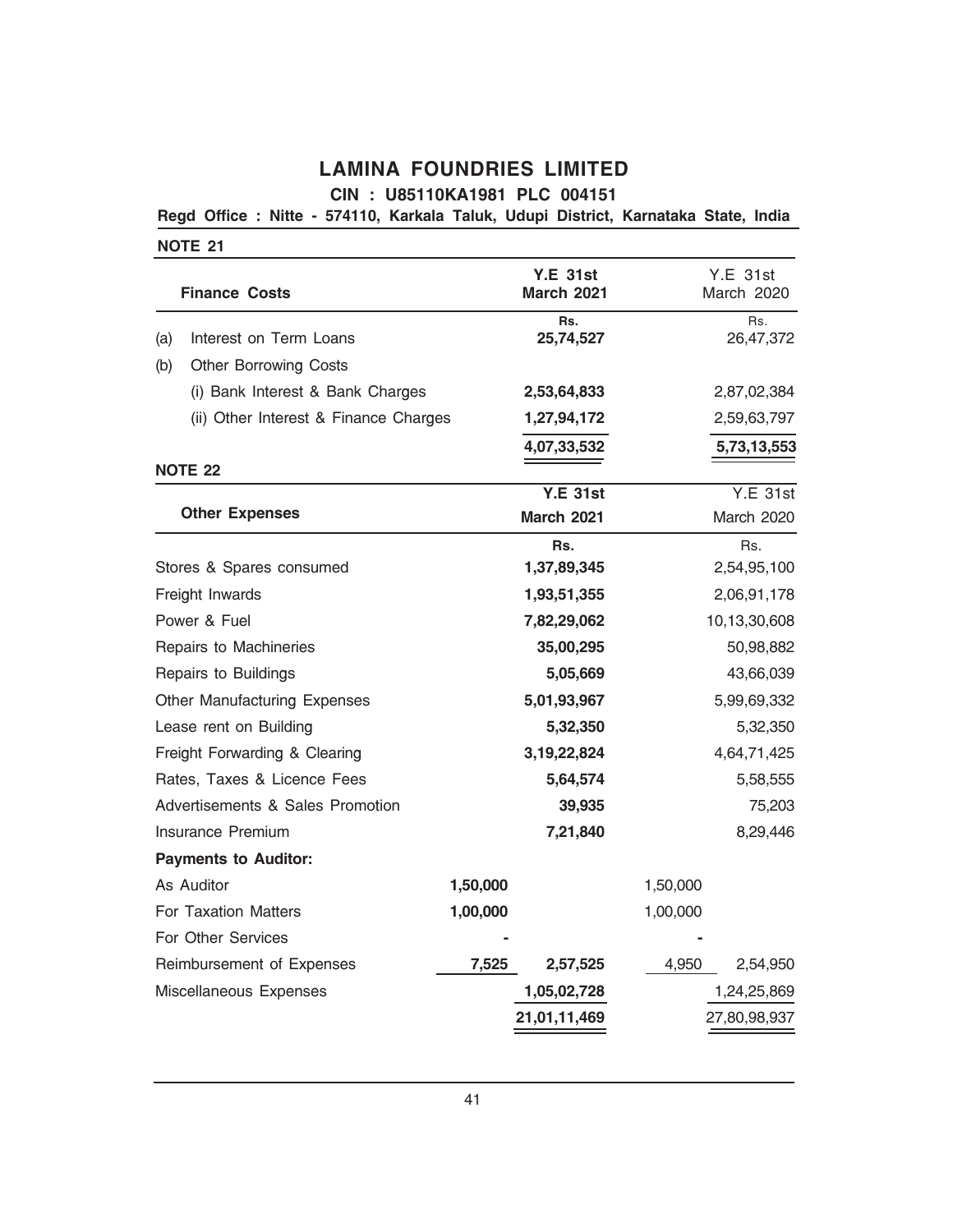# **Regd Office : Nitte - 574110, Karkala Taluk, Udupi District, Karnataka State, India**

|    | <b>NOTE 23</b>                                  |              |                                      |                              |                    |                                      |  |
|----|-------------------------------------------------|--------------|--------------------------------------|------------------------------|--------------------|--------------------------------------|--|
|    | Deferred tax                                    |              | <b>Y.E 31st</b><br><b>March 2021</b> |                              |                    | <b>Y.E 31st</b><br><b>March 2020</b> |  |
|    |                                                 |              | Rs.                                  |                              |                    |                                      |  |
|    | Deferred tax expense on Depreciation            |              | 26, 13, 279                          |                              |                    | Rs.<br>19,37,661                     |  |
|    | <b>NOTE 24</b>                                  |              |                                      |                              |                    |                                      |  |
|    | <b>Contingent Liabilities &amp; Commitments</b> |              | As at 31st                           |                              |                    | As at 31st                           |  |
|    |                                                 |              | <b>March 2021</b>                    |                              |                    | March 2020                           |  |
| a) | <b>Guarantees</b>                               |              | Rs.                                  |                              |                    | Rs.                                  |  |
|    | <b>Inland Letters of Credit</b>                 |              | 13,26,17,488                         |                              |                    | 8,61,54,518                          |  |
| b) | Other money for which the company is            |              |                                      |                              |                    |                                      |  |
|    | contingently liable                             |              |                                      |                              |                    |                                      |  |
|    | Bills discounted with bank                      |              |                                      | 46,95,016                    |                    |                                      |  |
|    | <b>NOTE 25</b>                                  |              |                                      |                              |                    |                                      |  |
|    | Raw materials &                                 |              | For the year ended                   |                              | For the year ended |                                      |  |
|    | <b>Components consumed</b>                      |              | <b>31st March 2021</b>               |                              | 31st March 2020    |                                      |  |
|    |                                                 |              | <b>Value</b>                         | $\%$                         | Value              | $\%$                                 |  |
|    |                                                 |              | Rs.                                  |                              | Rs.                |                                      |  |
|    | <b>Raw Materials</b>                            |              |                                      |                              |                    |                                      |  |
| D. | a) Pig Iron                                     | Imported     |                                      |                              |                    |                                      |  |
|    |                                                 | Indigenous   | 21,78,060                            | 100                          | 1,33,40,454        | 100                                  |  |
|    |                                                 | Total        | 21,78,060                            |                              | 1,33,40,454        |                                      |  |
|    | b) Iron Scrap                                   | Imported     | 14,91,60,457                         | 78                           | 19,65,72,880       | 89                                   |  |
|    |                                                 | Indigenous   | 4,09,33,384                          | 22                           | 23,814,640         | 11                                   |  |
|    |                                                 | Total        | 19,00,93,841                         |                              | 22,03,87,520       |                                      |  |
|    | c) Ferro Alloys                                 | Imported     |                                      |                              |                    |                                      |  |
|    |                                                 | Indigenous   | 1,18,45,680                          | 100                          | 1,46,86,453        | 100                                  |  |
|    |                                                 | Total        | 1,18,45,680                          |                              | 1,46,86,453        |                                      |  |
|    | d) Other Raw materials                          | Imported     |                                      | $\qquad \qquad \blacksquare$ |                    | $\overline{\phantom{a}}$             |  |
|    |                                                 | Indigenous   | 3,23,87,897                          | 100                          | 4,70,47,085        | 100                                  |  |
|    |                                                 | Total        | 3,23,87,897                          |                              | 4,70,47,085        |                                      |  |
|    | Il Stores, Spares & Components Imported         |              | 1,33,163                             | 1                            | 2,86,661           | 1                                    |  |
|    |                                                 | Indigenous   | 1,36,56,182                          | 99                           | 2,52,08,439        | 99                                   |  |
|    |                                                 | <b>Total</b> | 1,37,89,345                          |                              | 2,54,95,100        |                                      |  |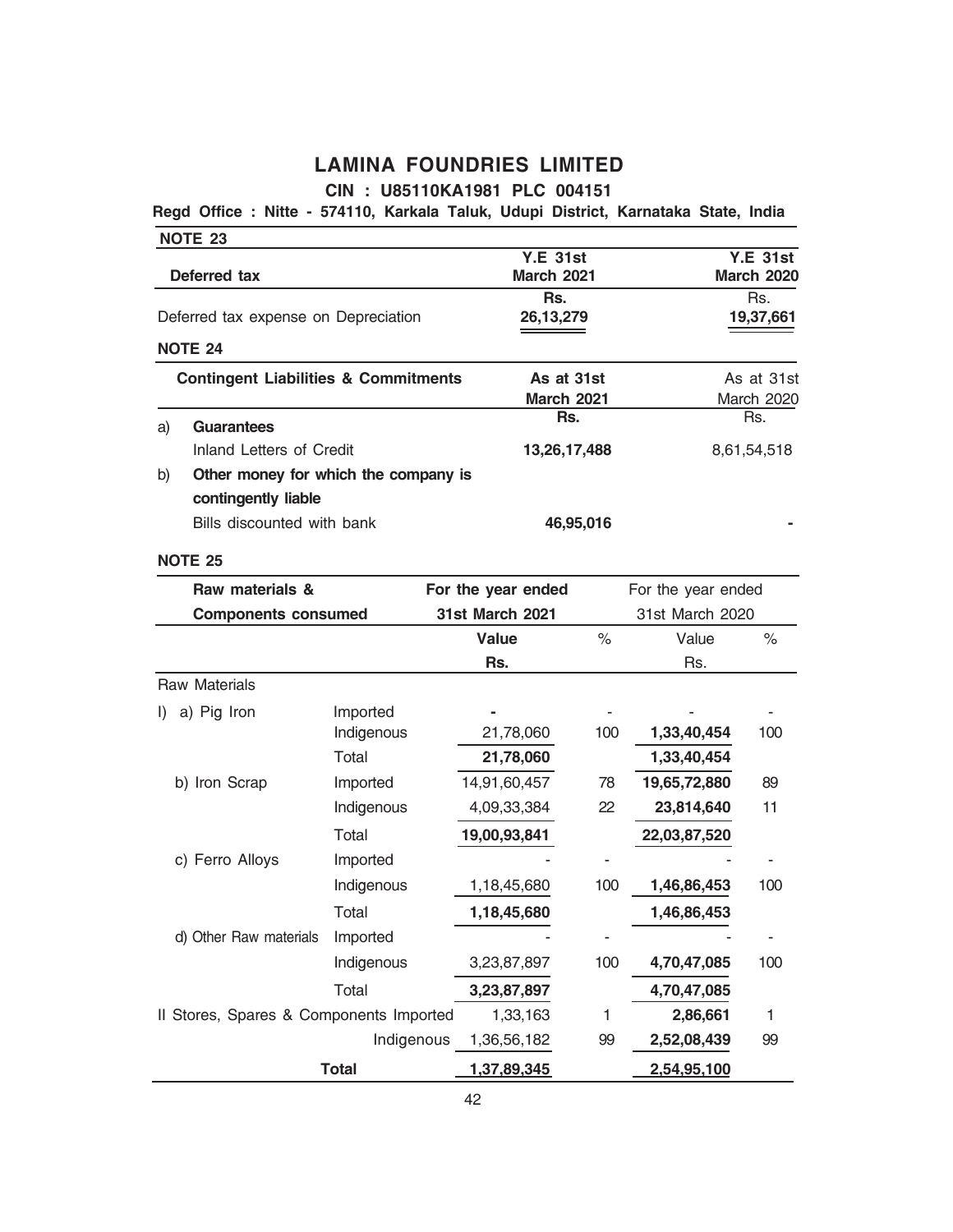**CIN : U85110KA1981 PLC 004151**

**Regd Office : Nitte - 574110, Karkala Taluk, Udupi District, Karnataka State, India**

### **NOTE 26**

### **Related Party Disclosure :**

### **a) Name of the related Parties & description of relationship :**

| i)    | Lamina Suspension Products Limited :        | <b>Holding Company</b>   |
|-------|---------------------------------------------|--------------------------|
| ii)   | Lamina International                        | Associate                |
| iii)  | General Engineering Services & Industries : | Associate                |
| iv)   | Mr. N.V. Hegde                              | Key Managerial Personnel |
| V)    | Mr. T.R. Shenoy                             | Key Managerial Personnel |
| vi)   | Mr. G.P. Adyanthaya                         | Key Managerial Personnel |
| vii)  | Mr. Gopalkrishna Shenov                     | Key Managerial Personnel |
| viii) | Mr. Vishal Hegde                            | Key Managerial Personnel |

**b) i) Transactions with related parties :**

|                       |             | <b>Holding Company</b> |         | <b>Associate Company</b><br>Associates and        | Personnel   | <b>Key Managerial</b> |                         | (Figure in Rs.)<br>Total |
|-----------------------|-------------|------------------------|---------|---------------------------------------------------|-------------|-----------------------|-------------------------|--------------------------|
|                       | 2020-21     | 2019-20                | 2020-21 | $2019 - 201$                                      | 2020-21     | 2019-20               | 2020-21                 | 2019-20                  |
| Purchase of goods     | 1,68,797    | 47,21,941              |         |                                                   |             |                       | 16,87,977               | 47,21,941                |
| Sales of goods        | 2,90,82,994 | 4,18,90,246            |         | 2, 11, 74, 358 1, 86, 92, 723                     |             |                       | 5,02,57,352 6,05,82,969 |                          |
| Receiving of services |             | ٠                      |         | 2,21,17,870 2,54,75,219                           | 19,94,679   | 16,33,426             | 2,41,12,549 2,71,08,645 |                          |
| Loans taken           |             |                        |         |                                                   | 4,00,00,000 | 2,92,50,000           | 4,00,00,000             | 2,92,50,000              |
| Interest              | 38,29,088   | 58.01.649              |         |                                                   |             | 93,45,576             |                         | 38,29,088 1.51,47,225    |
| Closing Balance       | 7,37,63,727 | 7.68.18.908            |         | 2,64,75,704 2,72,37,151 16,99,51,000 13,74,51,000 |             |                       |                         |                          |

|                                               | Rs.       | Rs.       |
|-----------------------------------------------|-----------|-----------|
| ii) Remuneration to Key Managerial Personnel: | 2020-21   | 2019-20   |
| Mr. Gopalkrishna Shenoy                       | 19.94.679 | 16.33.426 |